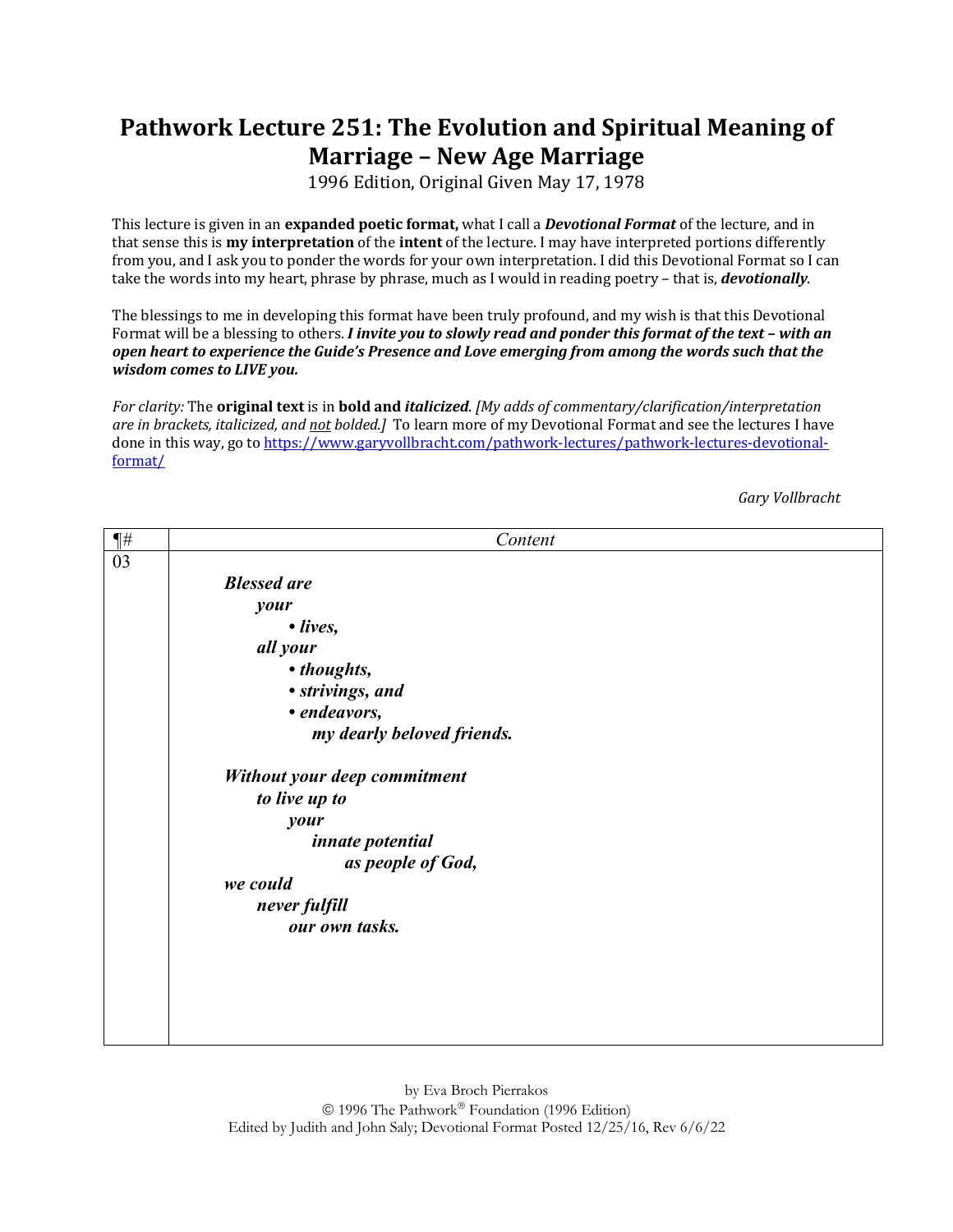|    | We depend on                                                       |
|----|--------------------------------------------------------------------|
|    | your                                                               |
|    | • truth and                                                        |
|    | $\cdot$ love,                                                      |
|    | as you depend on                                                   |
|    | ours.                                                              |
|    | We depend on                                                       |
|    | your giving yourselves                                             |
|    | to the Creator,                                                    |
|    | as you depend on                                                   |
|    | our giving                                                         |
|    | to Him.                                                            |
|    | Let this                                                           |
|    | • beautiful                                                        |
|    | • mutual                                                           |
|    | work                                                               |
|    | always                                                             |
|    | be blessed anew                                                    |
|    | in the name                                                        |
|    | of the Lord,                                                       |
|    | <b>Jesus Christ.</b>                                               |
|    |                                                                    |
| 04 |                                                                    |
|    | His name [i.e., The name of the Lord, Jesus Christ]                |
|    | would never elicit                                                 |
|    | so much                                                            |
|    | • ambivalence and                                                  |
|    | • negativity                                                       |
|    | if divine truth                                                    |
|    | had not been                                                       |
|    | so distorted                                                       |
|    |                                                                    |
|    | • in all areas,                                                    |
|    | even concerning [i.e., even in the areas concerning]<br>• his life |
|    | on                                                                 |
|    | $\cdot$ earth                                                      |
|    | and in                                                             |
|    | • heaven.                                                          |
|    |                                                                    |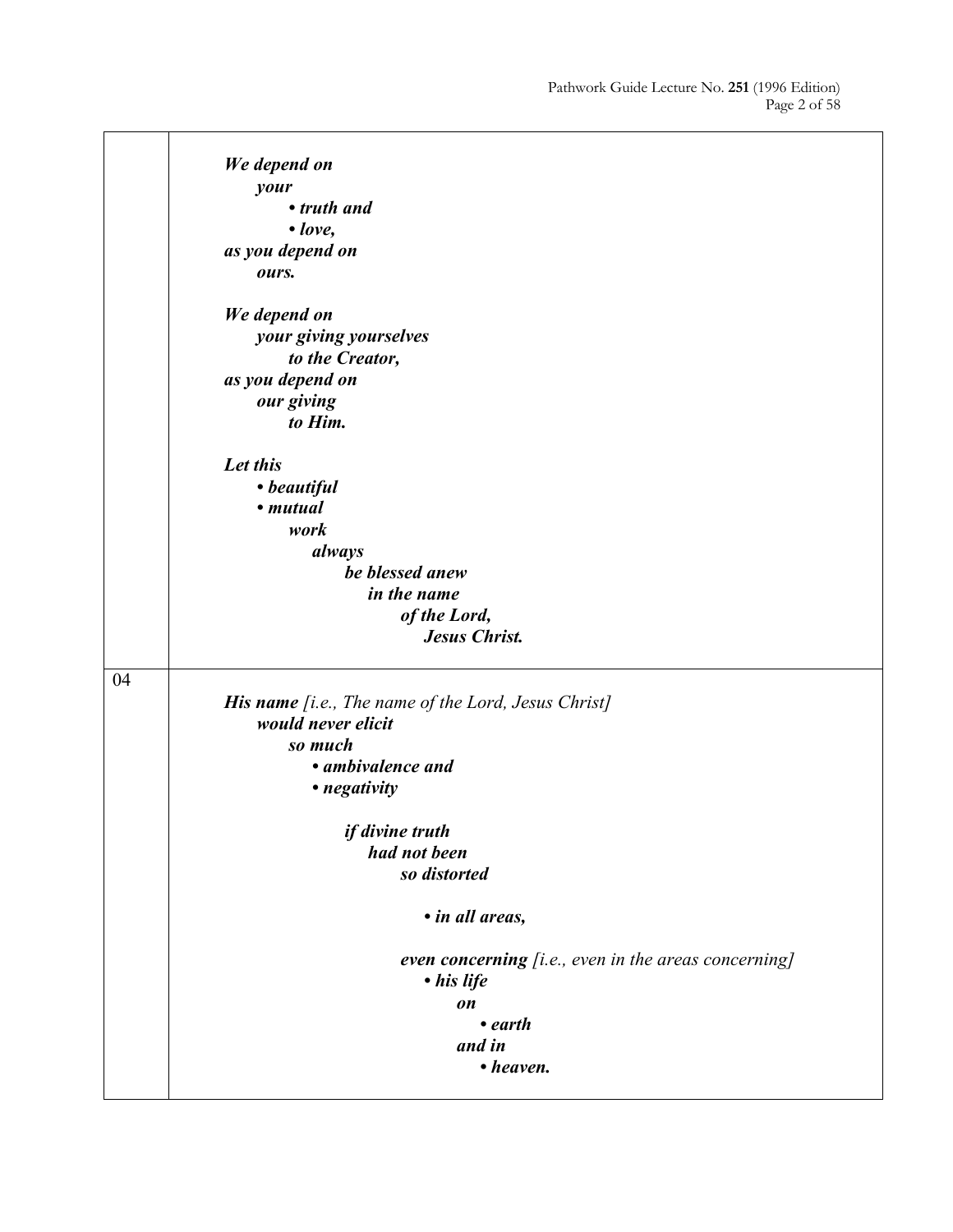$\overline{\phantom{a}}$ 

| All                                                                                 |
|-------------------------------------------------------------------------------------|
| great divine influxes                                                               |
| lend themselves                                                                     |
| more                                                                                |
| to distortion                                                                       |
| than                                                                                |
| the milder forms                                                                    |
| of creative manifestation.                                                          |
| With the knowledge you have gained                                                  |
| you can easily observe this                                                         |
| in your lives.                                                                      |
| <b>The</b>                                                                          |
| great spiritual forces                                                              |
|                                                                                     |
| contained in                                                                        |
| dynamic love                                                                        |
| are                                                                                 |
| more                                                                                |
| • feared,                                                                           |
| • resisted, and                                                                     |
| • maligned                                                                          |
| than<br>lukewarm currents.                                                          |
| <b>This</b> [i.e., Because the great spiritual forces contained in DYNAMIC LOVE are |
| more feared, resisted, and maligned than are the lukewarm currents of milder        |
| forms of CREATIVE MANIFESTATION feared, resisted, and maligned,]                    |
| is the deepest reason                                                               |
| • why such stringent taboos existed                                                 |
| regarding                                                                           |
| sexual love;                                                                        |
| • why releasing                                                                     |
| <b>the spiritual forces</b> [i.e., releasing the spiritual forces in SEXUAL LOVE]   |
| seems to be                                                                         |
| the most                                                                            |
| • threatening and                                                                   |
| · dangerous                                                                         |
| experience of all.                                                                  |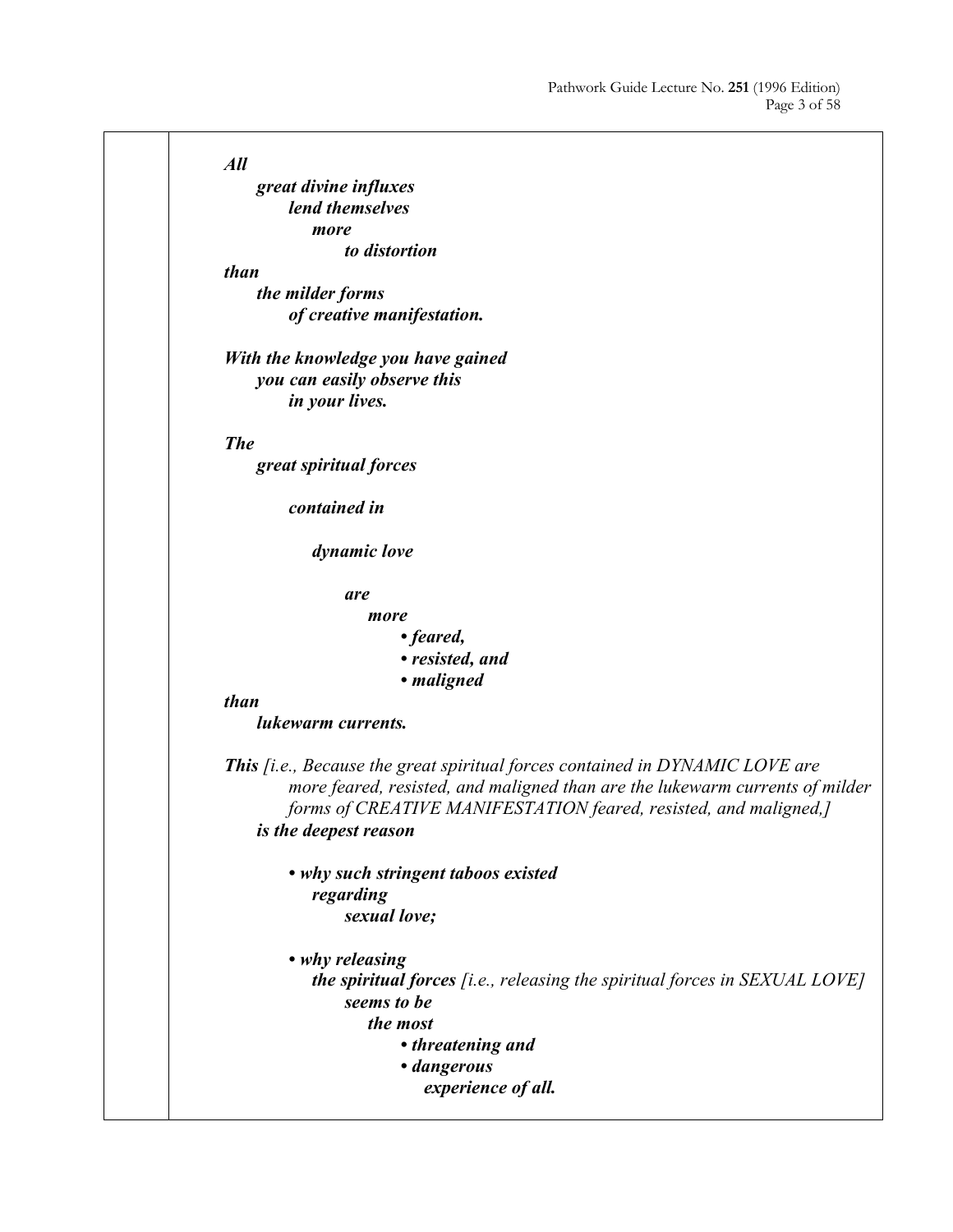$\overline{\phantom{a}}$ 

|    | <b>These powers</b> [i.e., These powers of DIVINE SEXUAL LOVE]                                                                                    |
|----|---------------------------------------------------------------------------------------------------------------------------------------------------|
|    | are by no means<br>merely ethereal;                                                                                                               |
|    |                                                                                                                                                   |
|    | <b>they encompass</b> [i.e., these SPIRITUAL FORCES of SEXUAL LOVE encompass]                                                                     |
|    | • the whole personality<br>and certainly include                                                                                                  |
|    | • the body.                                                                                                                                       |
|    |                                                                                                                                                   |
|    | <b>This is why</b> [i.e., Because these SPIRITUAL FORCES of SEXUAL LOVE encompass<br>the WHOLE PERSONALITY and certainly include the BODY is WHY] |
|    | the Christ                                                                                                                                        |
|    | • force,                                                                                                                                          |
|    | the Christ                                                                                                                                        |
|    | • consciousness,                                                                                                                                  |
|    | the Christ                                                                                                                                        |
|    | • reality                                                                                                                                         |
|    | has suffered so much                                                                                                                              |
|    | from                                                                                                                                              |
|    | • misunderstanding and                                                                                                                            |
|    | • strife.                                                                                                                                         |
| 05 |                                                                                                                                                   |
|    | The spiritual forces                                                                                                                              |
|    | are so strong                                                                                                                                     |
|    | that                                                                                                                                              |
|    | an unpurified personality                                                                                                                         |
|    | cannot bear them.                                                                                                                                 |
|    | To the degree that                                                                                                                                |
|    | • negativity and                                                                                                                                  |
|    | · distortion                                                                                                                                      |
|    | exist in an individual's                                                                                                                          |
|    | • mind and                                                                                                                                        |
|    | • consciousness,                                                                                                                                  |
|    | <b>these powerful currents</b> $[i.e., to this degree do these$                                                                                   |
|    | POWERFUL SPIRITUAL CURRENTS of SEXUAL LOVE]                                                                                                       |
|    | <i>manifest as</i>                                                                                                                                |
|    | · crisis,                                                                                                                                         |
|    | • pain, and                                                                                                                                       |
|    | • danger.                                                                                                                                         |
|    |                                                                                                                                                   |
|    |                                                                                                                                                   |

T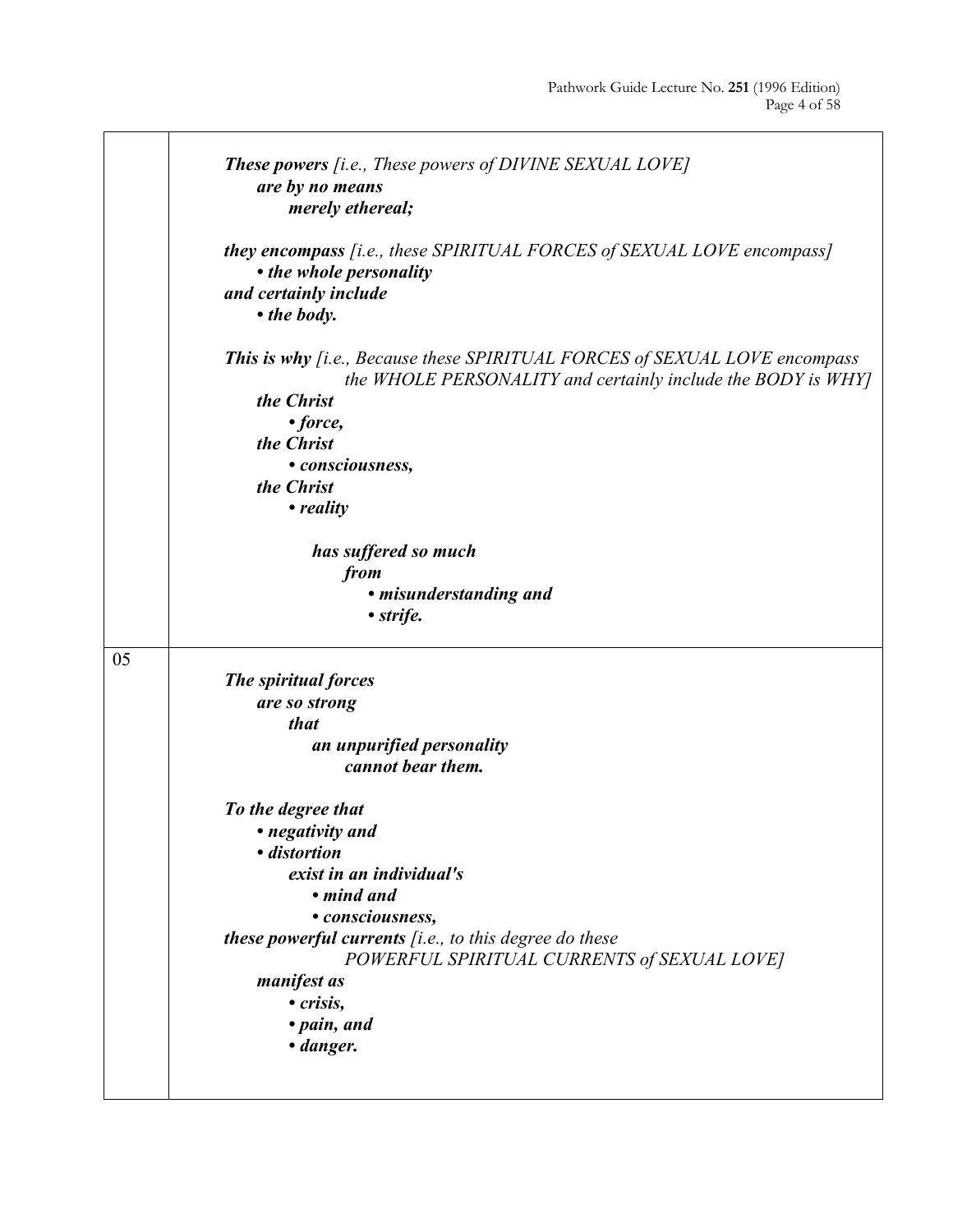|    | <b>Nonetheless</b> <i>[i.e., Nonetheless, even though these POWERFUL SPIRITUAL</i><br>CURRENTS of SEXUAL LOVE can, because of negativity and distortion in                           |
|----|--------------------------------------------------------------------------------------------------------------------------------------------------------------------------------------|
|    | an individual's consciousness, lead to CRISIS, PAIN, and DANGER],                                                                                                                    |
|    | to be                                                                                                                                                                                |
|    | $\bullet$ part of                                                                                                                                                                    |
|    | these forces                                                                                                                                                                         |
|    | and                                                                                                                                                                                  |
|    | • receptive                                                                                                                                                                          |
|    | to them [i.e., TO BE PART OF and RECEPTIVE TO                                                                                                                                        |
|    | these POWERFUL SPIRITUAL FORCES of SEXUAL LOVE]                                                                                                                                      |
|    | <i>is the</i>                                                                                                                                                                        |
|    | deep longing                                                                                                                                                                         |
|    | <b>of</b>                                                                                                                                                                            |
|    | every soul,                                                                                                                                                                          |
|    | • consciously                                                                                                                                                                        |
|    | <i>or</i>                                                                                                                                                                            |
|    | • unconsciously.                                                                                                                                                                     |
| 06 |                                                                                                                                                                                      |
|    | The development of                                                                                                                                                                   |
|    | the institution of marriage                                                                                                                                                          |
|    | is significant                                                                                                                                                                       |
|    | <b>from this point of view</b> [i.e., from the point of view of this LONGING].                                                                                                       |
|    | A deeper insight is needed now                                                                                                                                                       |
|    | so that you can                                                                                                                                                                      |
|    | • widen and                                                                                                                                                                          |
|    | $\bullet$ deepen                                                                                                                                                                     |
|    | your own understanding of marriage<br>and                                                                                                                                            |
|    | • use this knowledge [i.e., use this deeper and wider<br>understanding of MARRIAGE]                                                                                                  |
|    | to articulate your longing.                                                                                                                                                          |
|    | <b>This</b> [i.e., Clearly articulating your LONGING TO BE PART OF and RECEPTIVE<br>TO these POWERFUL SPIRITUAL FORCES of SEXUAL LOVE<br>through a deeper understanding of MARRIAGE] |
|    | <i>is always</i>                                                                                                                                                                     |
|    | the first step                                                                                                                                                                       |
|    | toward bringing what you long for<br>into actuality.                                                                                                                                 |
|    |                                                                                                                                                                                      |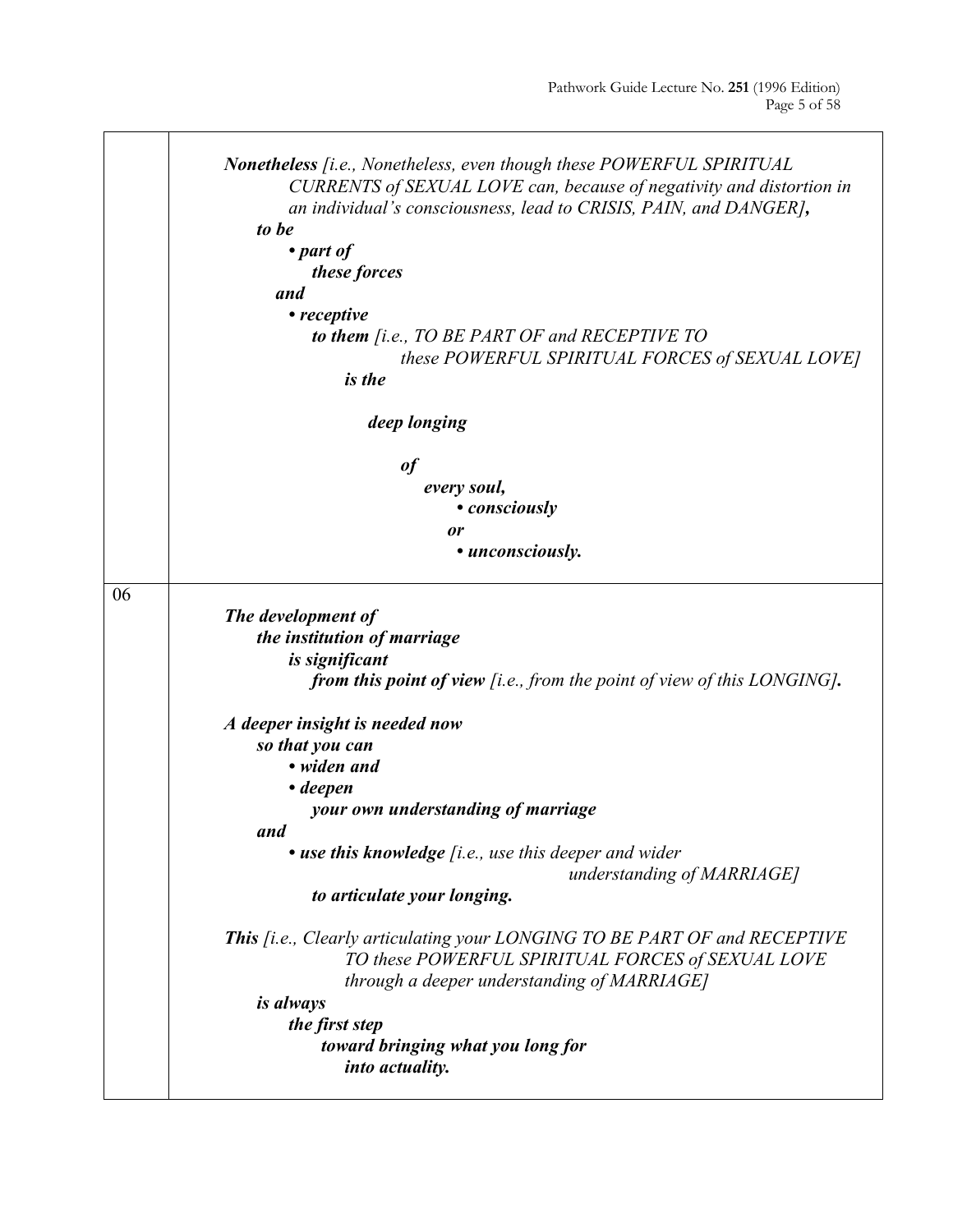| 07 |                                                                                      |
|----|--------------------------------------------------------------------------------------|
|    | During the                                                                           |
|    | many centuries                                                                       |
|    | of its existence,                                                                    |
|    |                                                                                      |
|    | humanity                                                                             |
|    | has developed                                                                        |
|    |                                                                                      |
|    | in many areas.                                                                       |
|    | Let us consider $[i.e., Let us consider the area of]$                                |
|    | marriage.                                                                            |
|    | <b>Understanding its</b> [i.e., Understanding marriage's]                            |
|    | evolution thus far                                                                   |
|    |                                                                                      |
|    | will open your vision                                                                |
|    | to the future $[i.e., open your vision as to the future of marriage].$               |
|    | You will view                                                                        |
|    |                                                                                      |
|    | the current attitude toward                                                          |
|    | this institution [i.e., this institution of marriage]                                |
|    | with the larger picture in mind.                                                     |
|    | <b>History</b>                                                                       |
|    | can be properly understood                                                           |
|    | only when                                                                            |
|    |                                                                                      |
|    | • the spiritual meaning                                                              |
|    |                                                                                      |
|    | that underlies                                                                       |
|    |                                                                                      |
|    | • earthly events                                                                     |
|    |                                                                                      |
|    | is gleaned.                                                                          |
|    |                                                                                      |
| 08 |                                                                                      |
|    | In the not-too-distant past,                                                         |
|    | marriage                                                                             |
|    | served a number of functions,                                                        |
|    | <b>but least of all</b> [i.e., but LEAST of all did marriage serve the functions of] |
|    | • sharing,                                                                           |
|    |                                                                                      |
|    | $\bullet$ love,                                                                      |
|    | or                                                                                   |
|    | • <i>mutuality</i>                                                                   |
|    | on all levels of the personality.                                                    |
|    |                                                                                      |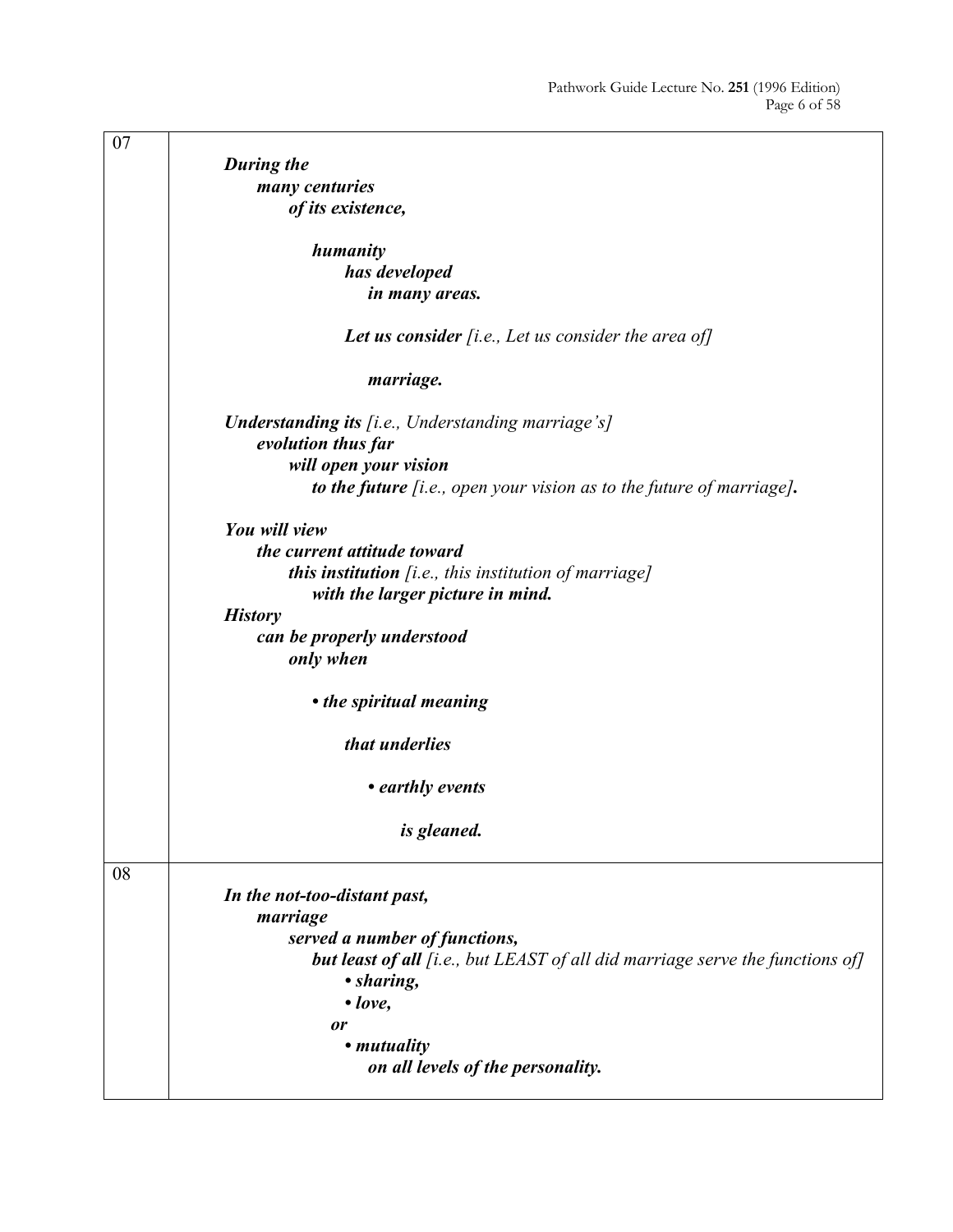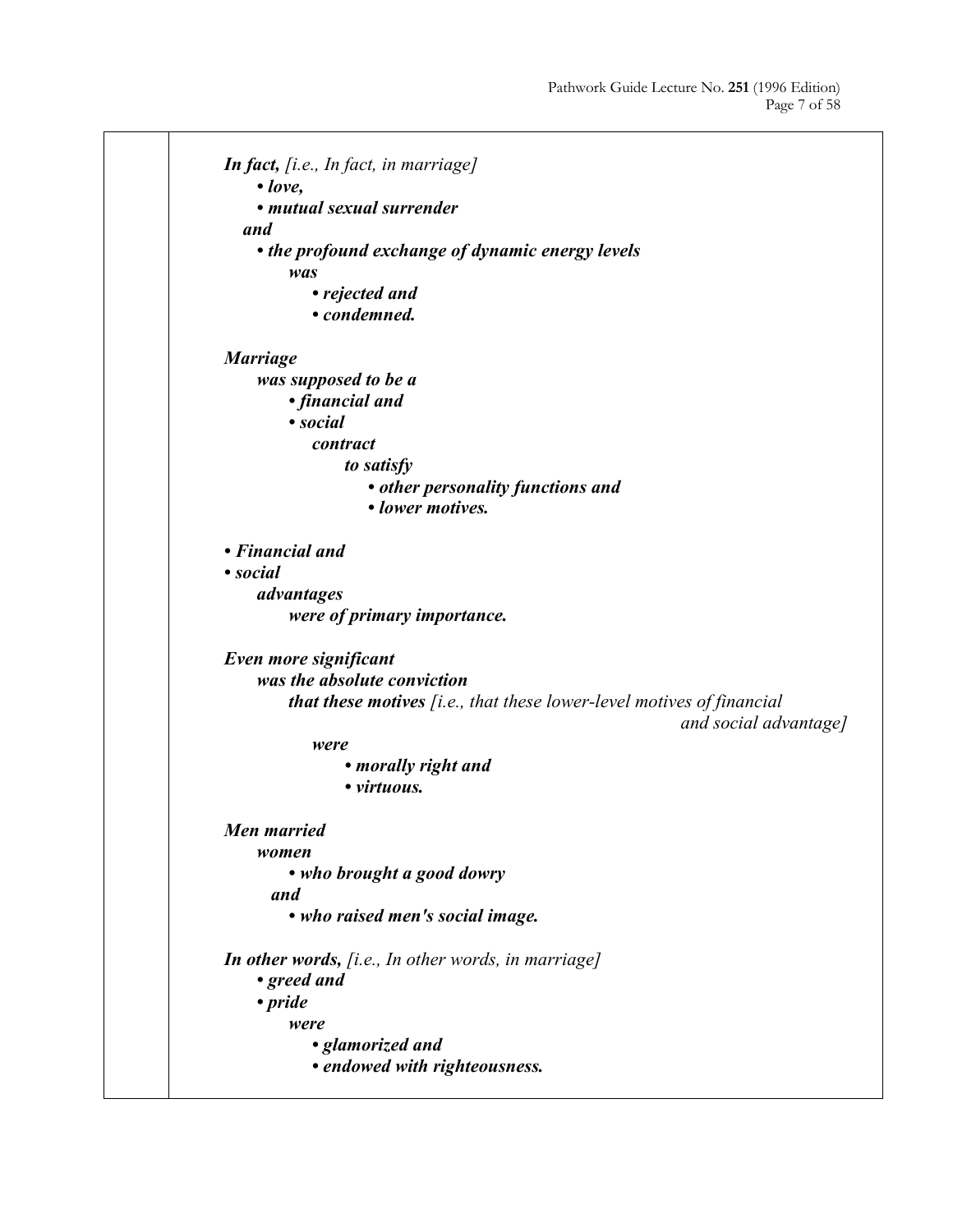| 09 |                                       |
|----|---------------------------------------|
|    | Men considered themselves             |
|    | the superiors of women.               |
|    | Marrying a woman                      |
|    | meant nothing more than               |
|    | acquiring a slave                     |
|    | • who obeyed                          |
|    | the master of the house;              |
|    | • who saw to it that                  |
|    | the man received every                |
|    | • comfort and                         |
|    | • convenience                         |
|    | but made                              |
|    | • no demands                          |
|    | for herself.                          |
|    | In exchange                           |
|    | for these services,                   |
|    | which included                        |
|    | being an object                       |
|    | for man's                             |
|    | mostly quite impersonal lust,         |
|    | the woman received                    |
|    | <i>material security.</i>             |
|    | Her only responsibility               |
|    | was                                   |
|    | to be                                 |
|    | an adequate object                    |
|    | for her master.                       |
|    | Of course you understand, my friends, |
|    | that man's responsibility             |
|    | entailed much more than               |
|    | mere financial responsibility.        |
|    | <b>Since woman</b>                    |
|    | was not considered                    |
|    | a full-fledged equal,                 |
|    | morally                               |
|    | she was barely responsible.           |
|    |                                       |
|    |                                       |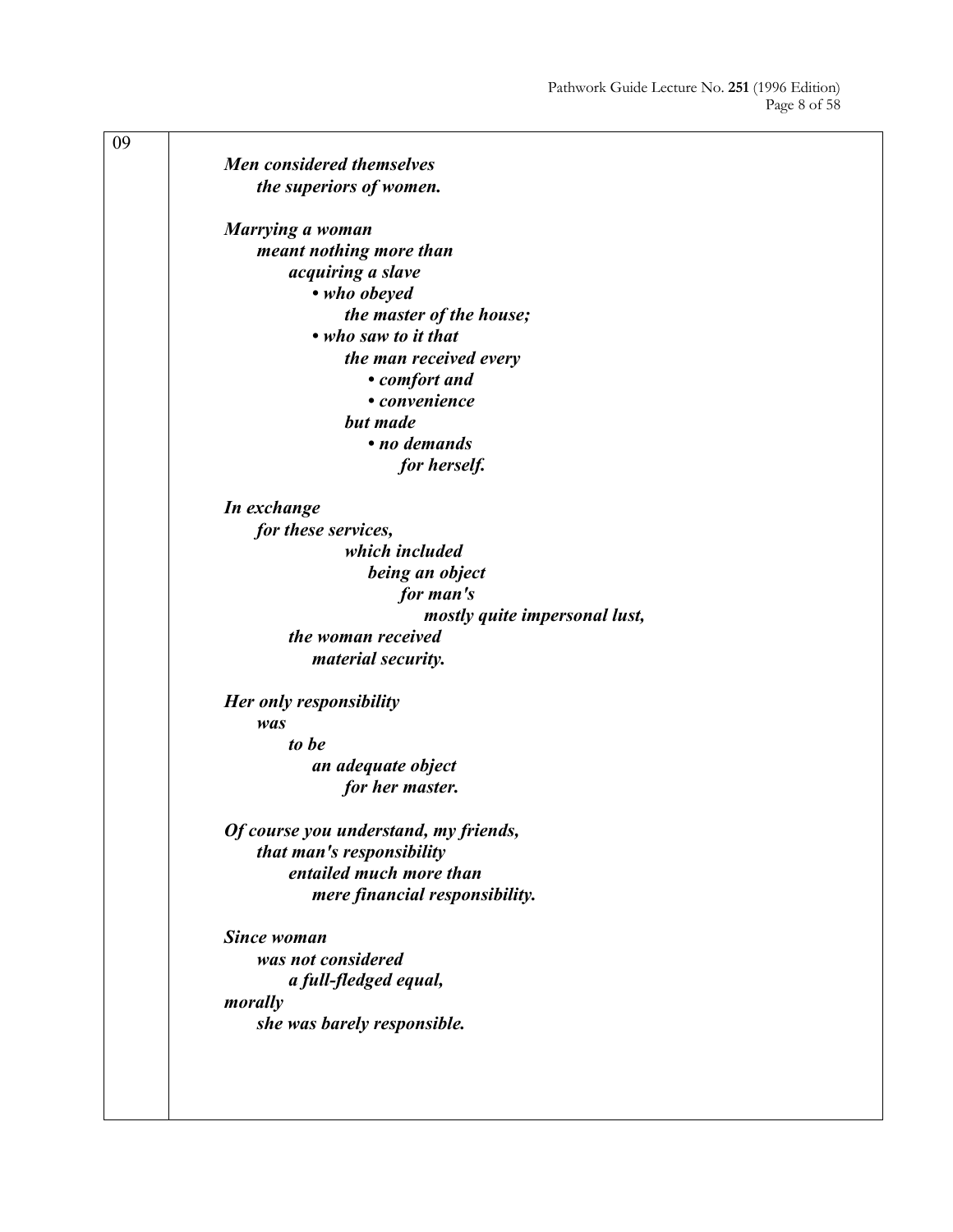|    | In those centuries                                                                                                          |
|----|-----------------------------------------------------------------------------------------------------------------------------|
|    | • emotional and                                                                                                             |
|    | • mental                                                                                                                    |
|    | responsibility                                                                                                              |
|    | did not exist                                                                                                               |
|    | as a                                                                                                                        |
|    | • concept,                                                                                                                  |
|    | <b>but they</b> [i.e., but emotional and mental responsibility]<br>certainly existed                                        |
|    | as a                                                                                                                        |
|    | $\bullet$ fact [i.e., as a fact of life].                                                                                   |
|    | Even without                                                                                                                |
|    |                                                                                                                             |
|    | the awareness of                                                                                                            |
|    | <b>the concept</b> [i.e., Even WITHOUT the awareness of the concept of<br>emotional and mental responsibility],             |
|    | men acknowledged                                                                                                            |
|    | <b>this responsibility</b> [i.e., acknowledged this emotional and mental responsibility]<br>toward                          |
|    | • other men                                                                                                                 |
|    | <b>but totally neglected it</b> $[i.e., but totally neglected emotional$<br>and mental responsibility]<br>when dealing with |
|    | • women.                                                                                                                    |
| 10 |                                                                                                                             |
|    | <i><b>Obviously</b></i>                                                                                                     |
|    | <b>this</b> [i.e., Obviously, the man's total neglect of emotional and mental<br>responsibility when dealing with women]    |
|    | was not only                                                                                                                |
|    | the result of men's                                                                                                         |
|    | · distortion and                                                                                                            |
|    | • negativity;                                                                                                               |
|    | $it$ [i.e., the man's total neglect of emotional and mental responsibility<br>when dealing with women]                      |
|    | was just as much                                                                                                            |
|    | the result of a                                                                                                             |
|    | strongly embedded intentionality                                                                                            |
|    | in the woman's psyche.                                                                                                      |
|    |                                                                                                                             |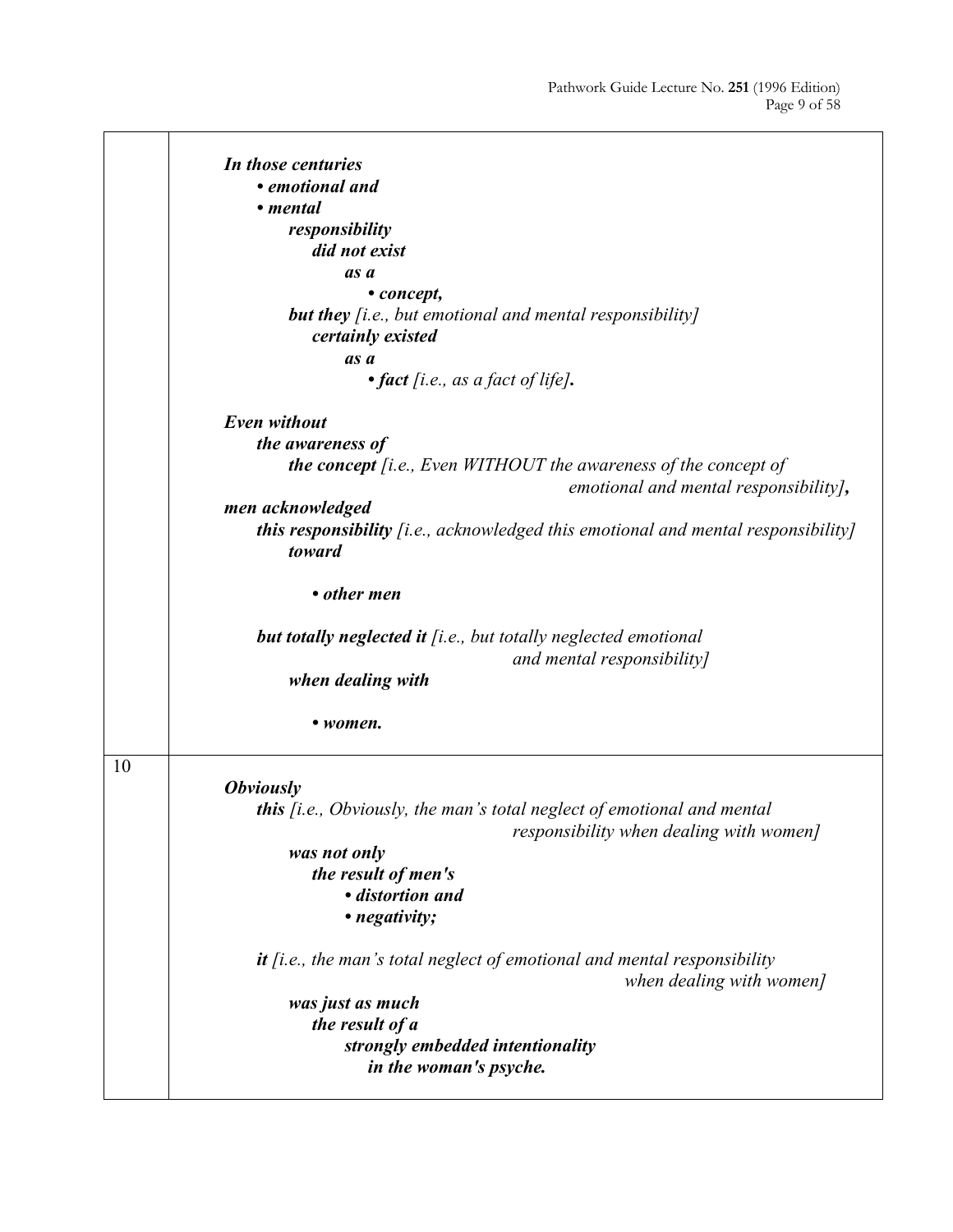$\overline{\phantom{0}}$ 

|    | Women                                                                    |
|----|--------------------------------------------------------------------------|
|    | • refused                                                                |
|    | self-responsibility                                                      |
|    | on all levels                                                            |
|    | for the longest time                                                     |
|    | and therefore                                                            |
|    | • co-created                                                             |
|    | the unequal relationship                                                 |
|    | between the sexes.                                                       |
|    |                                                                          |
| 11 |                                                                          |
|    | <b>Both sexes</b>                                                        |
|    | equally feared -                                                         |
|    | and still $fear -$                                                       |
|    | the powerful spiritual energies                                          |
|    | <i>involved in</i>                                                       |
|    | the forces of                                                            |
|    | $\bullet$ love,                                                          |
|    | • eros, and                                                              |
|    | $\bullet$ sex                                                            |
|    | <b>between</b>                                                           |
|    | $\bullet$ man                                                            |
|    | and                                                                      |
|    | • woman.                                                                 |
|    | <b>This power</b> [i.e., This POWERFUL SPIRITUAL ENERGY involved in      |
|    | the forces of LOVE, EROS, and SEX between man and woman]                 |
|    | is                                                                       |
|    | the creative stream itself                                               |
|    | from which                                                               |
|    | everything is made.                                                      |
|    | This powerful current [i.e., This powerful spiritual current involved in |
|    | the forces of love, eros, and sex between man and woman]                 |
|    | can express itself                                                       |
|    | in many ways,                                                            |
|    | not just as                                                              |
|    | a binding force                                                          |
|    | between a                                                                |
|    | $•$ man                                                                  |
|    | and a                                                                    |
|    | • woman.                                                                 |
|    |                                                                          |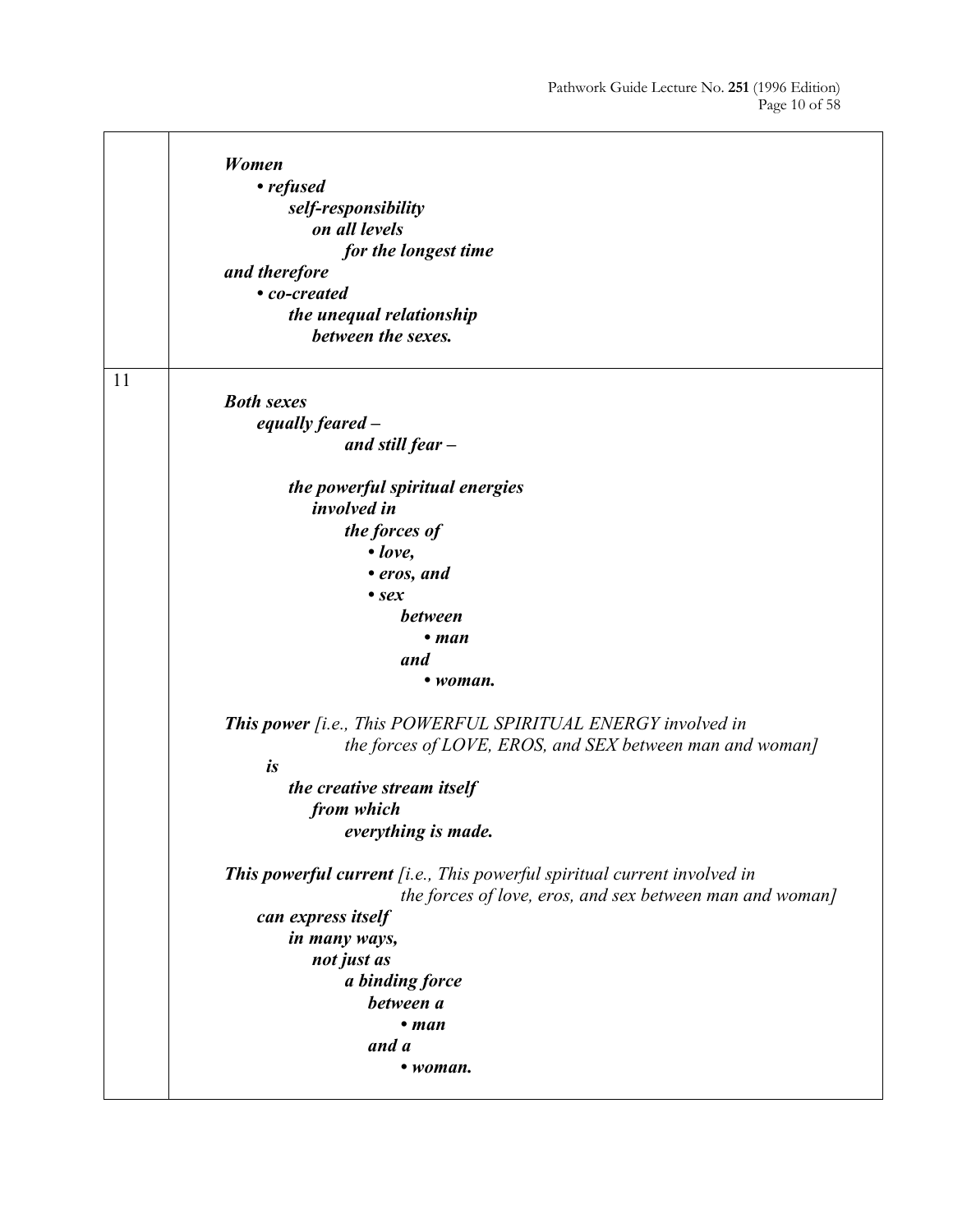|    | It $[i.e., This powerful spiritual current involved in$                         |
|----|---------------------------------------------------------------------------------|
|    | the forces of love, eros, and sex between man and woman]                        |
|    | can be expressed                                                                |
|    | through spiritual disciplines<br>within                                         |
|    |                                                                                 |
|    | an individual,                                                                  |
|    | merging the<br>• <i>masculine</i>                                               |
|    |                                                                                 |
|    | and                                                                             |
|    | • feminine                                                                      |
|    | • principles and                                                                |
|    | • power currents<br>within                                                      |
|    | an individual soul.                                                             |
|    |                                                                                 |
| 12 |                                                                                 |
|    | The unpurified soul                                                             |
|    | cannot stand this power current $[i.e., cannot stand the powerful spiritual]$   |
|    | current involved in the forces of love, eros, and sex].                         |
|    |                                                                                 |
|    | To the degree                                                                   |
|    |                                                                                 |
|    | unpurified soul substance                                                       |
|    |                                                                                 |
|    | <i>festers in the personality,</i>                                              |
|    |                                                                                 |
|    | <b>the power current</b> $[i.e., to that degree the powerful spiritual current$ |
|    | involved in the forces of love, eros, and sex]                                  |
|    | has to be                                                                       |
|    | • denied,                                                                       |
|    | • suppressed, and                                                               |
|    | $\bullet$ split.                                                                |
|    |                                                                                 |
|    | Sexuality                                                                       |
|    | that manifests                                                                  |
|    | without                                                                         |
|    | $\bullet$ love,                                                                 |
|    | • commitment, and                                                               |
|    | • respect                                                                       |
|    | is just such a                                                                  |
|    | • split-off,                                                                    |
|    | • denied                                                                        |
|    | power current.                                                                  |
|    |                                                                                 |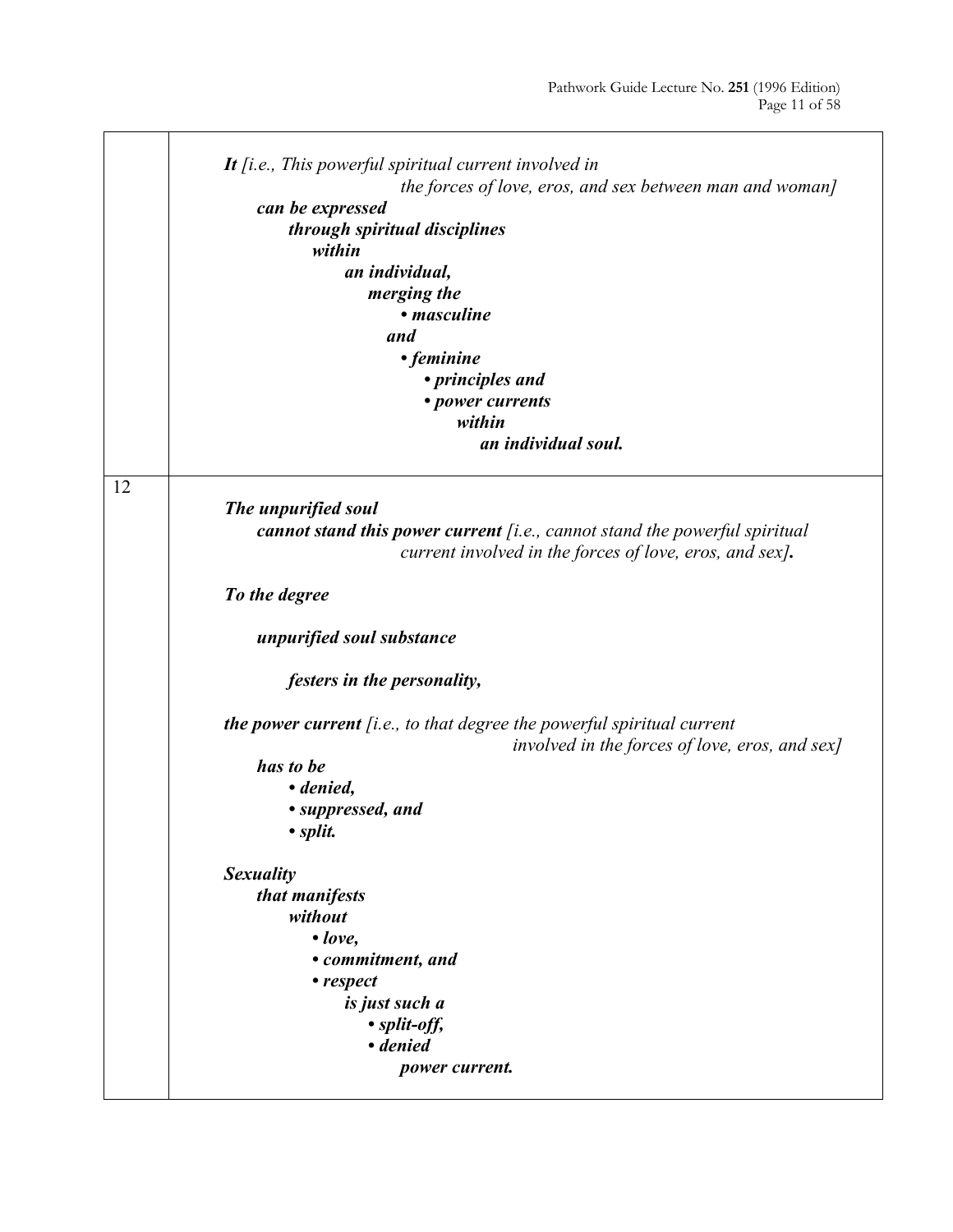$\overline{\phantom{a}}$ 

|    | <b>Human beings</b>                                                                                                                                |
|----|----------------------------------------------------------------------------------------------------------------------------------------------------|
|    |                                                                                                                                                    |
|    | who believe that                                                                                                                                   |
|    | • pornographic or                                                                                                                                  |
|    | • promiscuous                                                                                                                                      |
|    | sex                                                                                                                                                |
|    | <i>is more pleasurable</i>                                                                                                                         |
|    | than the sexuality                                                                                                                                 |
|    | <i>that</i>                                                                                                                                        |
|    | • streams from                                                                                                                                     |
|    | a unified wholeness and                                                                                                                            |
|    | • combines with                                                                                                                                    |
|    | • love and                                                                                                                                         |
|    | · spiritual union                                                                                                                                  |
|    | could not be more wrong.                                                                                                                           |
|    | The precise opposite                                                                                                                               |
|    | is true.                                                                                                                                           |
|    | But the power of such sexuality [i.e., the power of sexuality that streams from a<br>unified wholeness and combines with love and spiritual union] |
|    | is so strong                                                                                                                                       |
|    | that it cannot be borne                                                                                                                            |
|    | by the soul                                                                                                                                        |
|    | that still lives partly in darkness.                                                                                                               |
| 13 |                                                                                                                                                    |
|    | <b>Another human error</b>                                                                                                                         |
|    | <i>is the belief</i>                                                                                                                               |
|    | that a married couple                                                                                                                              |
|    |                                                                                                                                                    |
|    | faithful to one another                                                                                                                            |
|    | is necessarily                                                                                                                                     |
|    | beyond the stage                                                                                                                                   |
|    | of split-off sexuality.                                                                                                                            |
|    | The typical marriage of former times,                                                                                                              |
|    | which I described earlier,                                                                                                                         |
|    | was                                                                                                                                                |
|    | a complete                                                                                                                                         |
|    | • suppression,                                                                                                                                     |
|    | • repression, and                                                                                                                                  |
|    | • denial                                                                                                                                           |
|    | of the spiritual power currents.                                                                                                                   |
|    |                                                                                                                                                    |

**r** 

 $\mathbf{r}$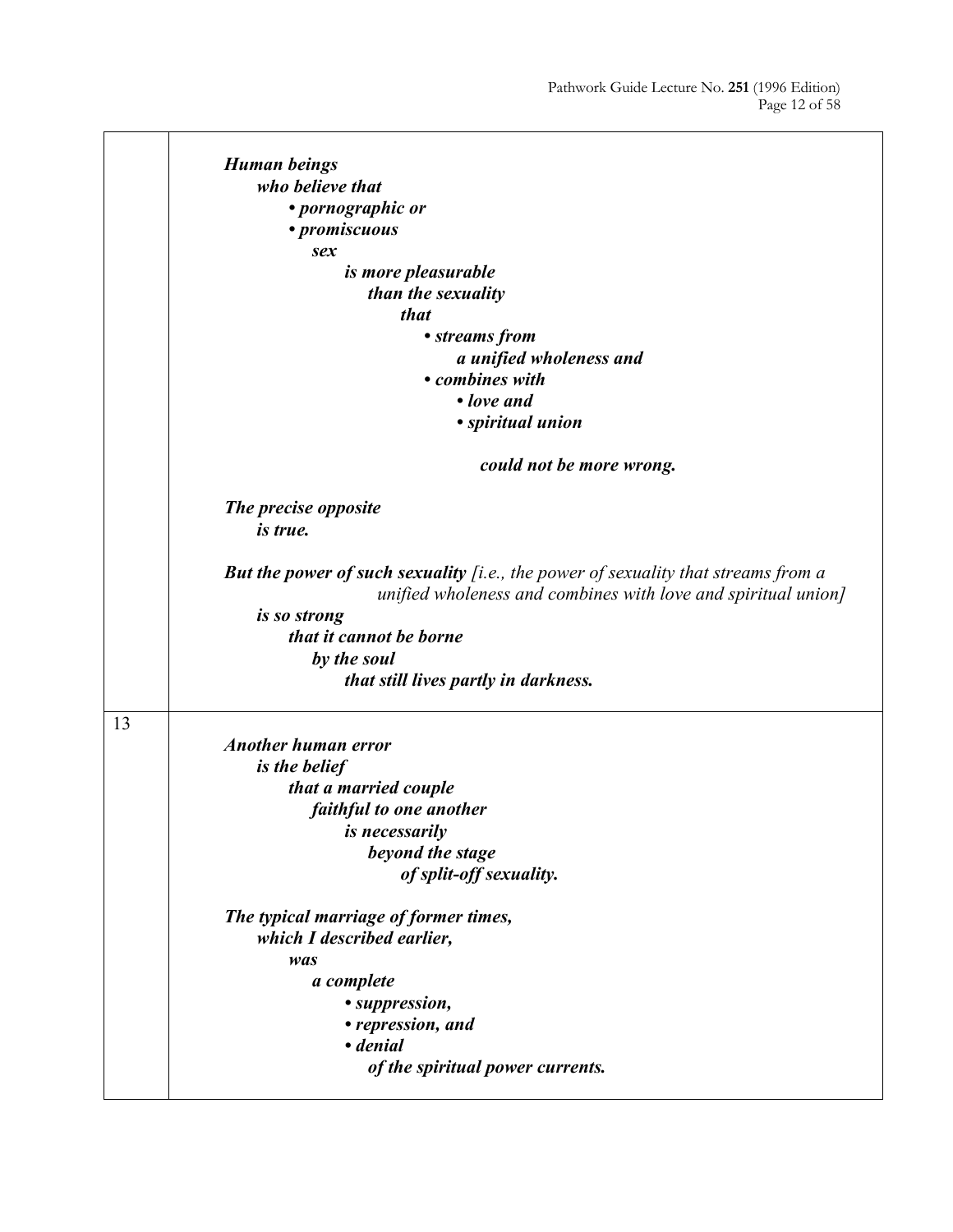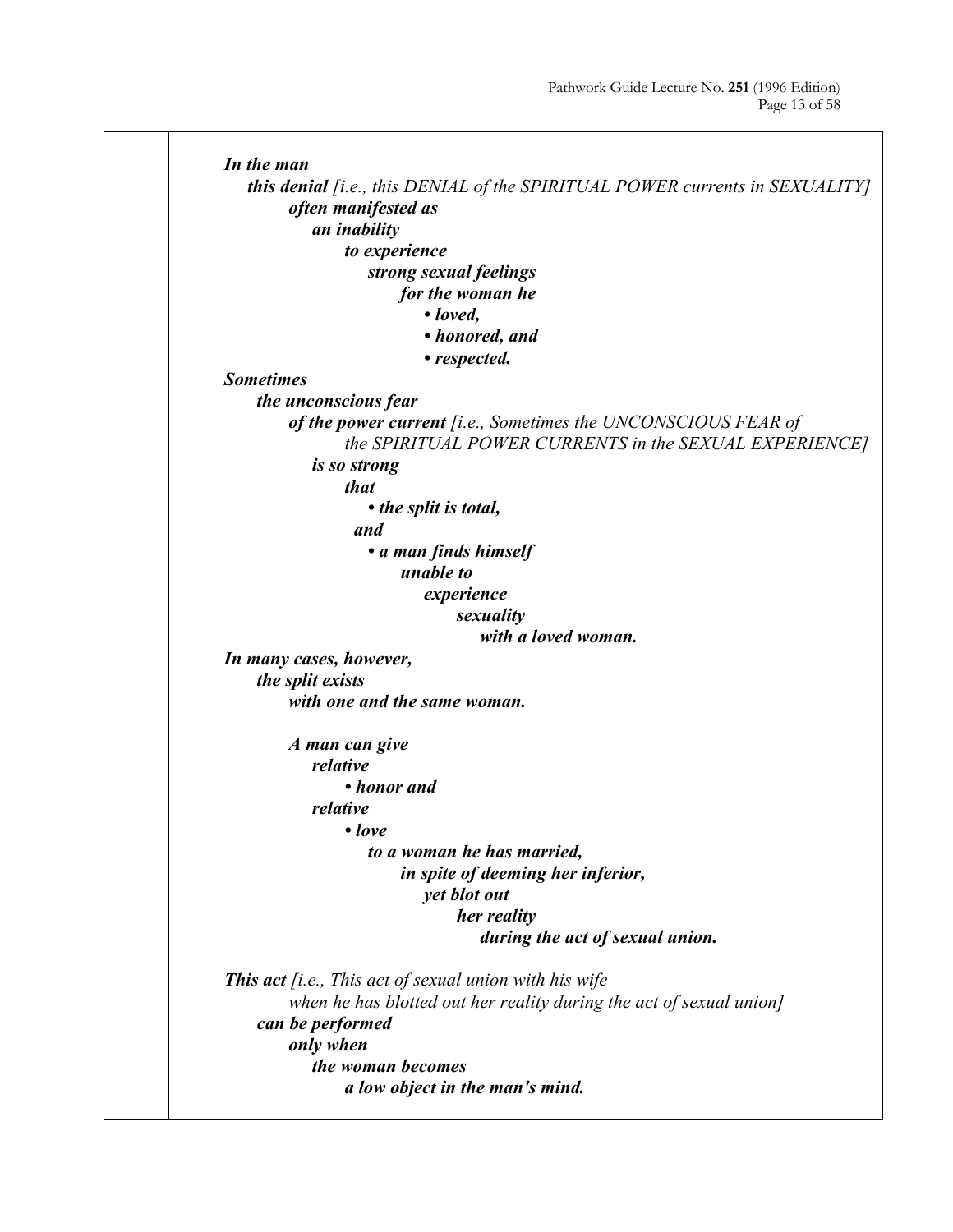|    | Pornographic sex<br>• can take place<br>within the framework of respectable marriage<br>and                                                                   |
|----|---------------------------------------------------------------------------------------------------------------------------------------------------------------|
|    | • is socially fully accepted.                                                                                                                                 |
| 14 | For the woman,<br>the denial of<br>the unified power current [i.e., For the WOMAN, DENIAL of the unified<br>SPIRITUAL POWER CURRENT in the SEXUAL EXPERIENCE] |
|    | often manifested<br>in<br>total denial<br>of the<br>• sexual reality                                                                                          |
|    | of                                                                                                                                                            |
|    | • her body.                                                                                                                                                   |
|    | <b>Whenever</b><br>her sexuality<br>manifested                                                                                                                |
|    | in spite of<br>all attempts to deny it,                                                                                                                       |
|    | she experienced it $[i.e., she$ experienced her manifested sexuality]<br>with<br>$\cdot$ guilt<br>and<br>• shame.                                             |
| 15 | <b>Today</b><br>the misunderstandings<br>about                                                                                                                |
|    | sexual<br>• guilt and<br>• repression                                                                                                                         |
|    | in your world<br>are almost as great as ever.                                                                                                                 |

j.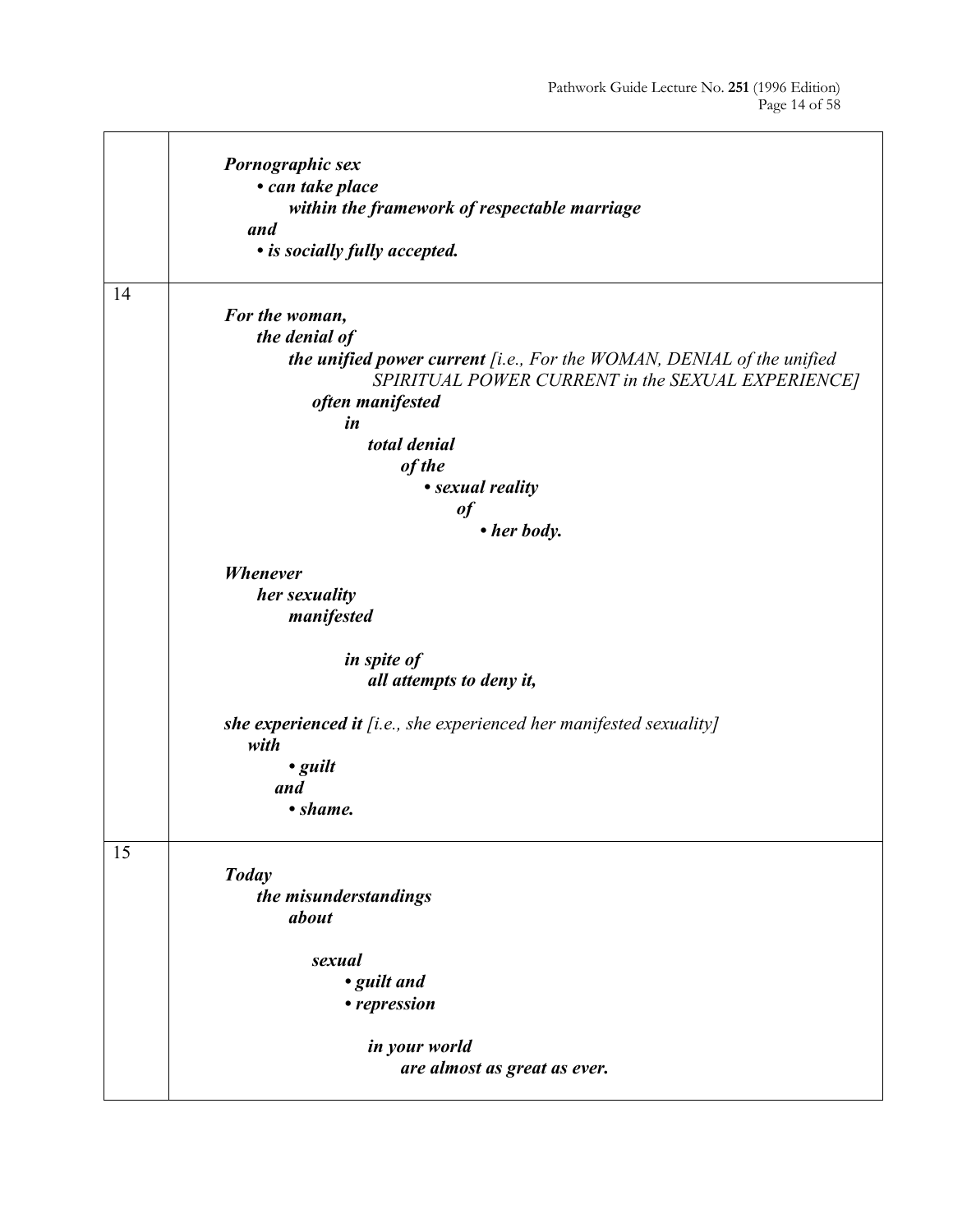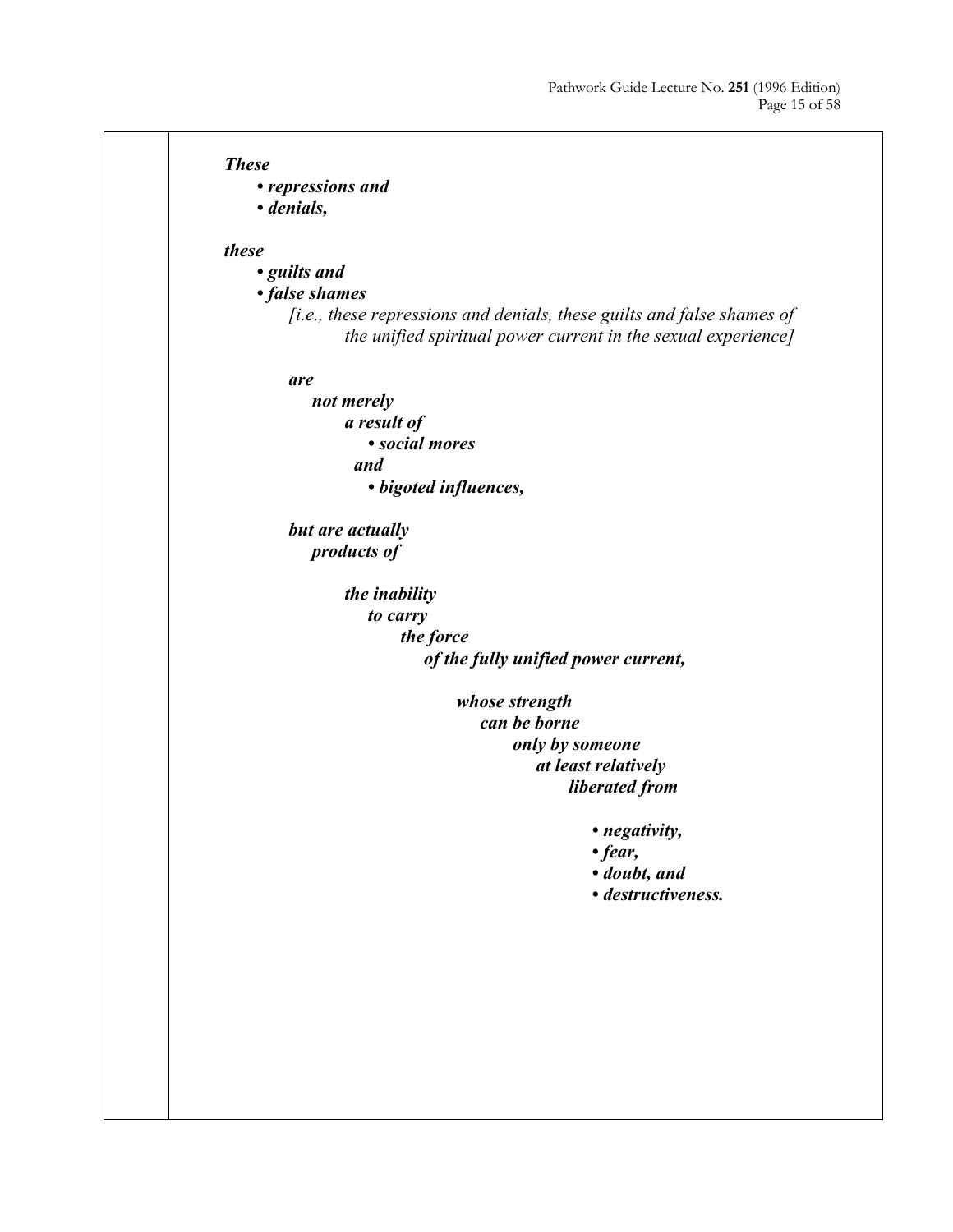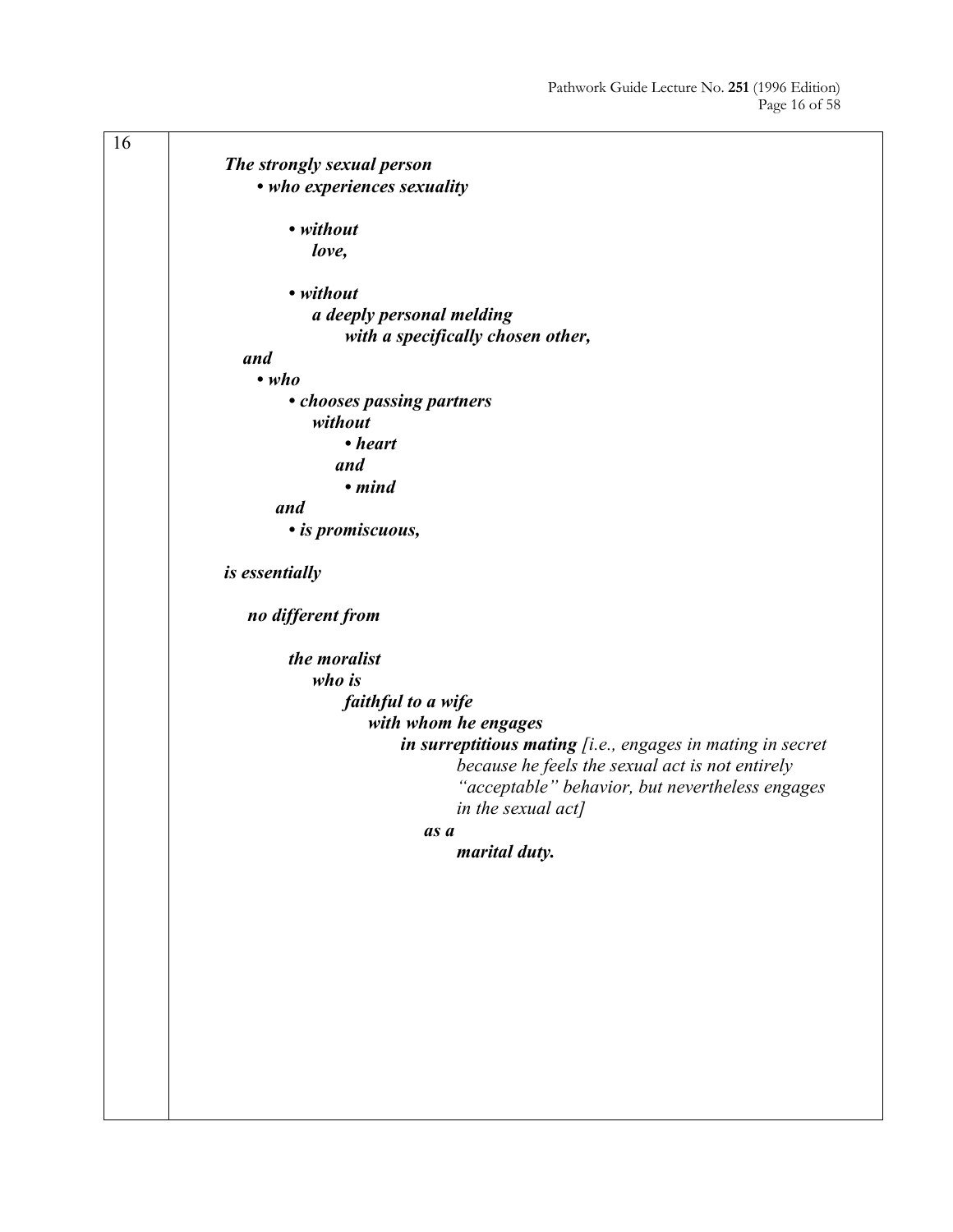|    | <b>Both</b> [i.e., BOTH the strongly sexual person who experiences PROMISCUOUS SEX<br>without love and without a deeply personal melding with a chosen other<br>on the one hand, and on the other hand, the MORALIST who is faithful to his<br>wife but who engages in SEX only out of a sense of DUTY] |
|----|---------------------------------------------------------------------------------------------------------------------------------------------------------------------------------------------------------------------------------------------------------------------------------------------------------|
|    | are afraid of                                                                                                                                                                                                                                                                                           |
|    | the love-sex current<br>that is                                                                                                                                                                                                                                                                         |
|    | unified                                                                                                                                                                                                                                                                                                 |
|    | through                                                                                                                                                                                                                                                                                                 |
|    | • the power of eros,                                                                                                                                                                                                                                                                                    |
|    | through                                                                                                                                                                                                                                                                                                 |
|    | • the power of mutuality<br>in                                                                                                                                                                                                                                                                          |
|    | • soul development<br>and                                                                                                                                                                                                                                                                               |
|    | • commitment to each other,                                                                                                                                                                                                                                                                             |
|    | through                                                                                                                                                                                                                                                                                                 |
|    | • personal purification.                                                                                                                                                                                                                                                                                |
| 17 | • The man-woman relationship of the past<br>and                                                                                                                                                                                                                                                         |
|    | • the attitude toward marriage                                                                                                                                                                                                                                                                          |
|    | are the direct results                                                                                                                                                                                                                                                                                  |
|    | of this fear                                                                                                                                                                                                                                                                                            |
|    | of the unified love-sex current.                                                                                                                                                                                                                                                                        |
|    | <b>Self-purification</b>                                                                                                                                                                                                                                                                                |
|    | was practically nonexistent                                                                                                                                                                                                                                                                             |
|    | for the average person,                                                                                                                                                                                                                                                                                 |
|    | existing                                                                                                                                                                                                                                                                                                |
|    | only in the churches                                                                                                                                                                                                                                                                                    |
|    | to any important degree.                                                                                                                                                                                                                                                                                |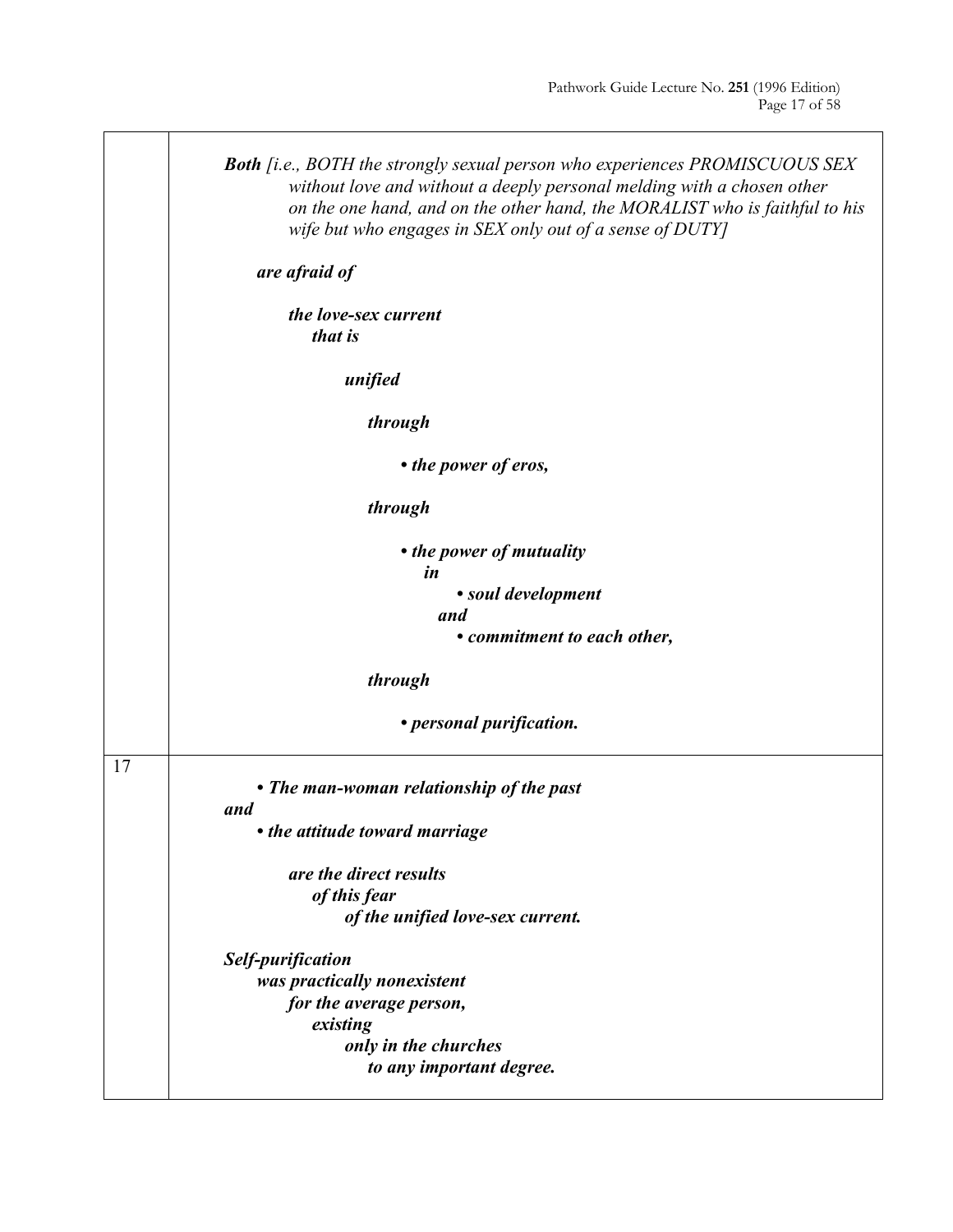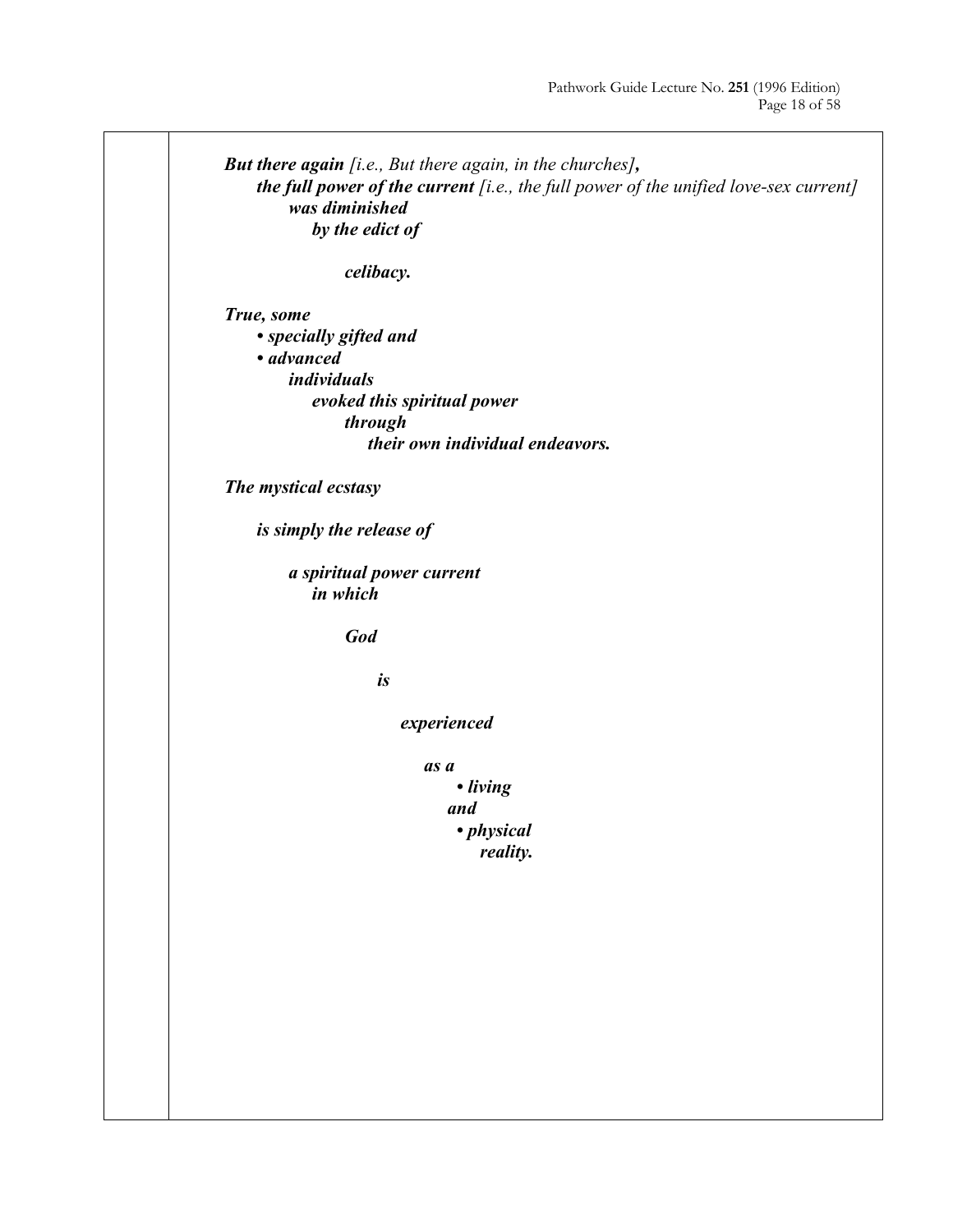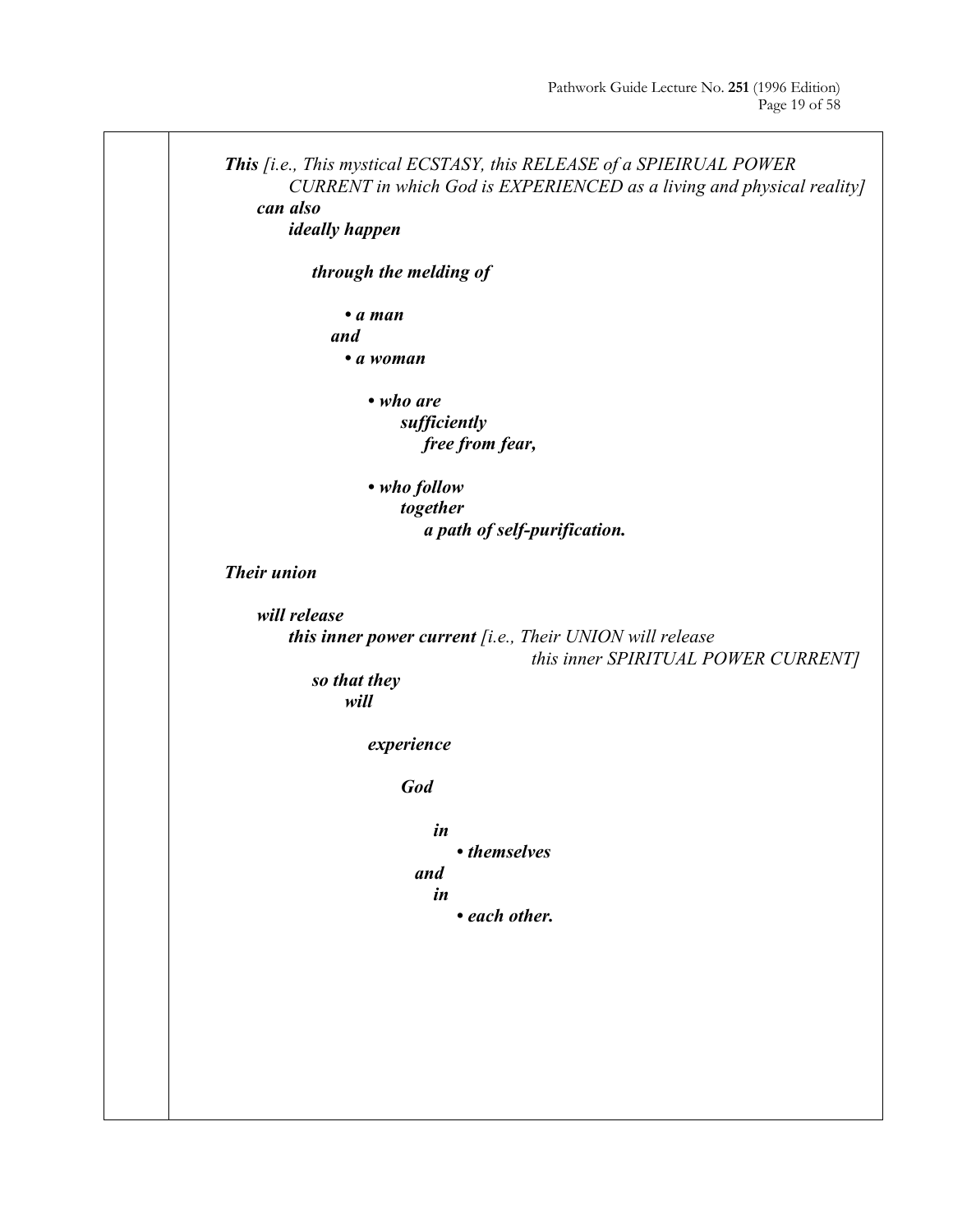| 18 |                                                                                   |
|----|-----------------------------------------------------------------------------------|
|    | Before discussing this experience further,                                        |
|    | let us go back                                                                    |
|    | to the evolutionary stages of history.                                            |
|    |                                                                                   |
|    | The picture I painted about marriage                                              |
|    | is not very attractive.                                                           |
|    | <b>Marriage</b>                                                                   |
|    | as it has existed for so long                                                     |
|    | was truly                                                                         |
|    | a more sinful estate                                                              |
|    | than all the sins                                                                 |
|    | the moralists who perpetuated these standards                                     |
|    | condemned.                                                                        |
|    |                                                                                   |
|    | <b>These moralists</b>                                                            |
|    | directed the accusation of sin                                                    |
|    | toward                                                                            |
|    | · illicit                                                                         |
|    | sex;                                                                              |
|    | toward                                                                            |
|    | • promiscuous or                                                                  |
|    | • pornographic                                                                    |
|    | sex                                                                               |
|    | that could be                                                                     |
|    |                                                                                   |
|    | outwardly                                                                         |
|    | <i>identified.</i>                                                                |
|    | It is true                                                                        |
|    | <b>that these acts</b> [i.e., that these OUTWARD acts CONDEMNED by the moralists] |
|    | <i>indicate</i>                                                                   |
|    | denial                                                                            |
|    | of                                                                                |
|    | • the God-given                                                                   |
|    | unification of                                                                    |
|    | $\bullet$ love                                                                    |
|    |                                                                                   |
|    | and                                                                               |
|    | • sexuality,                                                                      |
|    | $\it of$                                                                          |
|    | • the greatest power current,                                                     |
|    | which is in itself                                                                |
|    | an expression of                                                                  |
|    | the divine presence.                                                              |
|    |                                                                                   |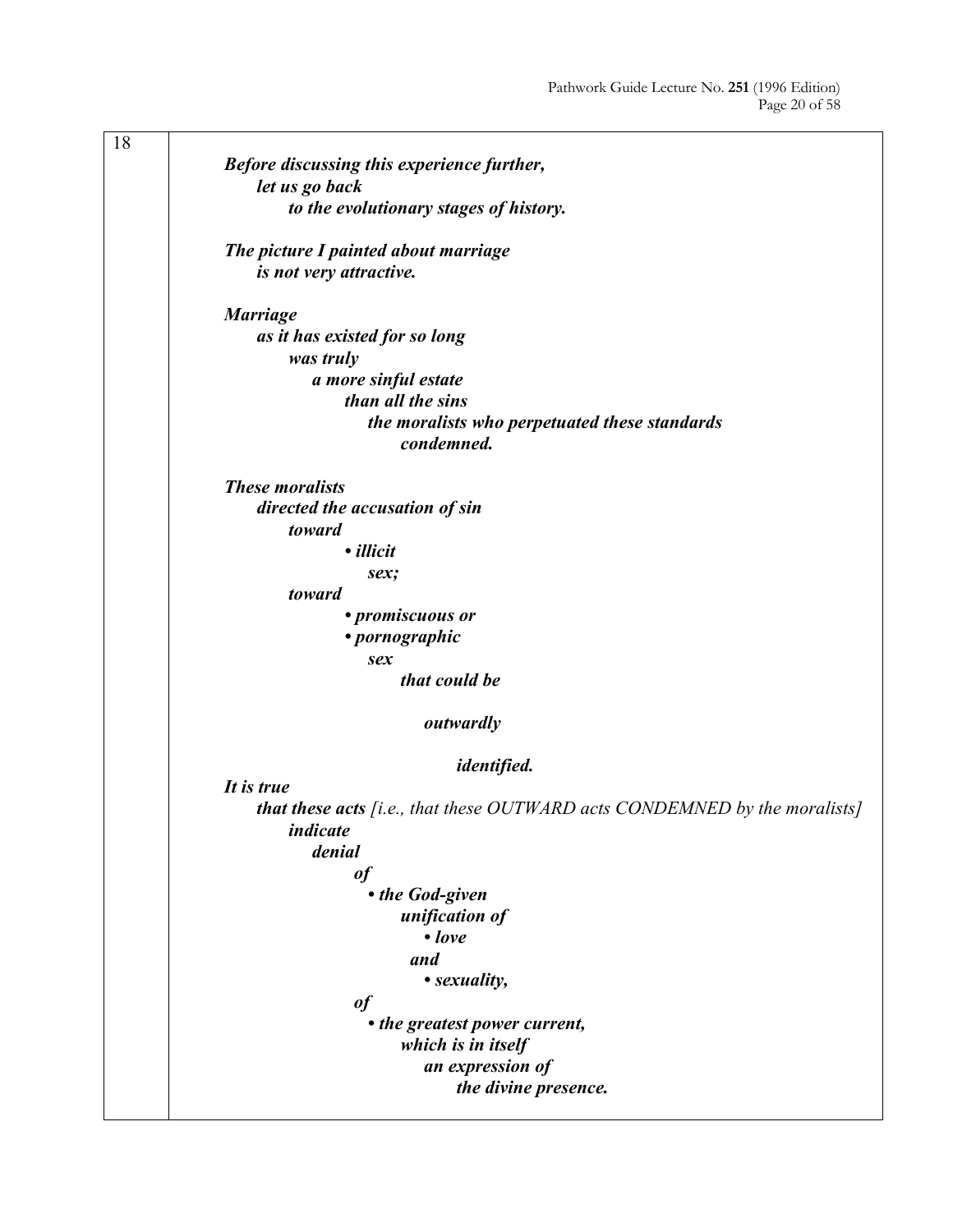| 19 |                                                                                                                                                                                                |
|----|------------------------------------------------------------------------------------------------------------------------------------------------------------------------------------------------|
|    | In a certain sense                                                                                                                                                                             |
|    | this                                                                                                                                                                                           |
|    | $\bullet$ fear [i.e., this FEAR of outer acts condemned by the moralist, acts that<br>DENY the powerful love-sex current, a current which is an<br>expression of the DIVINE PRESENCE]          |
|    | and                                                                                                                                                                                            |
|    | • denial [i.e., and, through participating in these outer acts condemned by the<br>moralist, these acts that DENY the GOD-GIVEN<br>UNIFICATION of LOVE and SEXUALITY]                          |
|    | is a symptom of                                                                                                                                                                                |
|    | • the unpurified soul,                                                                                                                                                                         |
|    | • the fallen spirit,                                                                                                                                                                           |
|    | if you will.                                                                                                                                                                                   |
|    |                                                                                                                                                                                                |
|    | <b>But</b>                                                                                                                                                                                     |
|    | since                                                                                                                                                                                          |
|    | this unpurified soul state                                                                                                                                                                     |
|    | is a                                                                                                                                                                                           |
|    | fact of evolution                                                                                                                                                                              |
|    | and                                                                                                                                                                                            |
|    | since you all                                                                                                                                                                                  |
|    | also                                                                                                                                                                                           |
|    | <b>fulfill a task</b> [i.e., since you all ALSO fulfill a task in evolution]<br><i>in your</i>                                                                                                 |
|    | return to                                                                                                                                                                                      |
|    | the state of union with God,                                                                                                                                                                   |
|    |                                                                                                                                                                                                |
|    | it is futile to rail against this $[i.e., to rail against yourself for naturally being in these$<br>unpurified states as you gradually evolve and return to the state of union with God].      |
|    | <b>Those who do</b> $[i.e., Those who do rail against being in these unpurified states as they$<br>naturally and gradually evolve and return to the state of union with God]<br>are themselves |
|    | • fallen spirits,                                                                                                                                                                              |
|    | • unpurified souls,<br>and                                                                                                                                                                     |
|    | • parts of this evolutionary movement.                                                                                                                                                         |
|    |                                                                                                                                                                                                |
|    |                                                                                                                                                                                                |
|    |                                                                                                                                                                                                |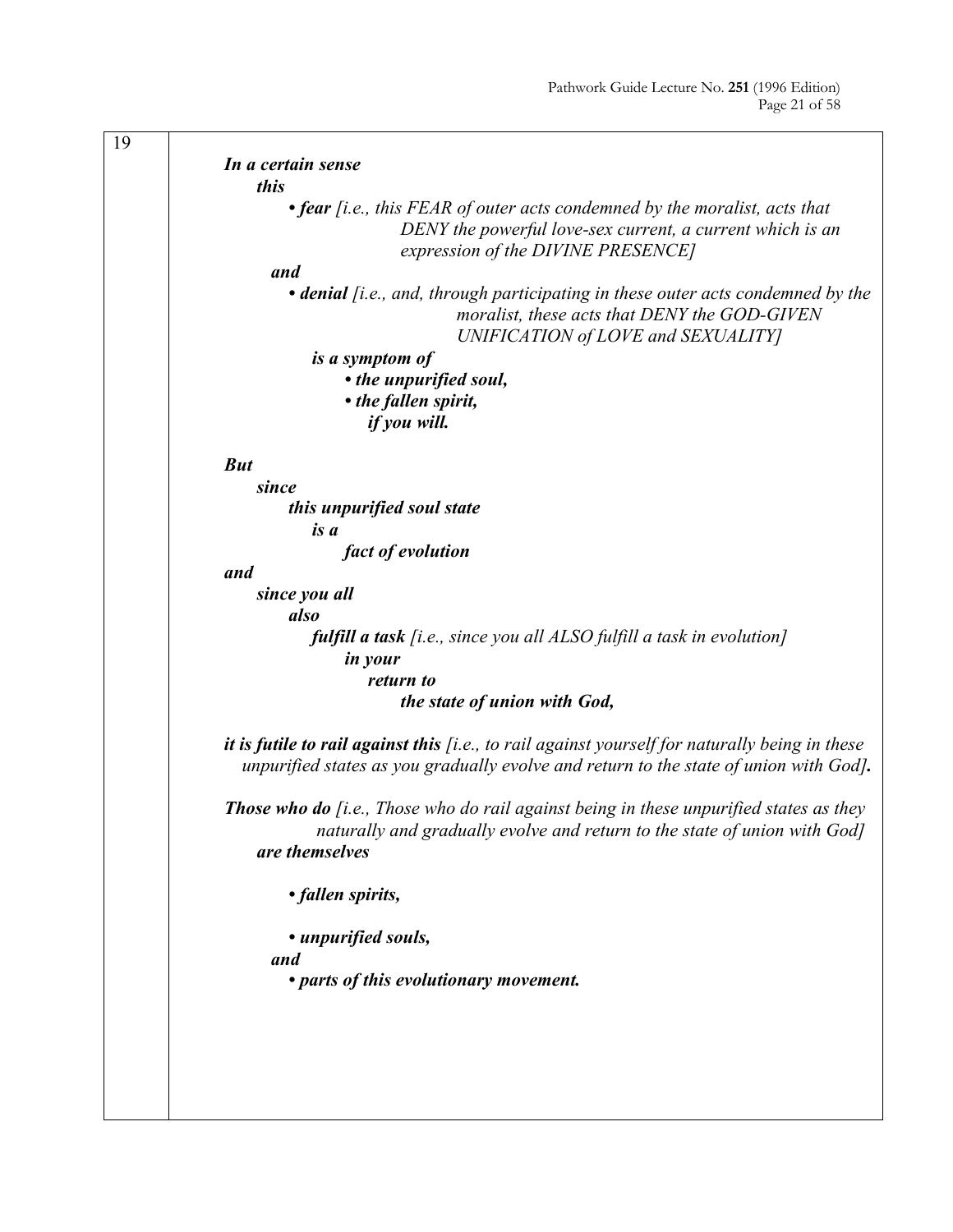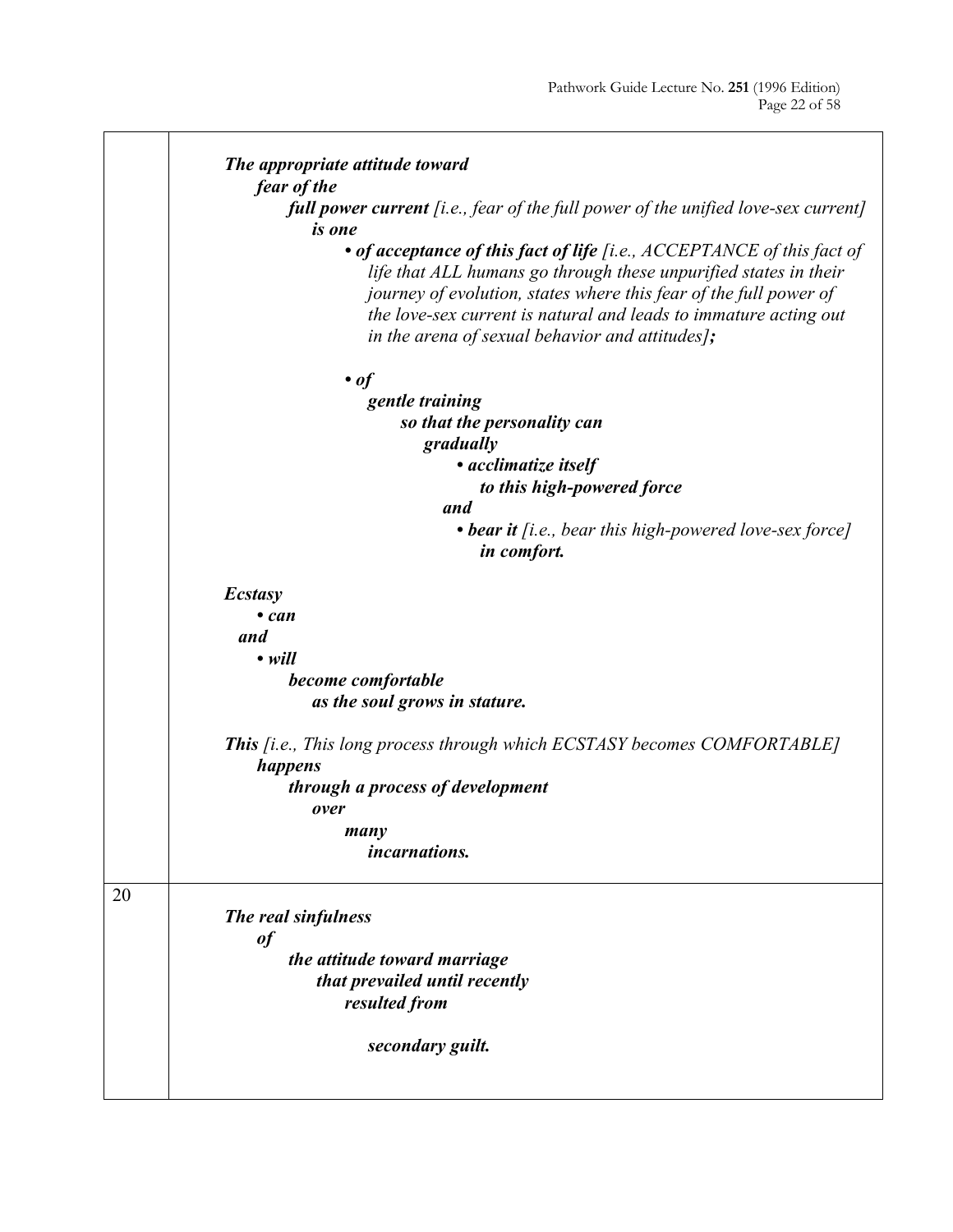*Instead of admitting the fear of • loving an equal, the man had to put down the woman. Instead of admitting fear of • loving an equal and [i.e., and also admitting fear of] • experiencing the pleasure of sexuality, the woman had to alienate herself from the man by making him the enemy. Instead of admitting that he feared an equal relationship, the man had to make the woman an object. Instead of admitting the fear of self-responsibility on all levels, the woman made herself an object and then blamed the man for this mutual creation.*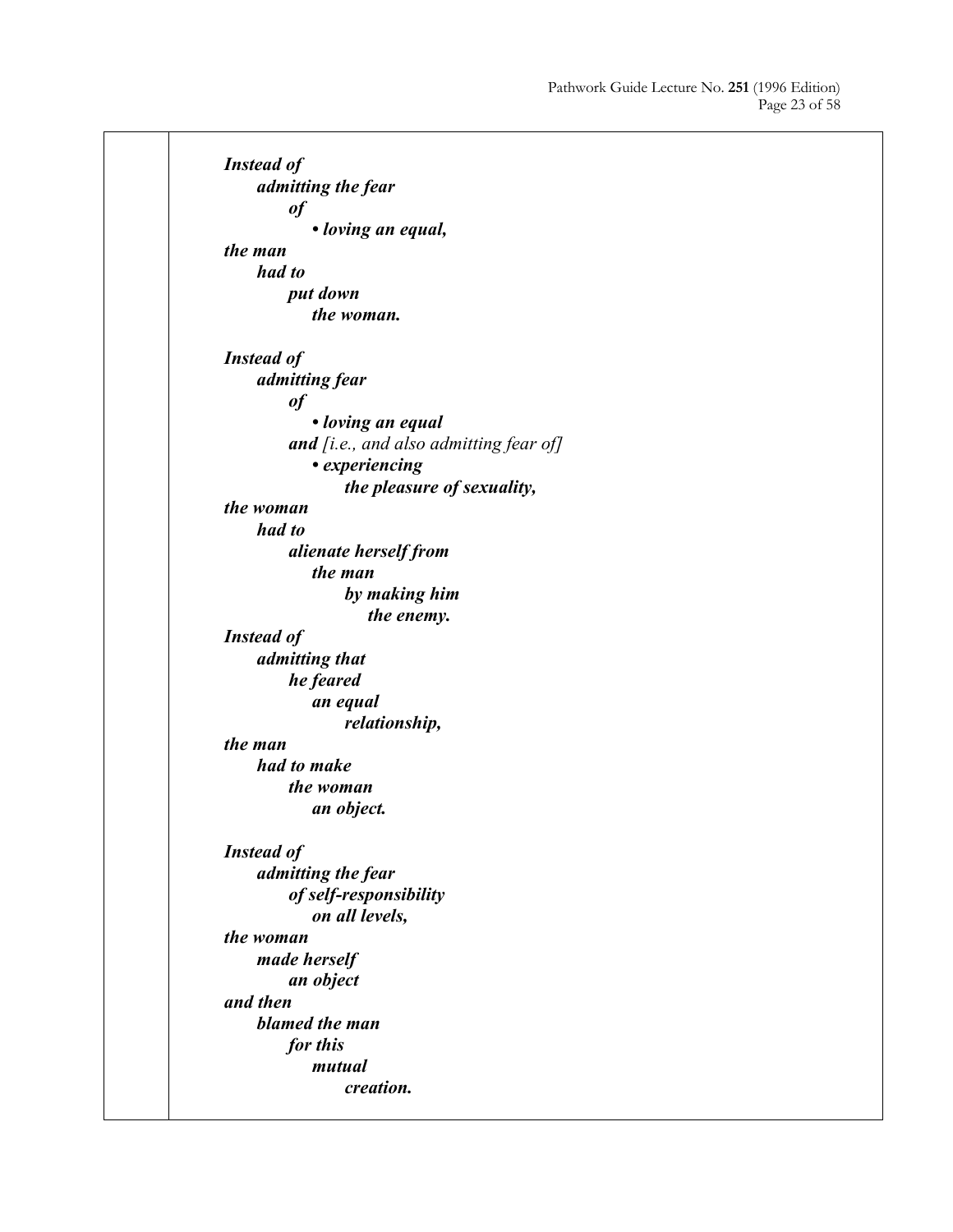|    | <b>Both sexes</b>                                                                                                                                                                                                                                                                                                                                                                                               |
|----|-----------------------------------------------------------------------------------------------------------------------------------------------------------------------------------------------------------------------------------------------------------------------------------------------------------------------------------------------------------------------------------------------------------------|
|    | denied the fear [i.e., Both sexes DENIED the FEAR the MYSTICAL ECSTASY,<br>this release of a spiritual power current in which God is experienced<br>as a living and physical reality, an ecstasy which is also ideally<br>possible in the UNION of a MAN and a WOMAN who are sufficiently<br>free from fear and who follow together a path of self-purification],<br>which in a deeper sense<br>might be called |
|    | <b>the primary guilt</b> [i.e., the PRIMARY GUILT of DENYING the<br>FEAR of the release of this SPIRITUAL ECSTATIC<br>EXPERIENCE possible in the union of a man and a woman],<br>a guilt that<br>all people share.                                                                                                                                                                                              |
| 21 |                                                                                                                                                                                                                                                                                                                                                                                                                 |
|    | The denial<br>of the fear [i.e., The DENIAL of this FEAR of MYSTICAL ECATASY possible in<br>the UNION of a MAN and a WOMAN]                                                                                                                                                                                                                                                                                     |
|    | caused secondary guilts [i.e., caused secondary guilts in man PUTTING<br>DOWN the woman, the woman MAKING the man the<br>ENEMY, not taking self-responsibility, etc.].                                                                                                                                                                                                                                          |
|    | Some of these secondary guilts                                                                                                                                                                                                                                                                                                                                                                                  |
|    | gave energy                                                                                                                                                                                                                                                                                                                                                                                                     |
|    | to lower-self energy.                                                                                                                                                                                                                                                                                                                                                                                           |
|    | • Material greed                                                                                                                                                                                                                                                                                                                                                                                                |
|    | was fostered;                                                                                                                                                                                                                                                                                                                                                                                                   |
|    | • <i>money</i> ,                                                                                                                                                                                                                                                                                                                                                                                                |
|    | • power, and                                                                                                                                                                                                                                                                                                                                                                                                    |
|    | • social advantage                                                                                                                                                                                                                                                                                                                                                                                              |
|    | became motives<br>for choosing mates.                                                                                                                                                                                                                                                                                                                                                                           |
|    |                                                                                                                                                                                                                                                                                                                                                                                                                 |
|    | • Mass images,                                                                                                                                                                                                                                                                                                                                                                                                  |
|    | • appearances,                                                                                                                                                                                                                                                                                                                                                                                                  |
|    | · idealized self-images<br>were nourished;                                                                                                                                                                                                                                                                                                                                                                      |
|    | • pride and                                                                                                                                                                                                                                                                                                                                                                                                     |
|    | $\bullet$ vanity                                                                                                                                                                                                                                                                                                                                                                                                |
|    | were elevated                                                                                                                                                                                                                                                                                                                                                                                                   |
|    | into false moral values.                                                                                                                                                                                                                                                                                                                                                                                        |
|    |                                                                                                                                                                                                                                                                                                                                                                                                                 |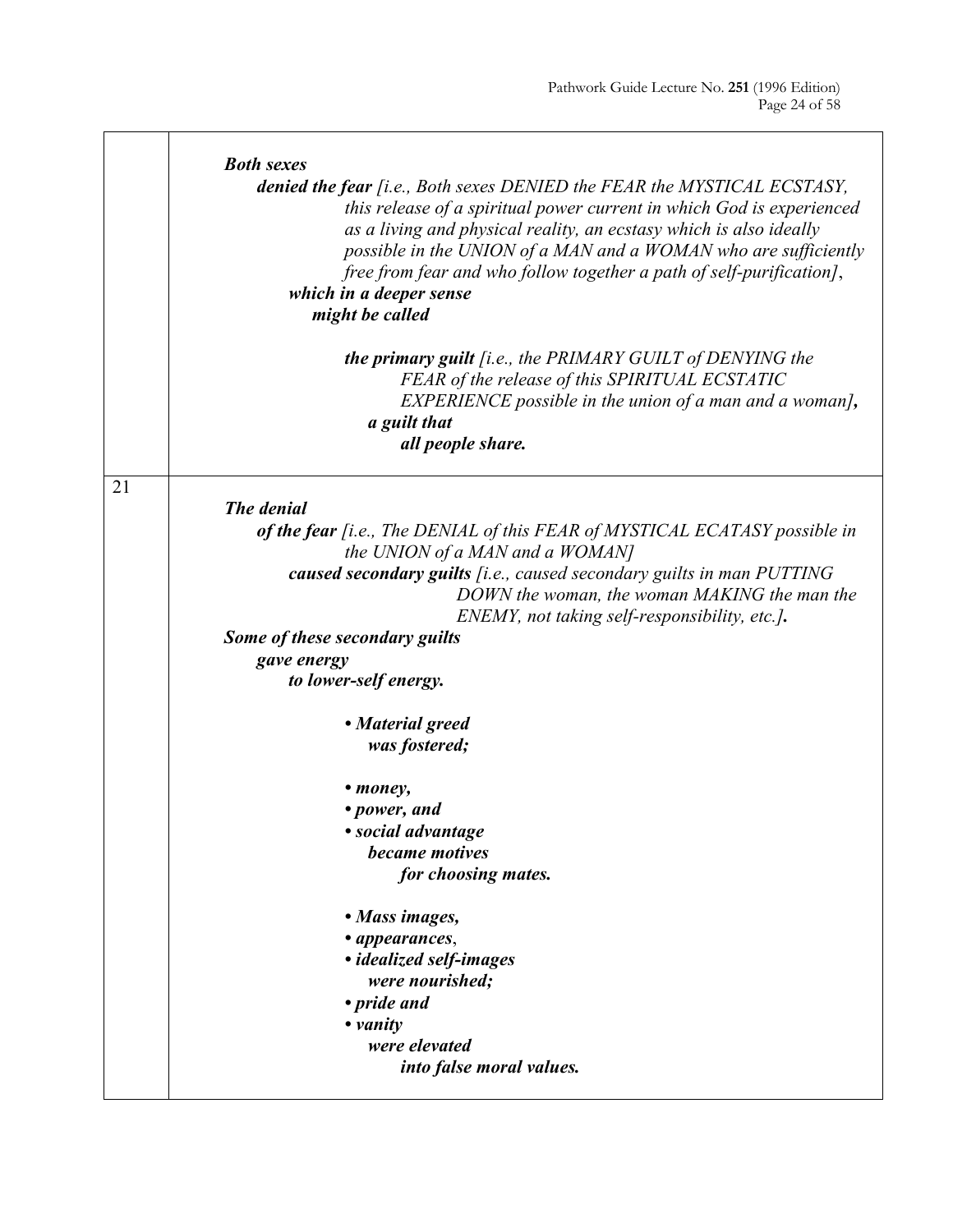*If you consider • the moral indignation, • the moral self-righteousness of men and women toward those who deviated from the accepted standards, you can see the strength of the secondary guilt [i.e., the strength of secondary guilt of pride, material greed, value of money and power in choosing a mate, nourishing idealized self-image and appearances, etc.]. The mask self claimed • greed, • calculating self-interest, • prideful appearance values, and • the mutual using of each other as the highest of moral standards. Such claims [i.e., such claims by the mask self] go way beyond ordinary hypocrisy. A hypocrisy • so deep-rooted and • so pernicious required a strong uprooting; otherwise the soul could not heal. It is important, my friends, for you to see the nature of the attitude toward marriage through many, many centuries. People marrying for love were the great exceptions.*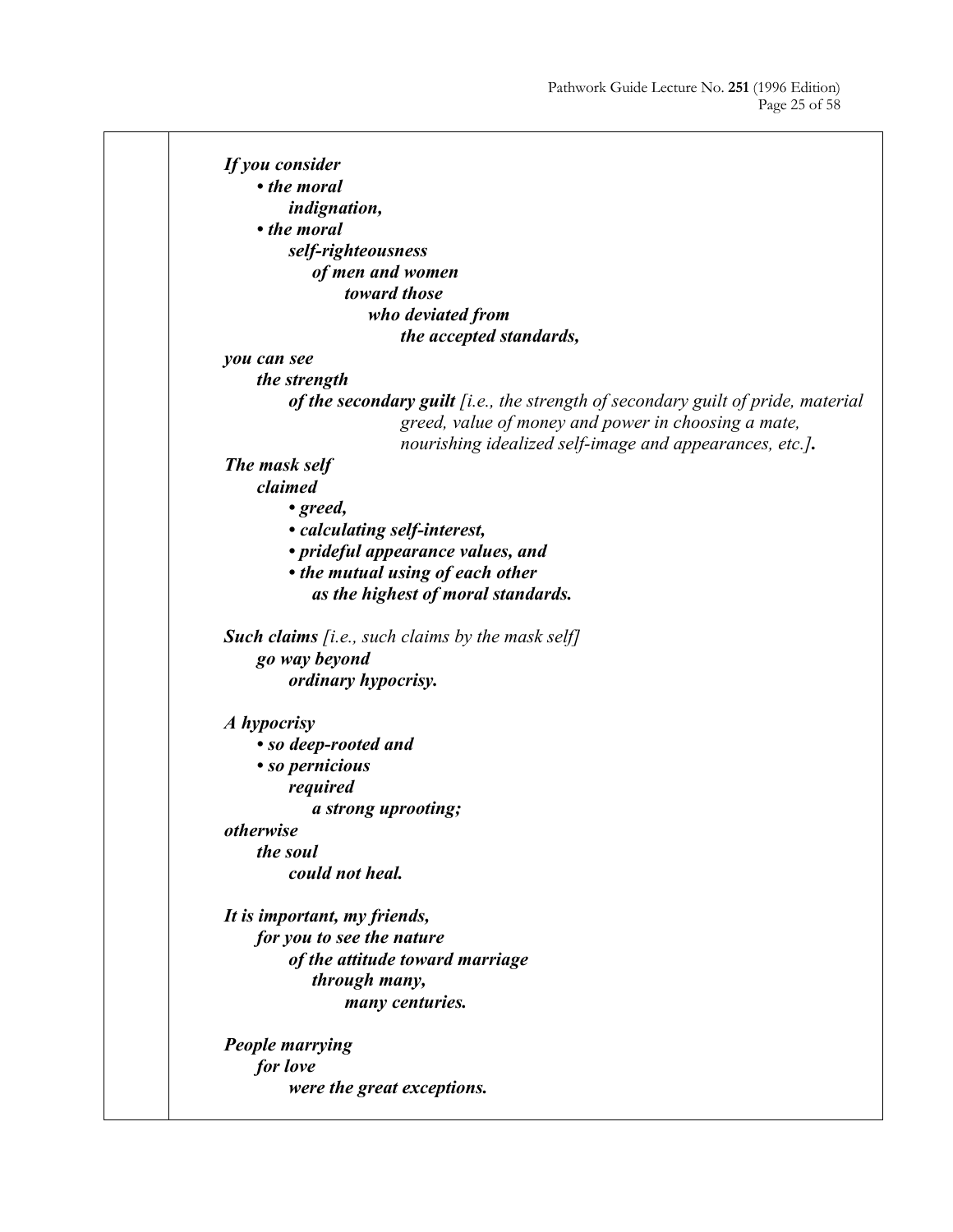| 22 |                                          |
|----|------------------------------------------|
|    | The collective state of consciousness    |
|    | created these conditions                 |
|    | in most marriages of the past.           |
|    |                                          |
|    | <b>The</b>                               |
|    | same                                     |
|    | collective state of consciousness        |
|    | also created                             |
|    | • karmic conditions,                     |
|    |                                          |
|    | • prerequisites for specific guidance    |
|    | for subsequent reincarnations.           |
|    | For example,                             |
|    | the antagonism                           |
|    |                                          |
|    | that generally existed<br><b>between</b> |
|    |                                          |
|    | $\bullet$ men                            |
|    | and                                      |
|    | $\bullet$ women                          |
|    | had to manifest                          |
|    | specifically                             |
|    | between                                  |
|    | individual                               |
|    | men and women                            |
|    | to a much greater degree                 |
|    | than it does now.                        |
|    |                                          |
|    | It was often                             |
|    | predestined                              |
|    | that two such individuals                |
|    | had to meet                              |
|    | as prospective marriage partners.        |
|    |                                          |
|    | <b>Their elders</b>                      |
|    | would arrange it.                        |
|    |                                          |
|    |                                          |
|    |                                          |
|    |                                          |
|    |                                          |
|    |                                          |
|    |                                          |
|    |                                          |
|    |                                          |
|    |                                          |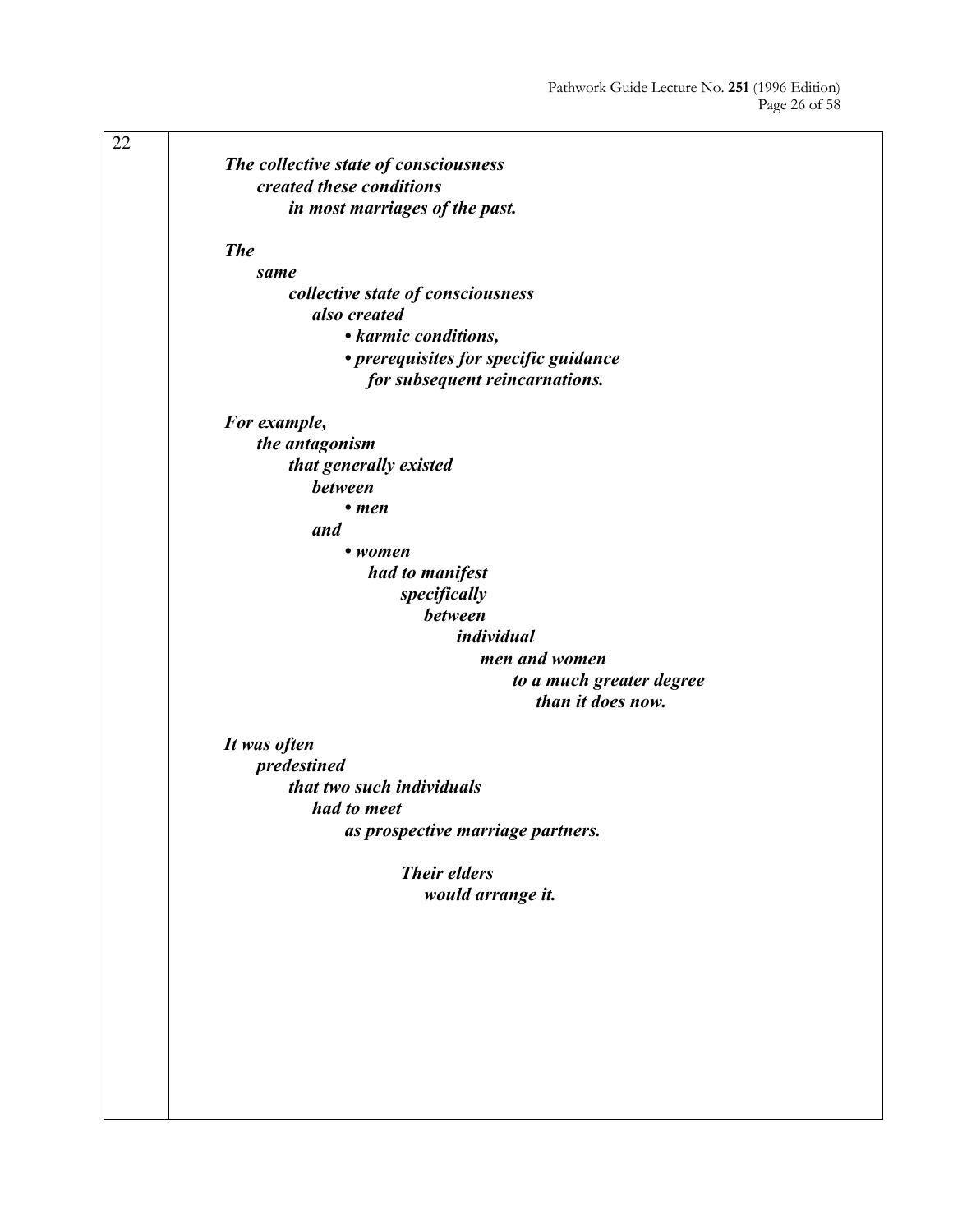![](_page_26_Figure_1.jpeg)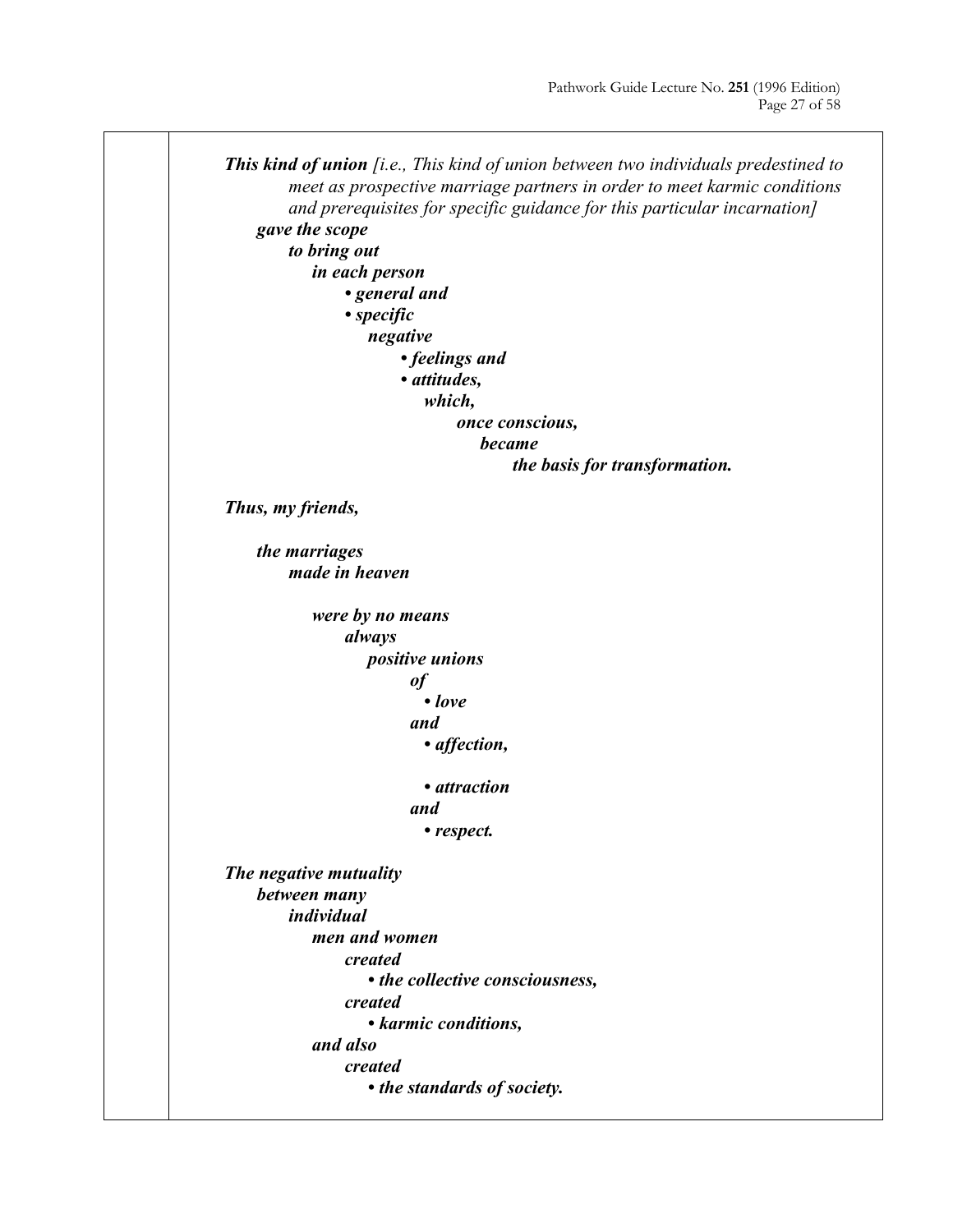23 *In very recent times, consciousness made a great leap. Humanity has truly become ready to • shed these old attitudes and • create new • conditions, new • standards, new • moral values. This can clearly be seen in your times by many drastic changes. • The women's liberation movement, • the sexual liberation movement, and • a very different attitude toward marriage are clearly signs of a newly emerging consciousness. These manifestations must be viewed in the light of an overall evolutionary direction, otherwise you cannot really grasp the inner meaning of these changes.*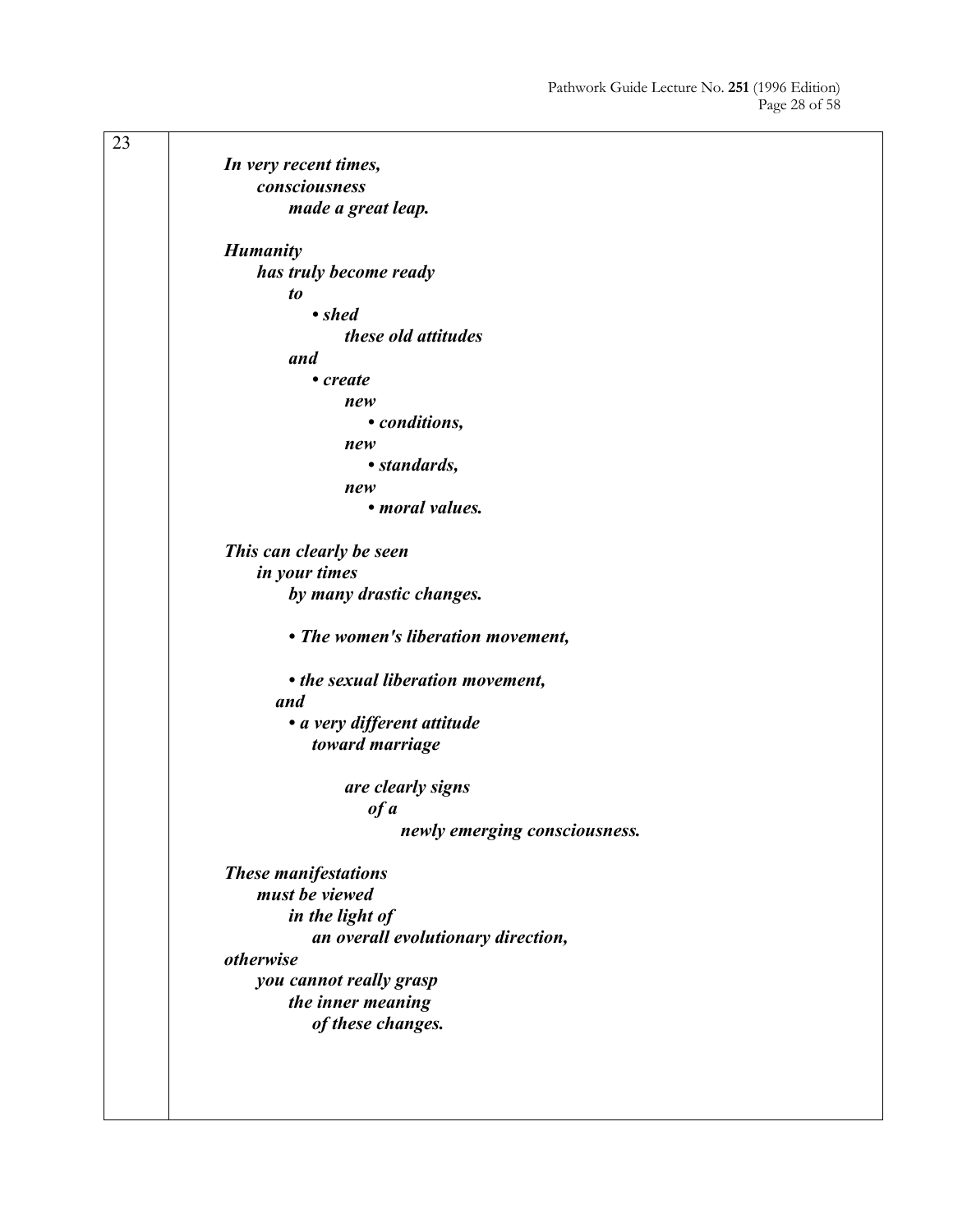24 *In all evolutionary movements the pendulum tends to swing from • one extreme to • another. This [i.e., This fact that the pendulum tends to swing from one extreme to another] is at times • inevitable, sometimes even • desirable, provided the swings are limited. But when the swings are greater than • necessary or • desirable, • fanaticism and • blindness develop exactly as they did at the opposite extreme.*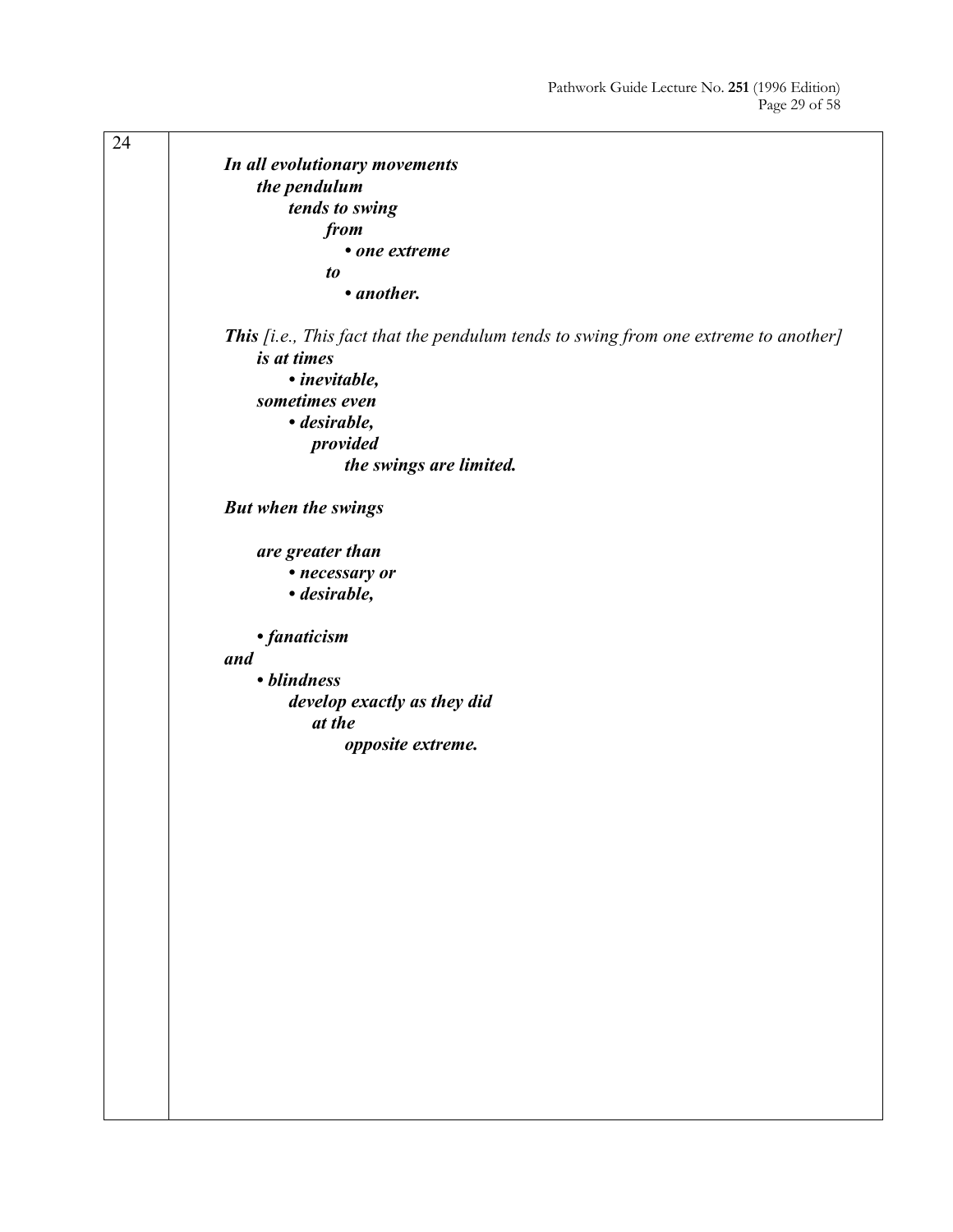| 25 |                                                                |
|----|----------------------------------------------------------------|
|    | For example,                                                   |
|    | today's sexual freedom                                         |
|    | is a reaction to                                               |
|    | the shackles of former times.                                  |
|    |                                                                |
|    | To a degree                                                    |
|    | <b>this phase</b> [i.e., this phase of today's SEXUAL FREEDOM] |
|    | <i>is necessary</i>                                            |
|    | until                                                          |
|    | • the wisdom of the new consciousness                          |
|    | becomes complete, and                                          |
|    | • commitment to one mate                                       |
|    | is experienced as                                              |
|    | • freer,                                                       |
|    | • more liberated, and                                          |
|    | • infinitely more desirable                                    |
|    | than the                                                       |
|    | • uncommitted                                                  |
|    | • free-floating                                                |
|    | exchange of partners.                                          |
|    | The cycle                                                      |
|    | had to move                                                    |
|    | from                                                           |
|    | • involuntary monogamous commitment -                          |
|    | with concomitant limitations                                   |
|    | on personal growth                                             |
|    | for both men and women -                                       |
|    | to                                                             |
|    | • recognition of                                               |
|    | the debilitating effects of this attitude and                  |
|    | · a consequent                                                 |
|    | • libertinism and                                              |
|    | · polygamous expression.                                       |
|    | <b>From there</b>                                              |
|    | the movement can proceed                                       |
|    | to                                                             |
|    | • a new groundedness in                                        |
|    | real                                                           |
|    | • inner freedom and                                            |
|    | • independence                                                 |
|    | that voluntarily chooses                                       |
|    | monogamous commitment                                          |
|    | because it yields infinitely greater fulfillment.              |
|    |                                                                |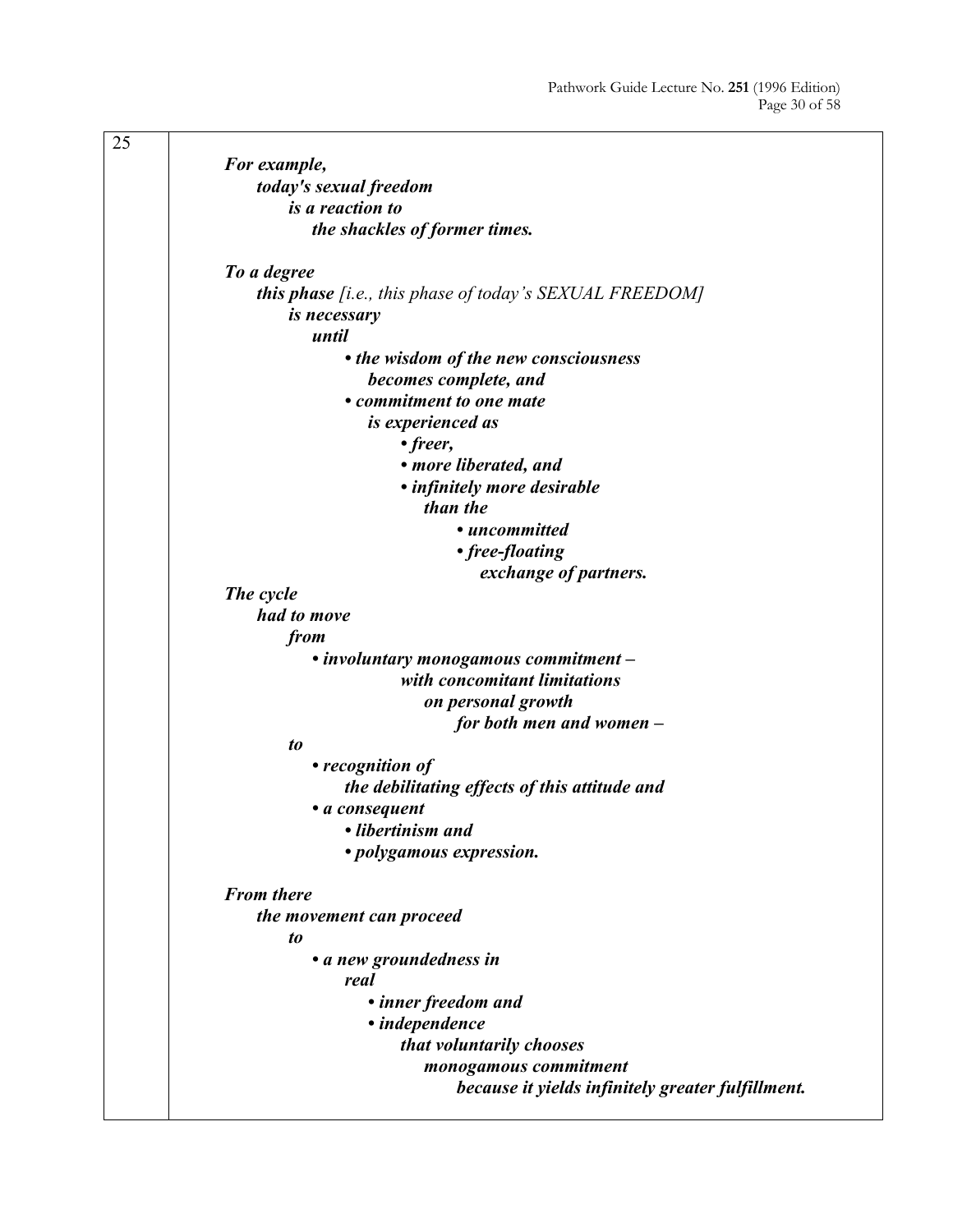| 26 |                                                                              |
|----|------------------------------------------------------------------------------|
|    | A particularly pernicious aspect                                             |
|    | of the old attitude toward marriage                                          |
|    | was that                                                                     |
|    | • the sexual need                                                            |
|    | as well as                                                                   |
|    | • the need for companionship                                                 |
|    | were polluted by                                                             |
|    | • opportunistic,                                                             |
|    | • materialistic, and                                                         |
|    | • exploitative                                                               |
|    | ends.                                                                        |
|    |                                                                              |
|    | Even worse,                                                                  |
|    | this                                                                         |
|    | • pollution and                                                              |
|    | · displacement                                                               |
|    | <i>[i.e., pollution and displacement of the sexual need and the need for</i> |
|    | companionship by and onto opportunistic,                                     |
|    | materialistic, and exploitive aspects of marriage]                           |
|    | was looked upon                                                              |
|    | as if it were                                                                |
|    | morally desirable.                                                           |
|    | <b>Whenever</b>                                                              |
|    | one soul current                                                             |
|    | <i>is put secretly</i>                                                       |
|    | into the service of                                                          |
|    | <b>another</b> [i.e., into the service of another soul current],             |
|    | <b>both</b> [i.e., both soul currents]                                       |
|    | become negative.                                                             |
|    |                                                                              |
|    | $\iint$                                                                      |
|    | $\cdot$ love,                                                                |
|    | • eros, and                                                                  |
|    | $\bullet$ sex                                                                |
|    | were given their rightful places,<br>then the                                |
|    | real                                                                         |
|    | needs for                                                                    |
|    |                                                                              |
|    | • success,                                                                   |
|    | • respect from the community, and<br>• material abundance                    |
|    | could function                                                               |
|    | in a                                                                         |
|    | higher-self way.                                                             |
|    |                                                                              |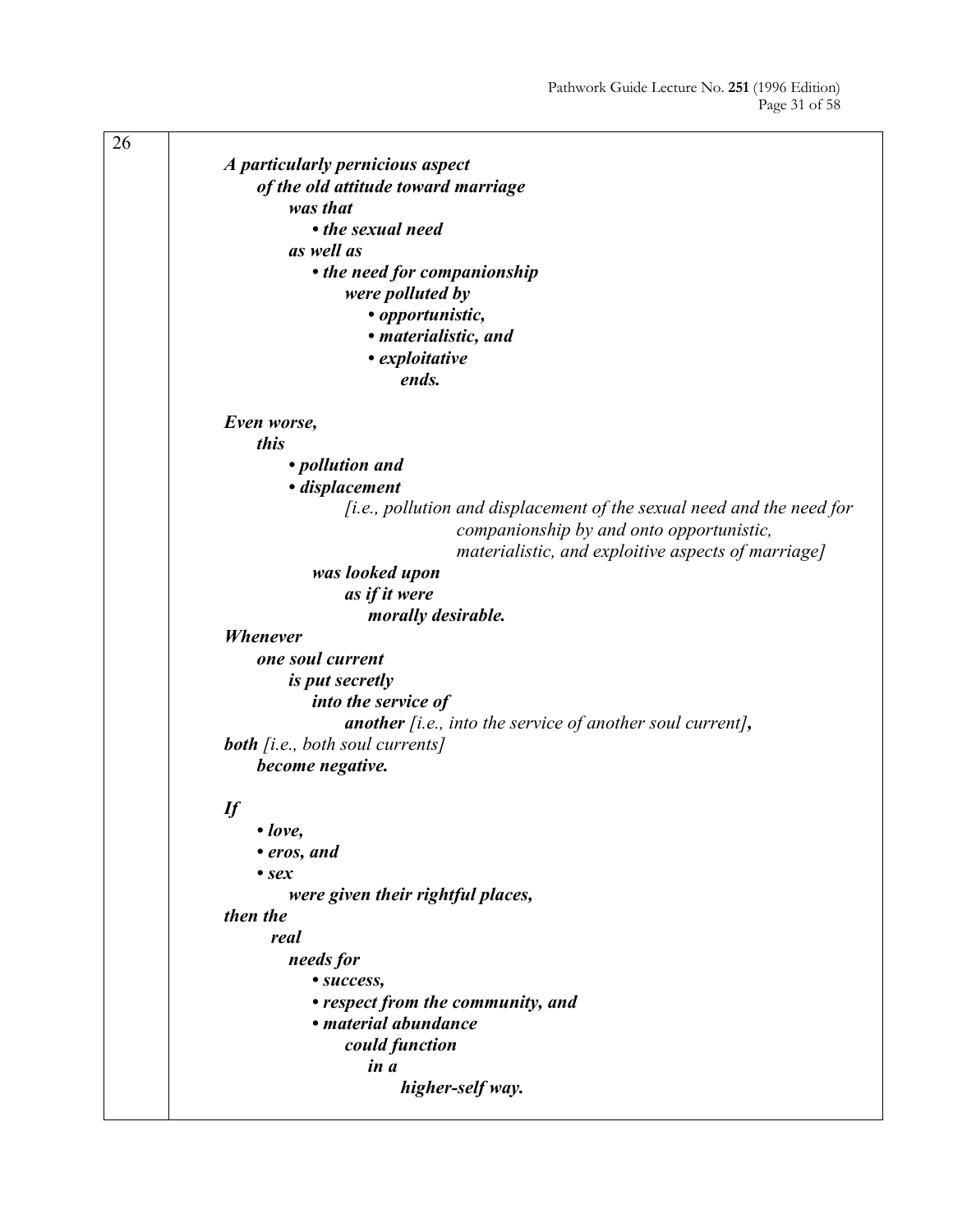|    | <b>Humanity</b>                                                            |
|----|----------------------------------------------------------------------------|
|    | had to break away from                                                     |
|    | <b>the distortions</b> [i.e., BREAK AWAY FROM the DISTORTIONS that natural |
|    | forces of and human needs for experiences of love, eros and sex had to     |
|    | be RESTRAINED and sacrificed for the sake of success, moral                |
|    | respectability in the community, and material abundance],                  |
|    |                                                                            |
|    | <b>and</b> [i.e., and in breaking away from these distortions]             |
|    | a certain amount of upheaval                                               |
|    | became inevitable.                                                         |
|    |                                                                            |
|    | The sexual revolution                                                      |
|    | had to manifest                                                            |
|    | at times in undesirable ways $-$                                           |
|    | but undesirable                                                            |
|    | only when                                                                  |
|    | seen out of context.                                                       |
|    |                                                                            |
| 27 |                                                                            |
|    | Of course,                                                                 |
|    | the true lessons                                                           |
|    | must be learned                                                            |
|    |                                                                            |
|    | individually.                                                              |
|    |                                                                            |
|    | This is exactly what I am talking about.                                   |
|    |                                                                            |
|    | The old ways                                                               |
|    | desperately need                                                           |
|    |                                                                            |
|    | profound change.                                                           |
|    |                                                                            |
|    | • A new sexual expression                                                  |
|    | and                                                                        |
|    | · a joyful acceptance                                                      |
|    | of the sexual drive                                                        |
|    |                                                                            |
|    | has to emerge.                                                             |
|    |                                                                            |
|    |                                                                            |
|    |                                                                            |
|    |                                                                            |
|    |                                                                            |
|    |                                                                            |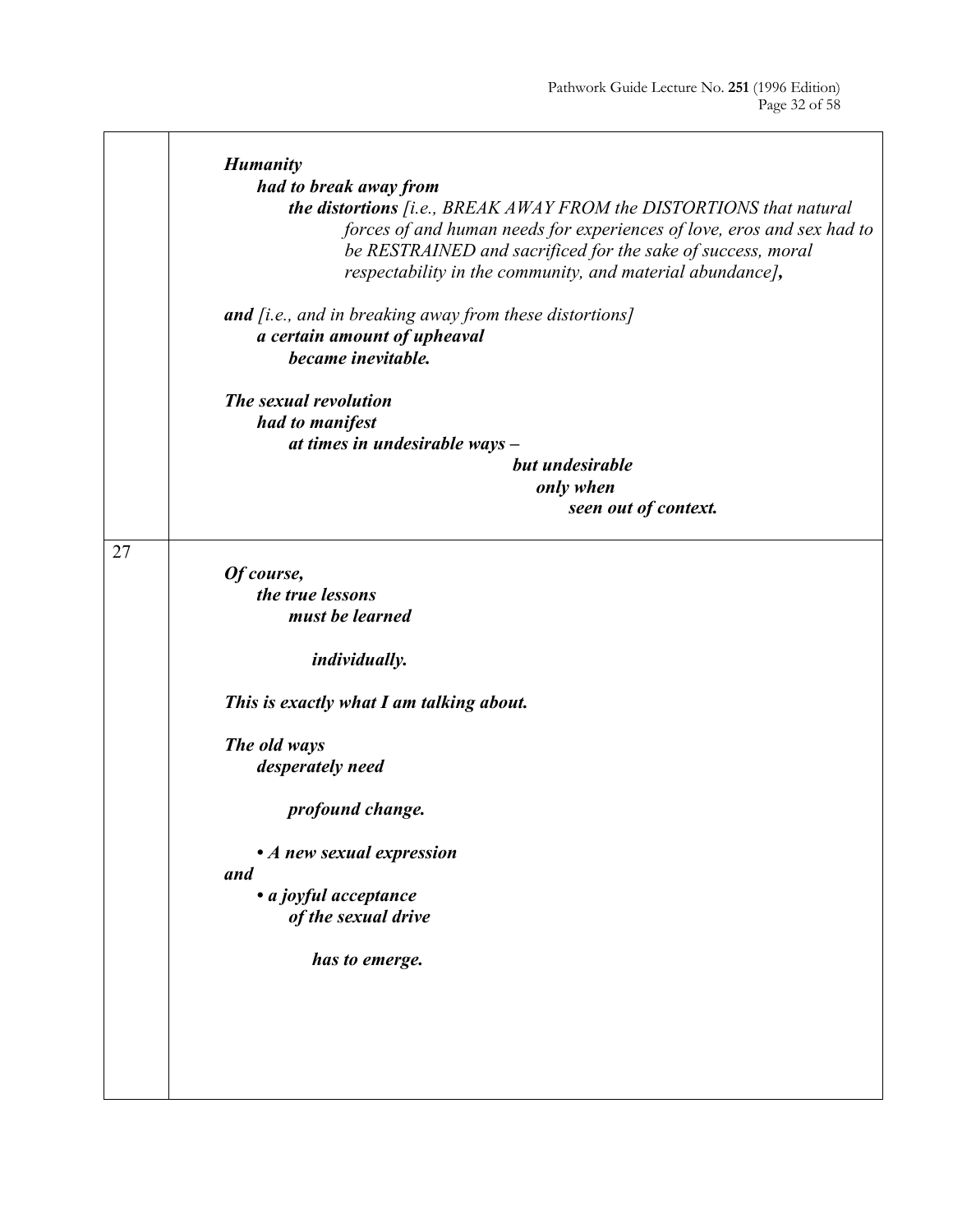*At the same time, individual men and women need to understand the enormous importance of • the wholeness of • love, • eros, and • sex; of • affection and • respect; of • tenderness and • passion; of • trust and • mutual partnership; of • sharing and of • helping each other. It must be understood that the committed relationship is not a moralized edict that deprives you of pleasure. Quite the contrary is true. The power current evoked through a fusion between • love, • respect, • passion, and • sexuality is infinitely more ecstatic than the power of any casual fusion could ever be.*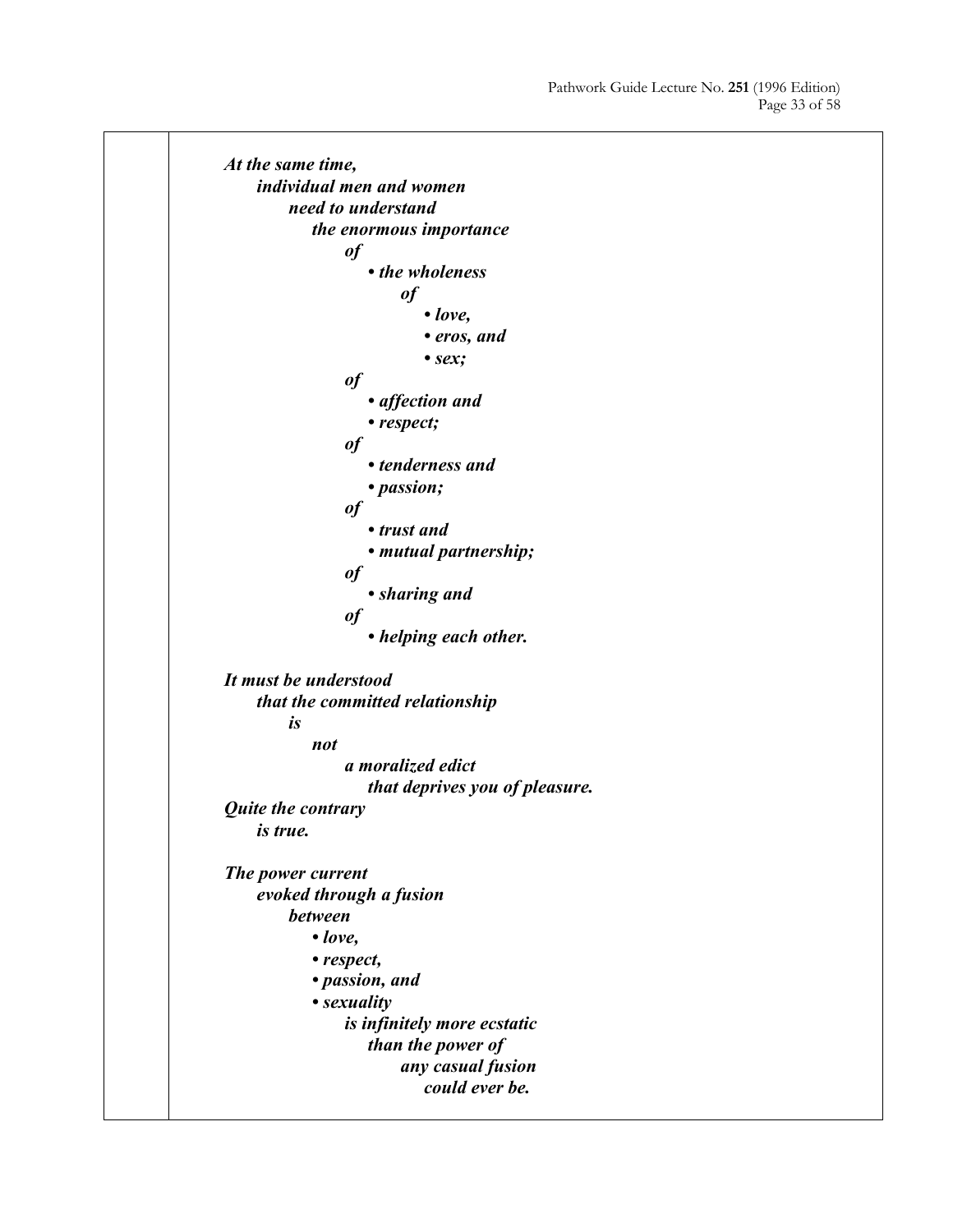|    | It $(i.e., The power current evoked through a fusion between love, respect,$ |
|----|------------------------------------------------------------------------------|
|    | passion (eros), and sexuality]                                               |
|    | is so powerful, in fact,                                                     |
|    | that the very authorities                                                    |
|    | against whom                                                                 |
|    | there has been so much rebellion                                             |
|    | have feared this combined current                                            |
|    | more than anyone.                                                            |
|    | <b>These authorities</b>                                                     |
|    | are not that far removed                                                     |
|    | from those who allow themselves                                              |
|    | to experience sexuality                                                      |
|    | only                                                                         |
|    | in a split-off way,                                                          |
|    | • cut off from the heart,                                                    |
|    | • removed from                                                               |
|    | real                                                                         |
|    |                                                                              |
|    | • intimacy and<br>• sharing.                                                 |
|    |                                                                              |
| 28 |                                                                              |
|    | Knowing                                                                      |
|    | the state into which                                                         |
|    |                                                                              |
|    | you                                                                          |
|    | $\bullet$ can                                                                |
|    | and                                                                          |
|    | • must                                                                       |
|    | eventually                                                                   |
|    | grow                                                                         |
|    |                                                                              |
|    | because it is                                                                |
|    | your innate destiny                                                          |
|    |                                                                              |
|    | is important.                                                                |
|    | It <i>fi.e.</i> , Knowing this state into which you MUST eventually grow]    |
|    | is the chart $[i.e., the map]$                                               |
|    | without which                                                                |
|    |                                                                              |
|    | you cannot steer your ship.                                                  |
|    |                                                                              |
|    |                                                                              |
|    |                                                                              |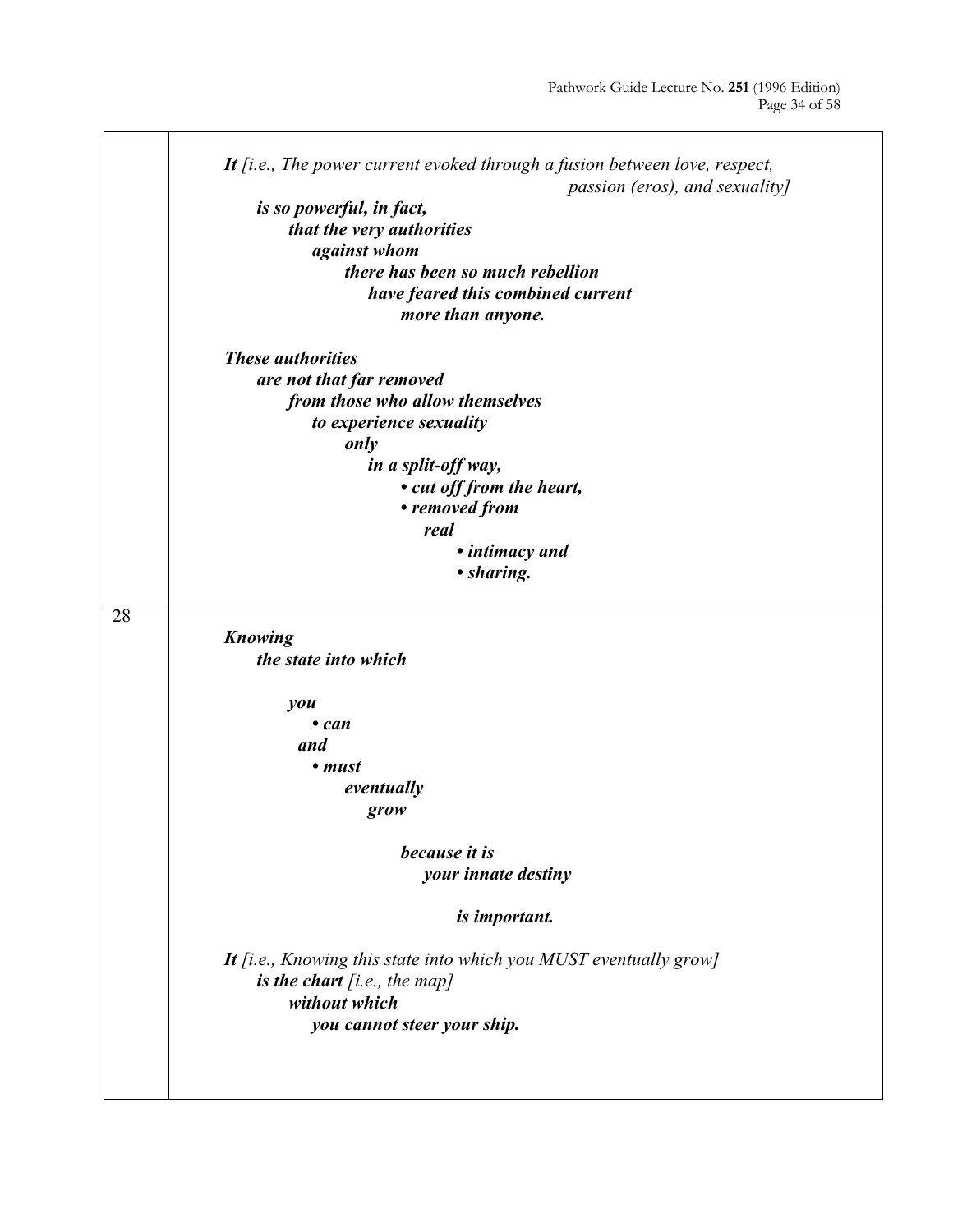![](_page_34_Figure_1.jpeg)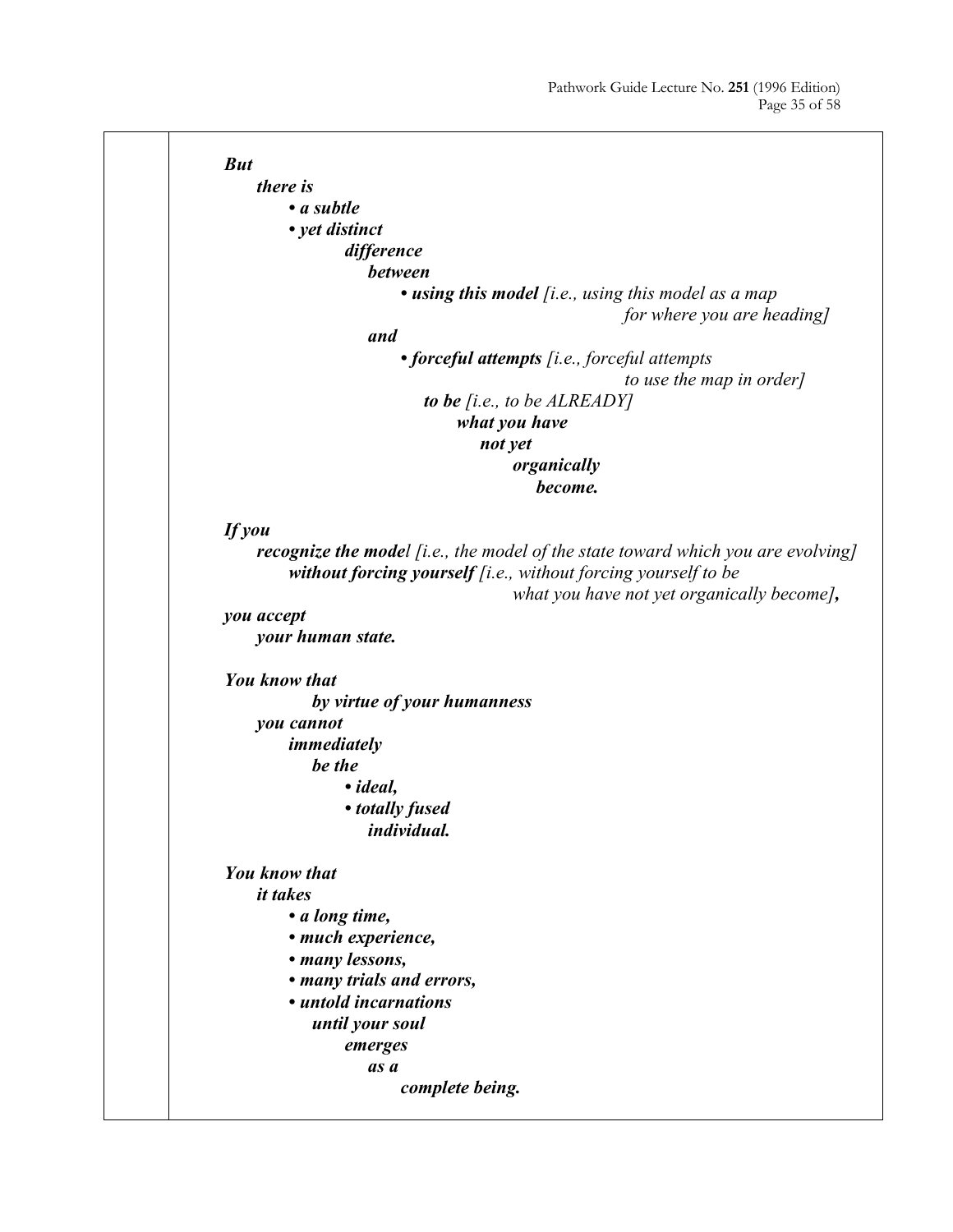|    | You need to know that<br>such a state [i.e., that the ecstatic state of a complete being evoked through<br>the power of fusion between love, respect, passion (eros), and sexuality]<br>exists,<br>even if<br>you are still quite unable<br>to experience it. |
|----|---------------------------------------------------------------------------------------------------------------------------------------------------------------------------------------------------------------------------------------------------------------|
|    | You need to know it $[i.e., You need to know about the existence of$<br>this ecstatic state of a complete being as your eventual destiny]<br>without                                                                                                          |
|    | • self-pressure,<br>without                                                                                                                                                                                                                                   |
|    | · self-moralizing,                                                                                                                                                                                                                                            |
|    | without                                                                                                                                                                                                                                                       |
|    | · discouragement.                                                                                                                                                                                                                                             |
|    | <b>All these</b>                                                                                                                                                                                                                                              |
|    | forcing attitudes                                                                                                                                                                                                                                             |
|    | are                                                                                                                                                                                                                                                           |
|    | • destructive and                                                                                                                                                                                                                                             |
|    | • erroneous.                                                                                                                                                                                                                                                  |
| 29 |                                                                                                                                                                                                                                                               |
|    | The attempt                                                                                                                                                                                                                                                   |
|    | to enforce                                                                                                                                                                                                                                                    |
|    | an ideal standard                                                                                                                                                                                                                                             |
|    | that individuals cannot possibly live up to                                                                                                                                                                                                                   |
|    | at this time                                                                                                                                                                                                                                                  |
|    | has                                                                                                                                                                                                                                                           |
|    | unfortunately                                                                                                                                                                                                                                                 |
|    | been made by almost all<br>organized religions.                                                                                                                                                                                                               |
|    | This is why                                                                                                                                                                                                                                                   |
|    | organized religion                                                                                                                                                                                                                                            |
|    | has fallen into ill repute today.                                                                                                                                                                                                                             |
|    | The state of wholeness                                                                                                                                                                                                                                        |
|    | should be placed                                                                                                                                                                                                                                              |
|    | lightly                                                                                                                                                                                                                                                       |
|    | into your consciousness,                                                                                                                                                                                                                                      |
|    | if I may use this expression.                                                                                                                                                                                                                                 |
|    |                                                                                                                                                                                                                                                               |

Τ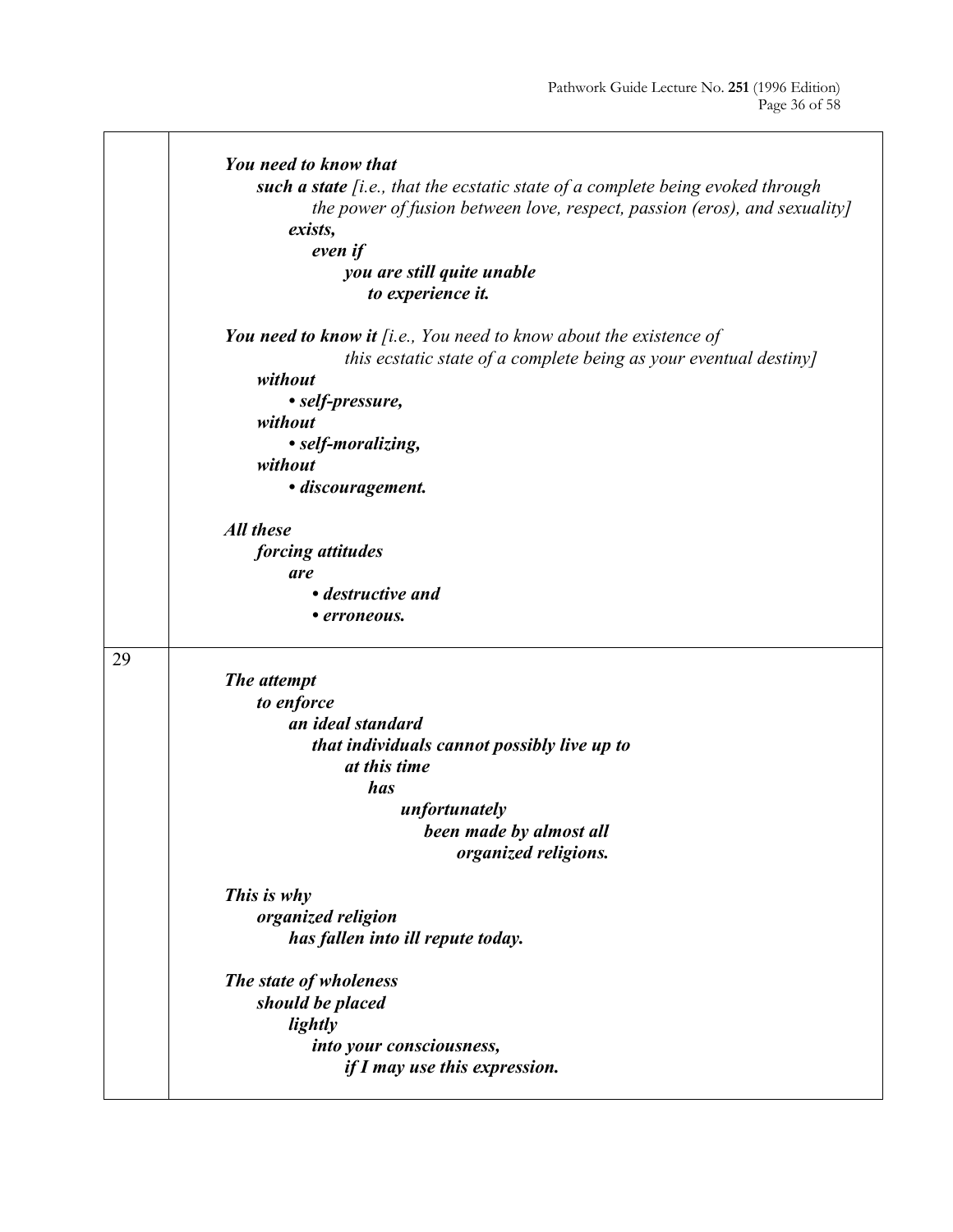|    | It [i.e., This state of wholeness that is your destiny] |
|----|---------------------------------------------------------|
|    | should never                                            |
|    | become a whip.                                          |
|    |                                                         |
|    | It [i.e., This state of wholeness that is your destiny] |
|    | should merely be                                        |
|    | a reminder of                                           |
|    | $\bullet$ who you                                       |
|    | essentially                                             |
|    | are already                                             |
|    | and                                                     |
|    | • who you                                               |
|    | will one day become.                                    |
|    |                                                         |
| 30 |                                                         |
|    | Just as it is foolish                                   |
|    | to turn into an atheist                                 |
|    | because of the errors of religion,                      |
|    | so it is foolish                                        |
|    | to discard marriage altogether                          |
|    | because of previous distortions.                        |
|    | Before marriage began to be doubted                     |
|    | as a valid institution by many,                         |
|    | the attitude toward it                                  |
|    | had already                                             |
|    | begun to change considerably,                           |
|    | especially                                              |
|    | in the last several decades.                            |
|    | <b>Individuals began</b>                                |
|    | to choose partners                                      |
|    | $\cdot$ freely,                                         |
|    | • motivated generally                                   |
|    | by love.                                                |
|    | This often led to                                       |
|    | errors, however.                                        |
|    |                                                         |
|    |                                                         |
|    |                                                         |
|    |                                                         |
|    |                                                         |
|    |                                                         |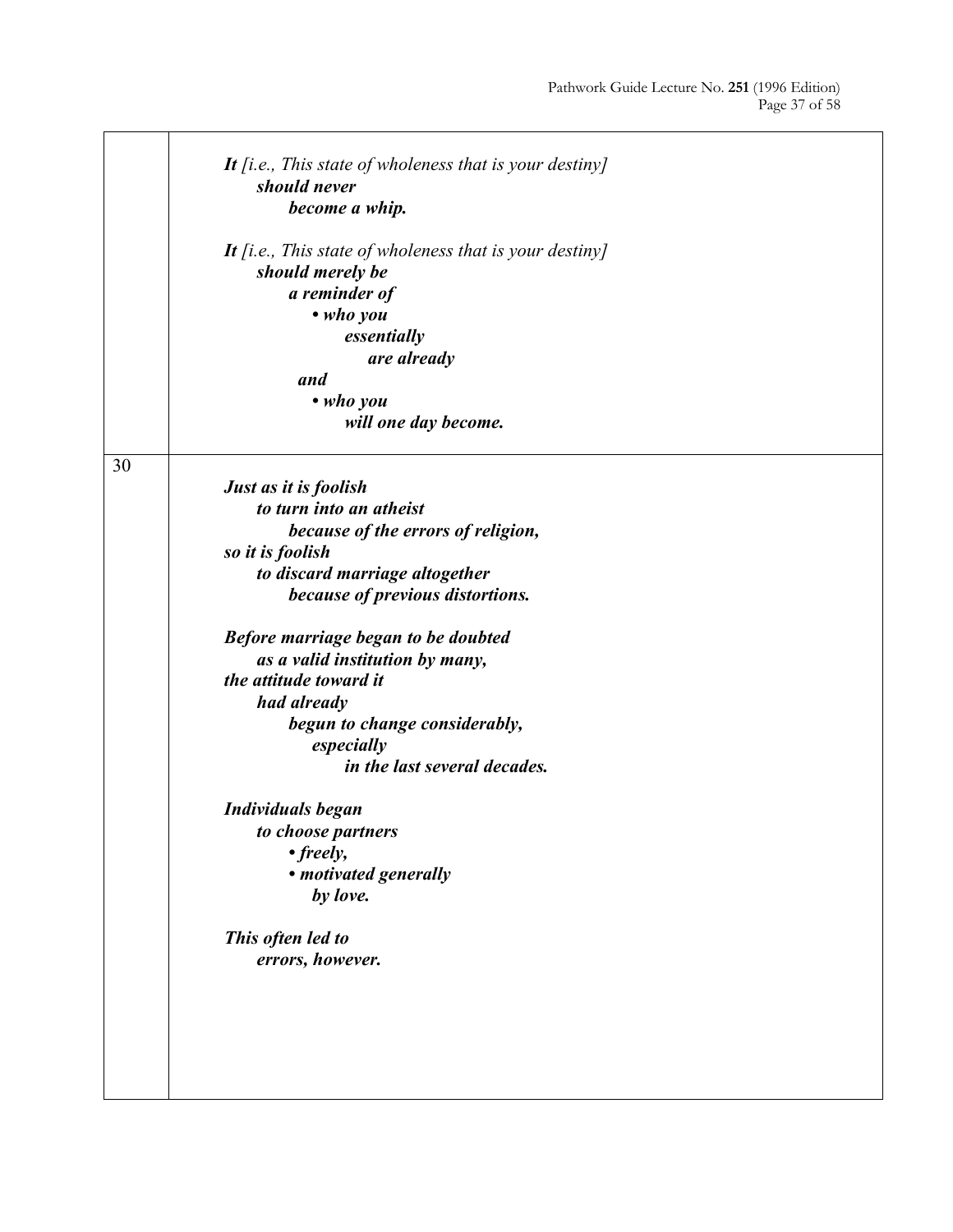|    | Too often                                                                   |
|----|-----------------------------------------------------------------------------|
|    | <i>individuals</i>                                                          |
|    | who were                                                                    |
|    | too                                                                         |
|    | • young and                                                                 |
|    | • <i>immature</i>                                                           |
|    | to form                                                                     |
|    | a really meaningful union                                                   |
|    | chose marriage                                                              |
|    | based on                                                                    |
|    | superficial attraction,                                                     |
|    | without                                                                     |
|    | deep knowledge                                                              |
|    | of                                                                          |
|    | $\bullet$ self                                                              |
|    |                                                                             |
|    | or<br>• partner.                                                            |
|    | No wonder such marriages                                                    |
|    | could not survive.                                                          |
|    |                                                                             |
|    | <b>But this step</b>                                                        |
|    | was necessary                                                               |
|    | before maturity could be gained.                                            |
|    |                                                                             |
| 31 |                                                                             |
|    | Just as                                                                     |
|    | • <i>individuals</i>                                                        |
|    | cannot learn                                                                |
|    | unless they                                                                 |
|    | experience                                                                  |
|    | • mistakes and                                                              |
|    | • <i>immaturities</i> .                                                     |
|    | neither can                                                                 |
|    | • the collective consciousness                                              |
|    | [i.e., neither can the collective consciousness learn                       |
|    | unless those in the collective                                              |
|    | experience mistakes and immaturities].                                      |
|    | New ways                                                                    |
|    | have to be tried                                                            |
|    | by both [i.e., both by the individuals and by the collective consciousness] |
|    | before the soul reaches                                                     |
|    | • wisdom and                                                                |
|    | $\cdot$ truth.                                                              |
|    |                                                                             |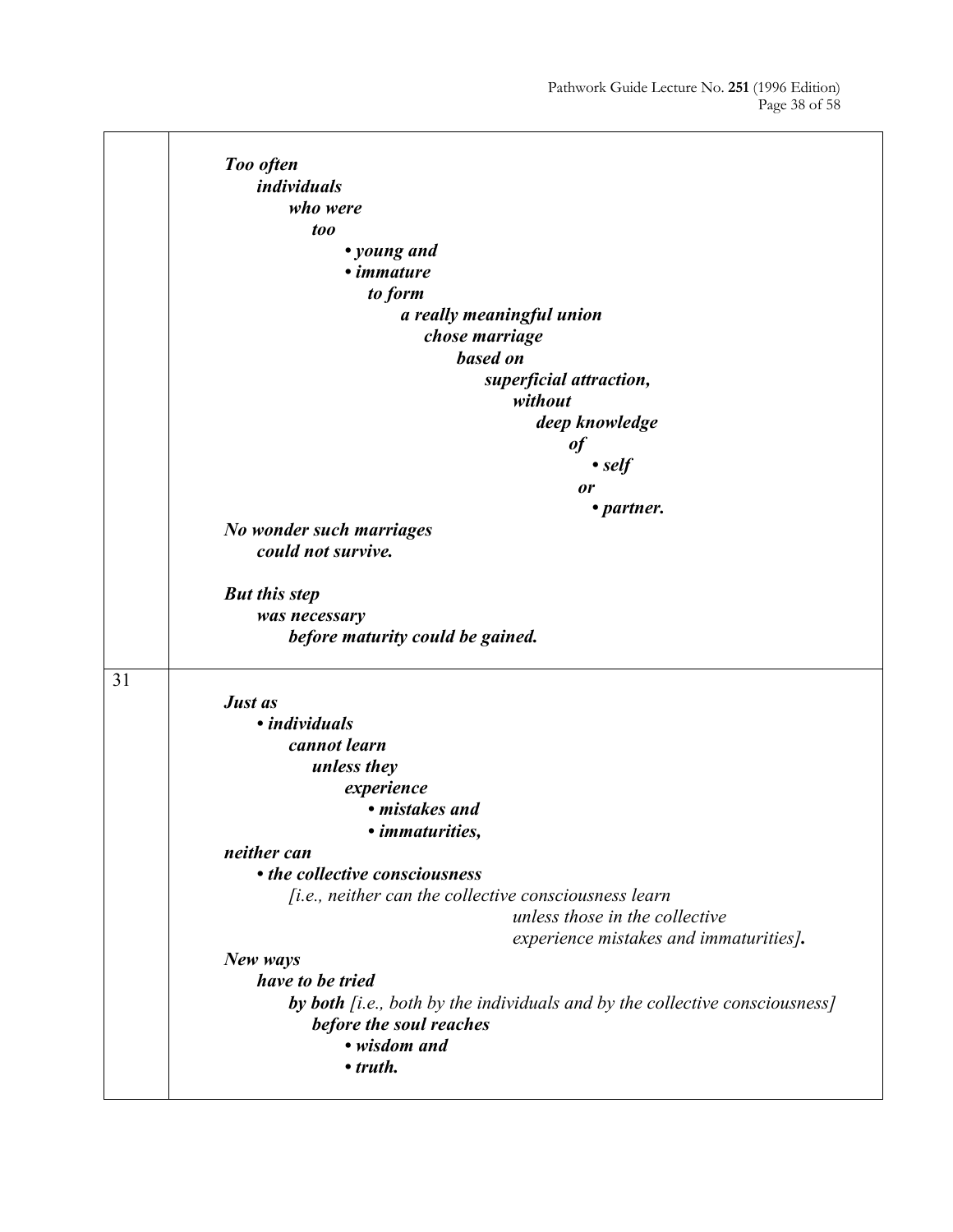*The freedom to • choose independently, to • experience • sexual and • erotic pleasure, to • make mistakes and • learn from them, to grow into • different and • more mature relationships without condemning less mature ones, are all necessary to learn the real significance of marriage.*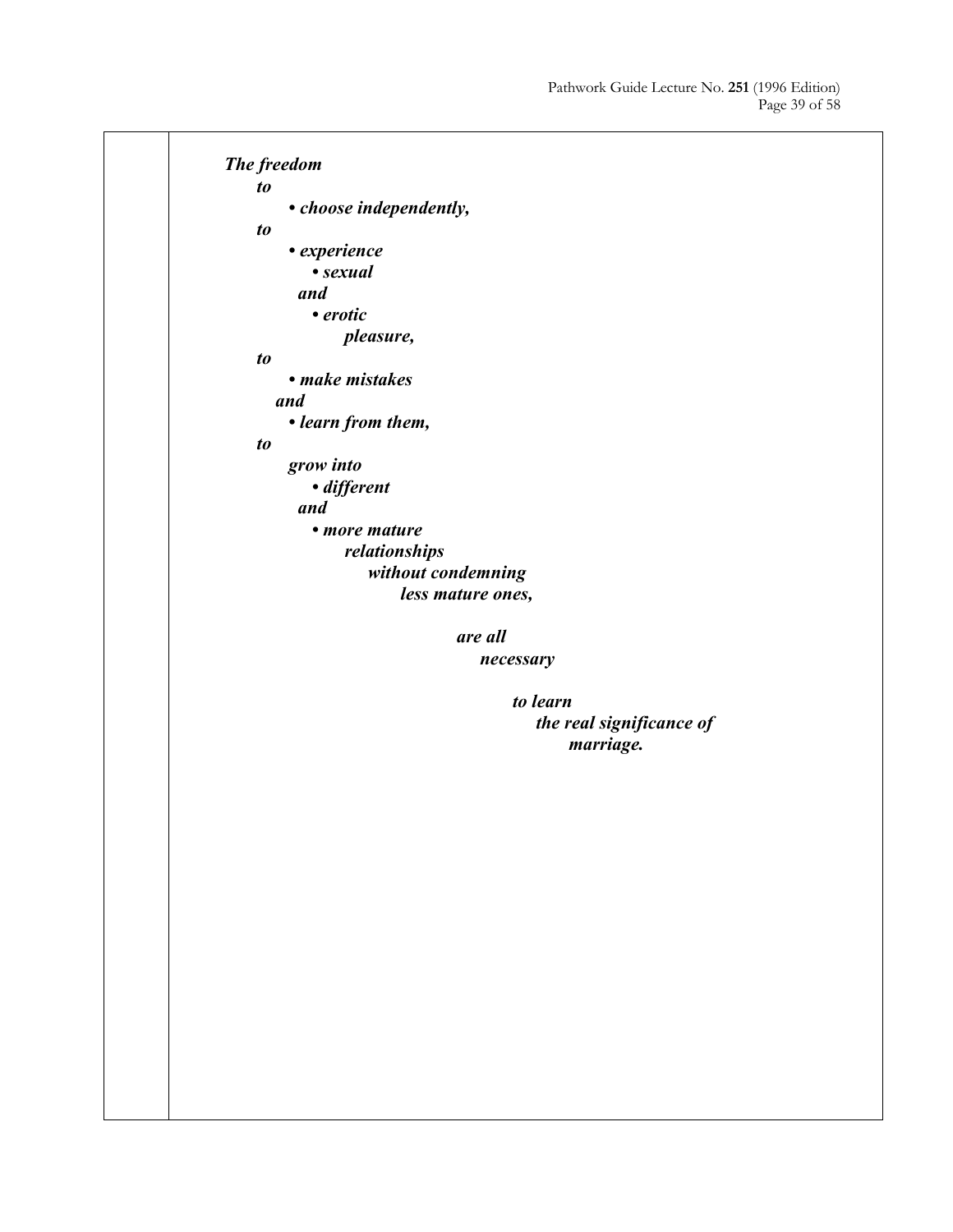*It [i.e., Marriage] has to be seen not as a shackle imposed by a moralizing • outer or • inner authority, but as • a freely chosen gift, • the • greatest, • most desirable state imaginable, • the keenest • pleasure and • fulfillment for which • the soul and • the personality have to become • strong, • resilient, • mature, and • capable. • Bliss, • ecstasy, • pleasure supreme can never exist • gratuitously, can never be • cheaply snatched. They [i.e., Bliss, ecstasy, and pleasure supreme] cannot be borne that way [i.e., cannot be borne when merely gratuitously received or cheaply snatched].*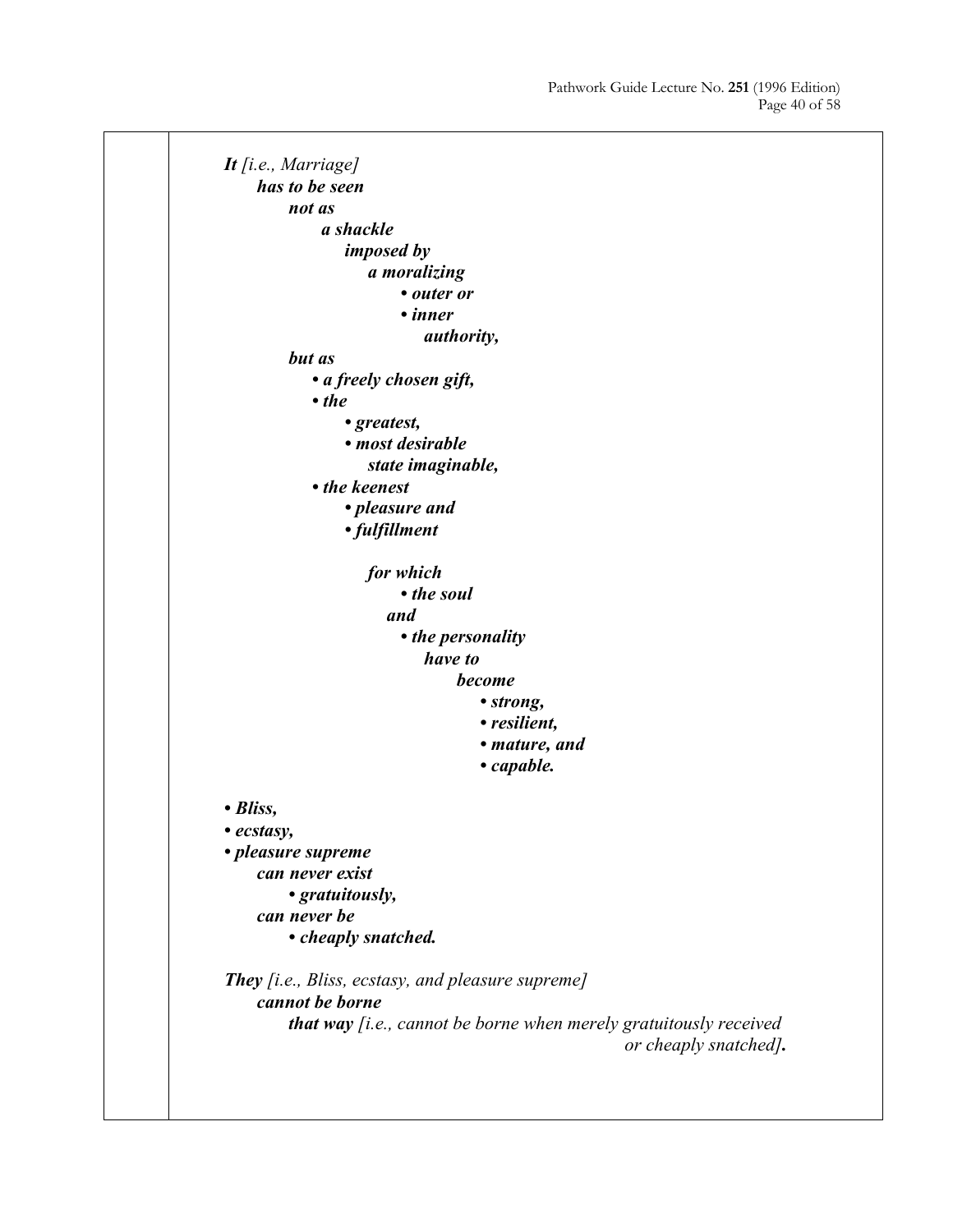|    | <b>They</b> [i.e., Bliss, ecstasy, and pleasure supreme]<br>can be borne<br>only<br>when the personality<br>has reached<br>sufficient<br>• purification,<br>• security,<br>$\bullet$ faith,<br>• self-knowledge,<br>• comprehension of the universe,<br>• Christness. |
|----|-----------------------------------------------------------------------------------------------------------------------------------------------------------------------------------------------------------------------------------------------------------------------|
| 32 | <b>Sexual liberation</b>                                                                                                                                                                                                                                              |
|    | has to go through some stages                                                                                                                                                                                                                                         |
|    | that may                                                                                                                                                                                                                                                              |
|    | • seem                                                                                                                                                                                                                                                                |
|    | exaggerated,                                                                                                                                                                                                                                                          |
|    | or                                                                                                                                                                                                                                                                    |
|    | may even                                                                                                                                                                                                                                                              |
|    | $\cdot$ be                                                                                                                                                                                                                                                            |
|    | exaggerated,<br>before further sexual liberation -                                                                                                                                                                                                                    |
|    | the unification of                                                                                                                                                                                                                                                    |
|    | $\bullet$ love,                                                                                                                                                                                                                                                       |
|    | • eros and                                                                                                                                                                                                                                                            |
|    | $\bullet$ sex –                                                                                                                                                                                                                                                       |
|    | can create                                                                                                                                                                                                                                                            |
|    | the new-age marriage.                                                                                                                                                                                                                                                 |
|    | <b>Fleeting sexual encounters</b> [i.e., Fleeting sexual encounters with multiple partners]<br>should                                                                                                                                                                 |
|    | not be looked upon                                                                                                                                                                                                                                                    |
|    | as the                                                                                                                                                                                                                                                                |
|    | final state of liberation [i.e., the final state of sexual liberation].                                                                                                                                                                                               |
|    | <b>They</b> [i.e., Fleeting sexual encounters with multiple partners]<br>are, at best,                                                                                                                                                                                |
|    | a very                                                                                                                                                                                                                                                                |
|    | • temporary and                                                                                                                                                                                                                                                       |
|    | • limited                                                                                                                                                                                                                                                             |
|    | phase.                                                                                                                                                                                                                                                                |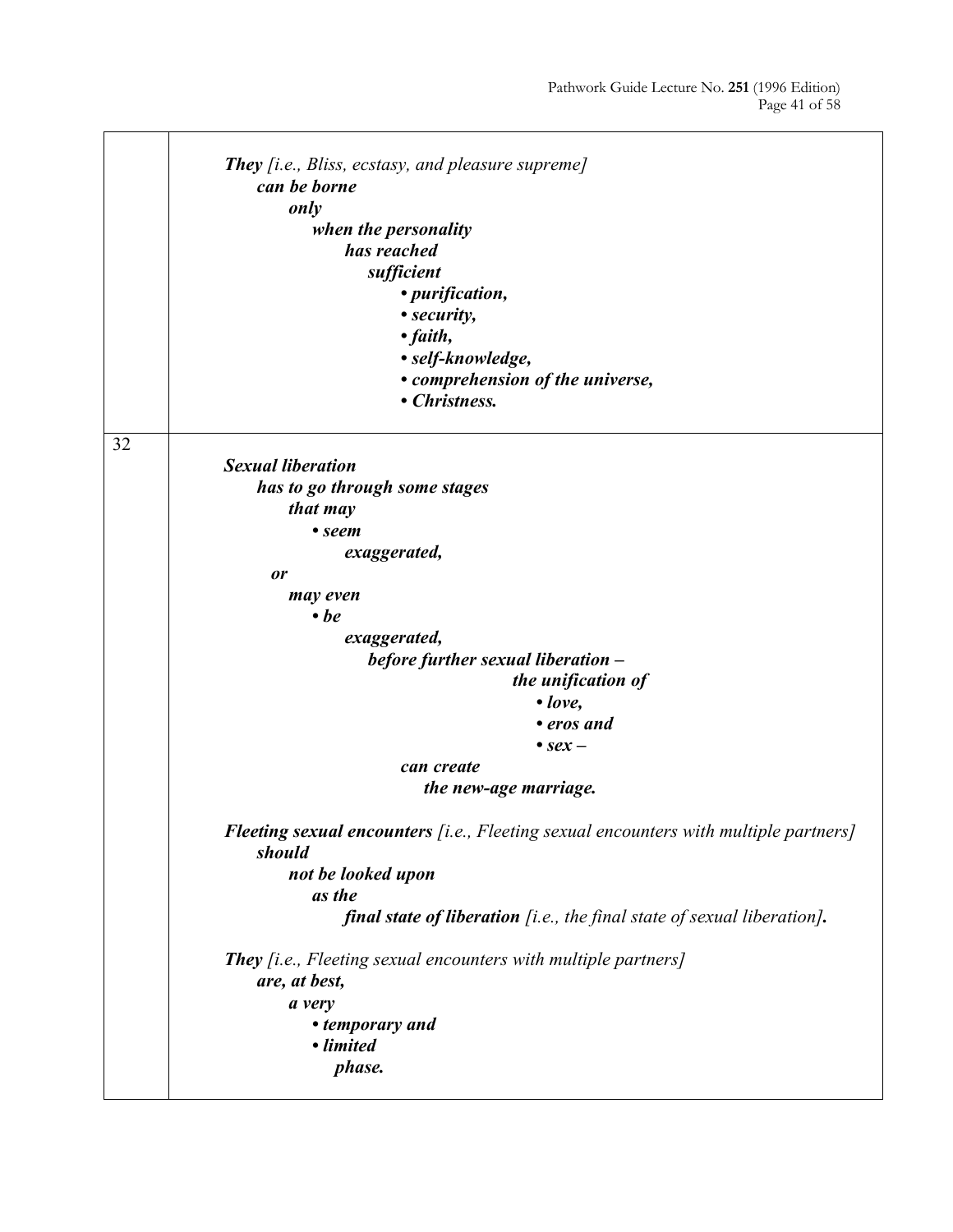![](_page_41_Figure_1.jpeg)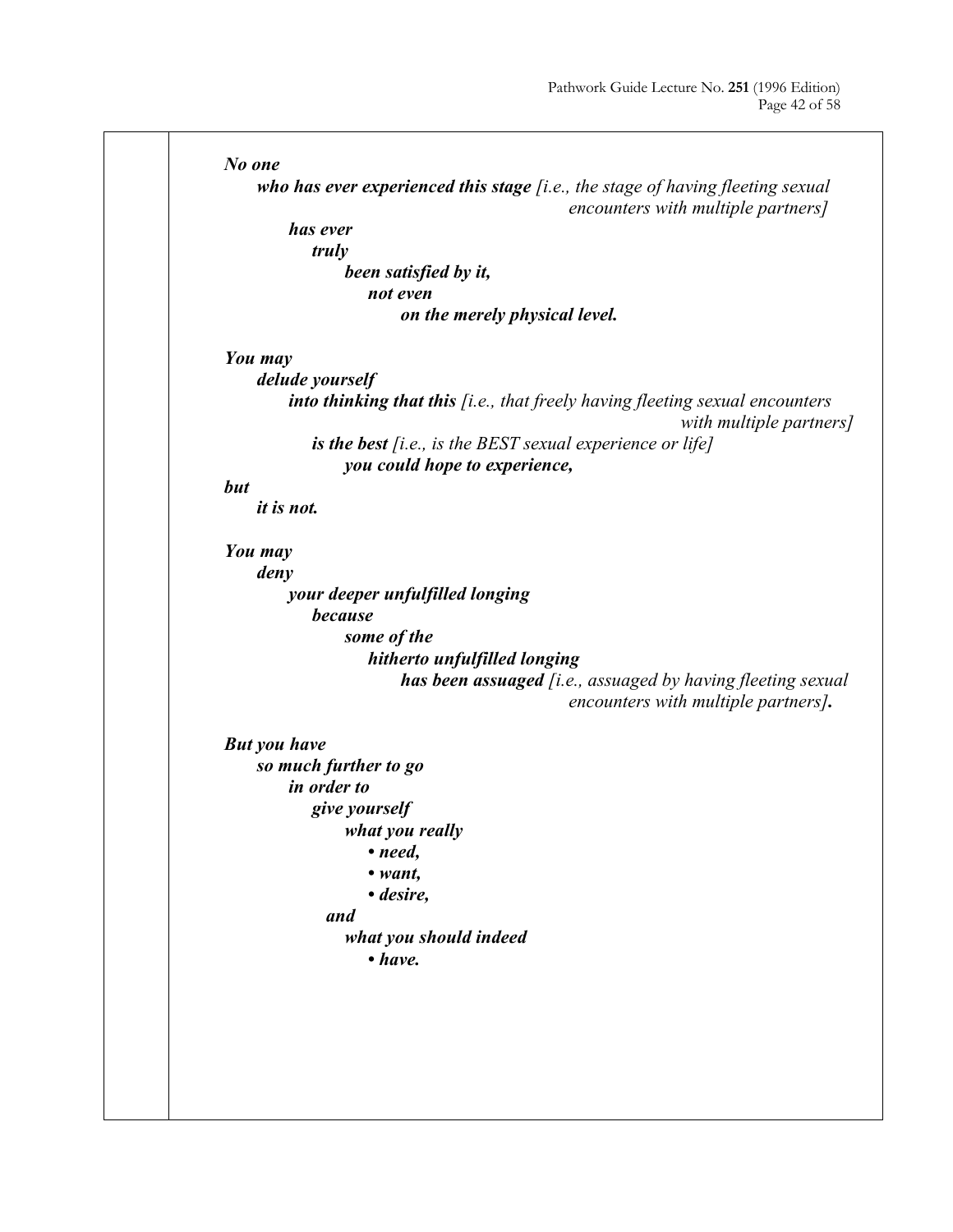| 33 |                                                                                    |
|----|------------------------------------------------------------------------------------|
|    | As with the sexual revolution,                                                     |
|    | women's liberation, too,                                                           |
|    | had to go to some kind of                                                          |
|    | $extreme -$                                                                        |
|    | at least temporarily.                                                              |
|    |                                                                                    |
|    | So some women                                                                      |
|    | had to become                                                                      |
|    | as                                                                                 |
|    | $\bullet$ hard,                                                                    |
|    | <b>as</b>                                                                          |
|    | • unyielding                                                                       |
|    | as their greatest enemy,                                                           |
|    | man,                                                                               |
|    | <i>in order to experience</i>                                                      |
|    | their                                                                              |
|    | • strength,                                                                        |
|    | their                                                                              |
|    | • capacity to be                                                                   |
|    | • independent,                                                                     |
|    | • self-responsible,                                                                |
|    | • creative, and                                                                    |
|    | • resourceful.                                                                     |
|    | As long as                                                                         |
|    | <b>this</b> [i.e. As long as going to these extremes in women's liberation]        |
|    | is a passing phase                                                                 |
|    | from which                                                                         |
|    | further changes will emerge                                                        |
|    | $it$ [i.e. going to these extremes in women's liberation]                          |
|    | is all right.                                                                      |
|    |                                                                                    |
|    | <b>But when this</b> [i.e. But when going to these extremes in women's liberation] |
|    | is seen as                                                                         |
|    | the final ideal,                                                                   |
|    | it                                                                                 |
|    | becomes                                                                            |
|    | as damaging as the                                                                 |
|    | • suppressed and                                                                   |
|    | • dependent                                                                        |
|    | child-woman                                                                        |
|    | you no longer                                                                      |
|    | • want or                                                                          |
|    | • need                                                                             |
|    | to be.                                                                             |
|    |                                                                                    |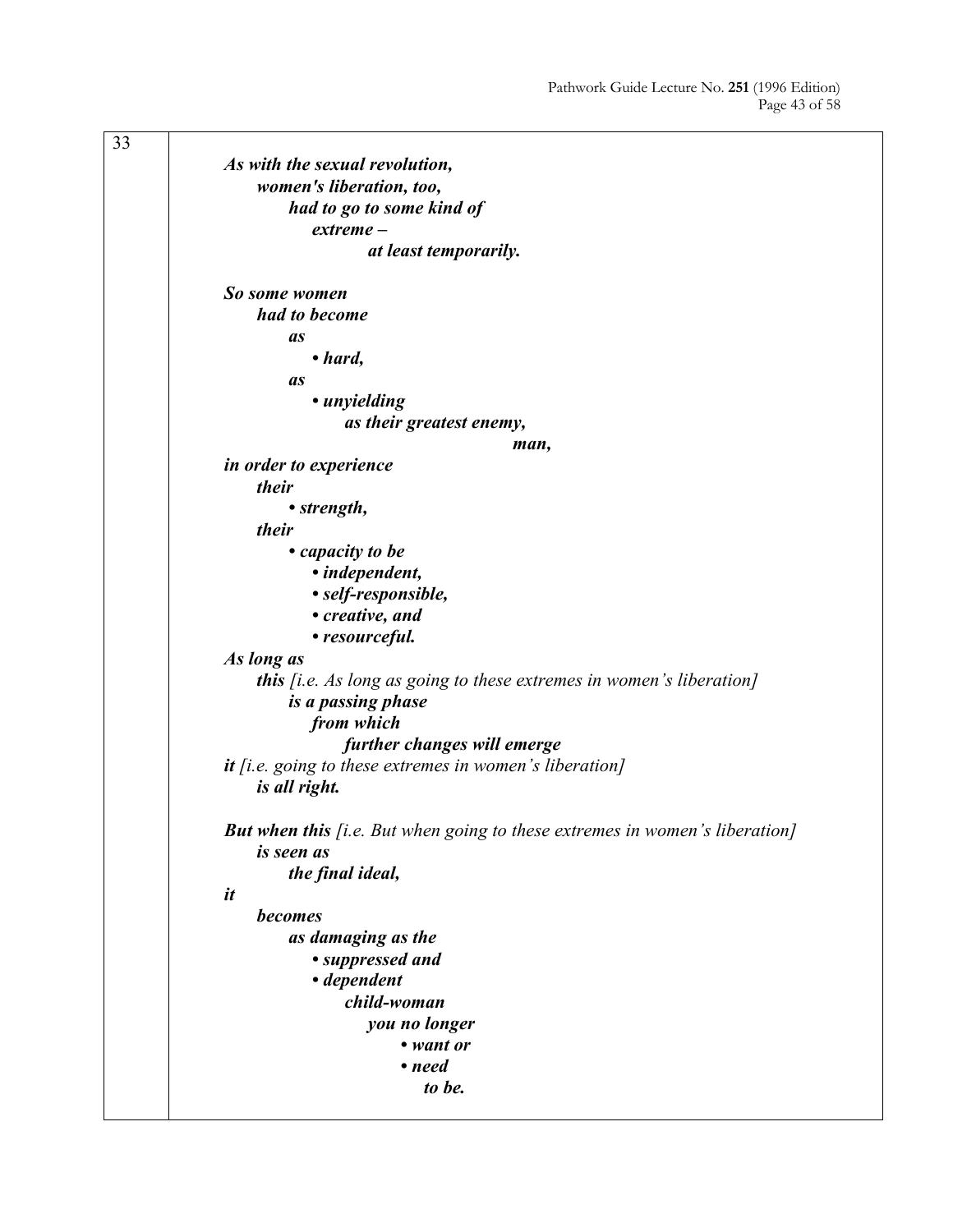![](_page_43_Figure_1.jpeg)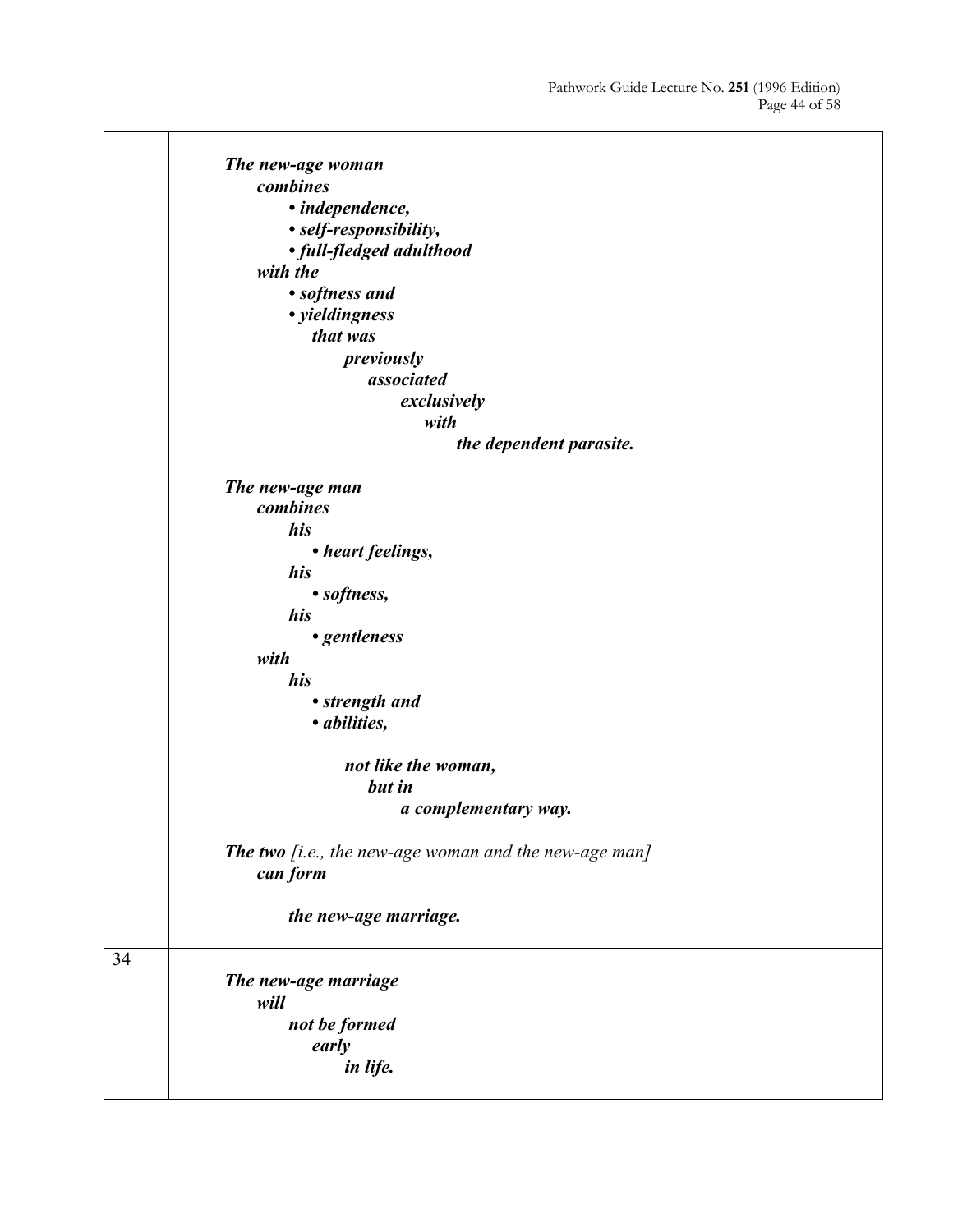*If the participants are young, they will have reached considerable maturity as a result of a • genuine, • intense pathwork, such as this. The new-age marriage is a nucleus of strength, with the partners fortifying • each other as well as • others in a commonly undertaken task for the greater cause. The new-age marriage is totally • open and • transparent. There are no secrets whatever. The soul process of the pathwork is totally shared. This • openness and • transparency has to be learned. It [i.e., the NEW-AGE MARRIAGE] is a path within the path, as it were.*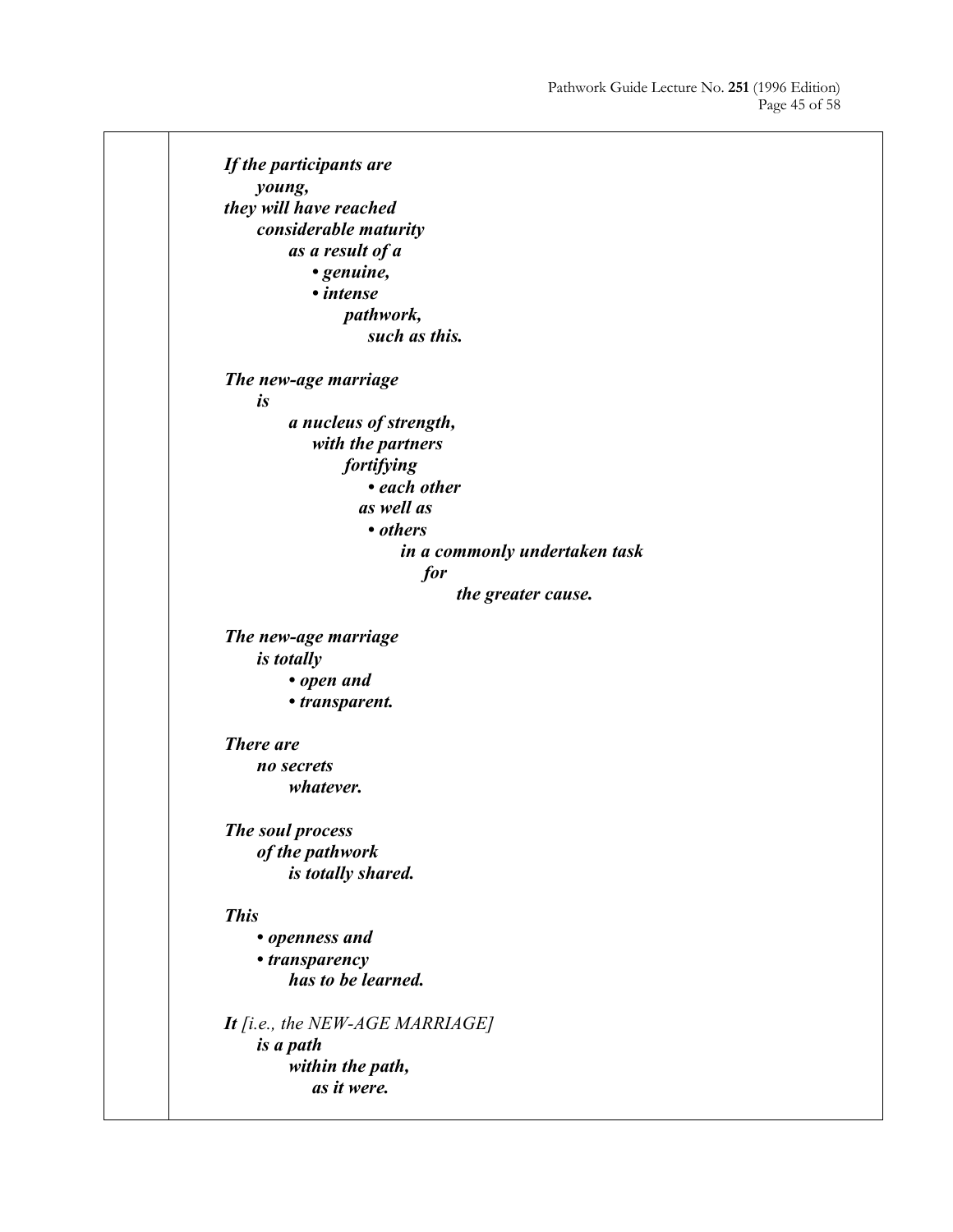```
You need to 
     expose your difficulty 
         in achieving this openness, 
             rather than 
                 • denying or 
                 • hiding 
                     it [i.e., rather than denying or hiding from your partner your 
                                 difficulty in achieving this openness with him or her]. 
If you do 
     not expose 
          your difficulty in being open [i.e., If you do NOT expose to your partner
                                         your difficulty in being open with him or her], 
your unfulfillment [i.e., your unfulfillment in your marriage]
     cannot be alleviated 
         no matter how much 
             you try to blame it [i.e., try to blame your unfulfillment in your marriage]
                 on 
                     • your partner 
                or 
                 on 
                     • outer circumstances. 
Part of this openness 
     consists of revealing 
         your fear 
             of the 
                 • strong spiritual current, 
             of the 
                 • forces released 
                     by the unification of 
                         • sexuality 
                       and 
                         • the heart. 
     When the fear 
          is shared –
                 even though you may be 
                     unable to shed the fear as yet –
      • the obstructions will be eliminated 
         relatively fast, 
and 
     • a kind of 
         vibrant fulfillment 
             comes 
                 even from this sharing [i.e., even from this SHARING of your FEAR].
```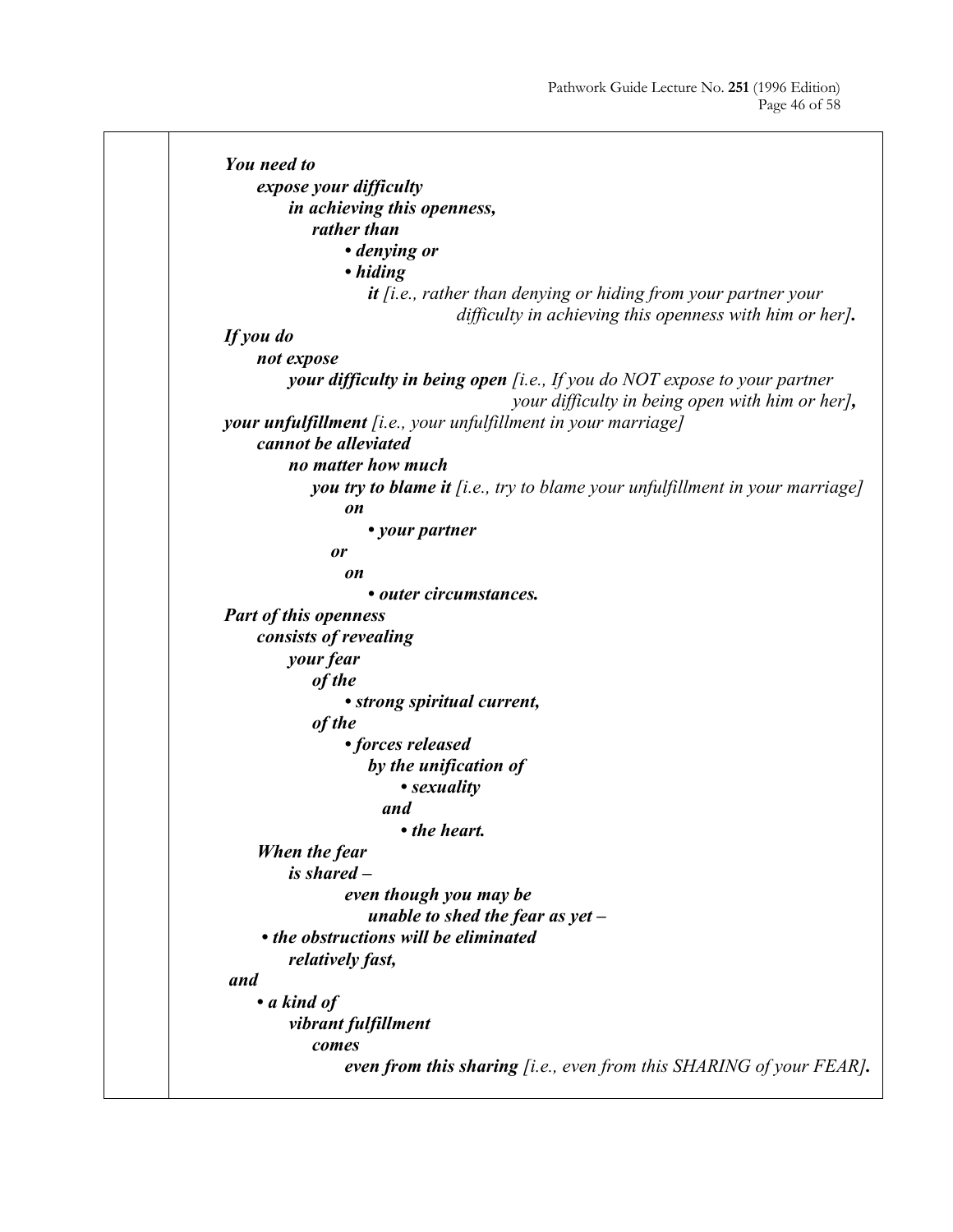| 35 |                                                                                                           |
|----|-----------------------------------------------------------------------------------------------------------|
|    | In the new-age marriage,                                                                                  |
|    | • being on a path                                                                                         |
|    | of profound self-development                                                                              |
|    | and                                                                                                       |
|    | • bringing into the light                                                                                 |
|    | the hidden parts of the self                                                                              |
|    | are the prerequisites of fulfillment                                                                      |
|    | in an                                                                                                     |
|    | • alive and                                                                                               |
|    | • vibrant                                                                                                 |
|    |                                                                                                           |
|    | relationship.                                                                                             |
|    | When the vibrancy                                                                                         |
|    | ebbs away,                                                                                                |
|    | the causes                                                                                                |
|    | need to be explored                                                                                       |
|    | by both partners together.                                                                                |
|    | There may be any number of reasons                                                                        |
|    | for the stagnation,                                                                                       |
|    | none of them necessarily                                                                                  |
|    | • bad or                                                                                                  |
|    | • shameful.                                                                                               |
| 36 |                                                                                                           |
|    | When all levels                                                                                           |
|    | of the two personalities                                                                                  |
|    | • are open to each other,                                                                                 |
|    | · join and                                                                                                |
|    | • finally fuse,                                                                                           |
|    | the                                                                                                       |
|    | • intensity and                                                                                           |
|    | • vibrancy                                                                                                |
|    |                                                                                                           |
|    | of the sexual encounter                                                                                   |
|    | will surpass anything                                                                                     |
|    | you can at present imagine.                                                                               |
|    | You deeply long for it [i.e., You deeply long for the intensity and vibrancy<br>of the sexual encounter], |
|    | because                                                                                                   |
|    |                                                                                                           |
|    | this fulfillment                                                                                          |
|    | is                                                                                                        |
|    | • your birthright and                                                                                     |
|    | • your destiny.                                                                                           |
|    |                                                                                                           |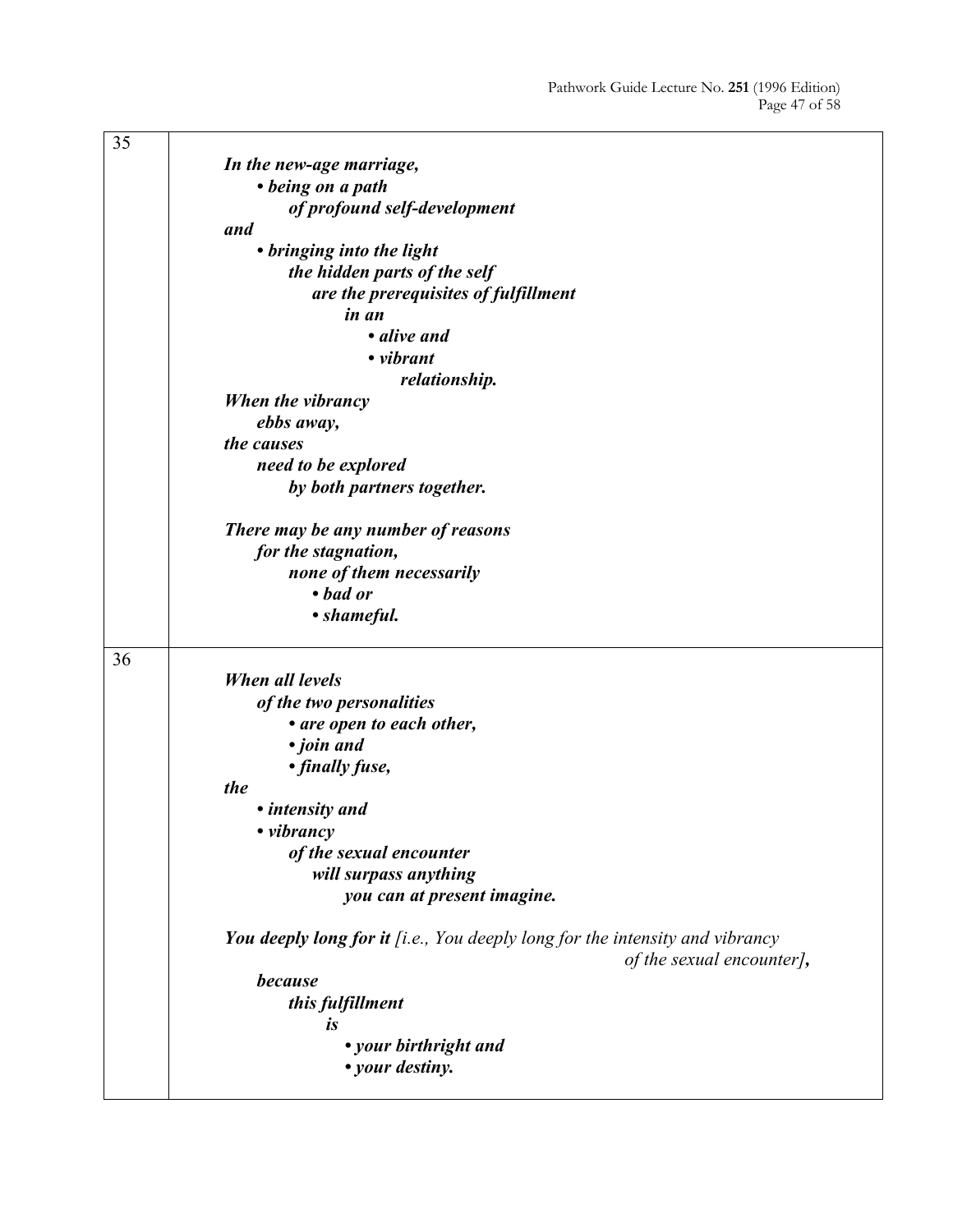|    | It $[i.e., the intensity and vibrating of the sexual encounter]$                                   |
|----|----------------------------------------------------------------------------------------------------|
|    | can exist                                                                                          |
|    | only                                                                                               |
|    | in a partnership                                                                                   |
|    | such as I have described here -                                                                    |
|    | [that is,] in the new-age marriage.                                                                |
|    |                                                                                                    |
|    |                                                                                                    |
|    | This kind of fusion                                                                                |
|    | cannot come about easily.                                                                          |
|    | It [i.e., This kind of fusion between the two partners]                                            |
|    | is the result of                                                                                   |
|    |                                                                                                    |
|    | · infinite patience,                                                                               |
|    | $\cdot$ growth,                                                                                    |
|    | • change,                                                                                          |
|    | • transformation.                                                                                  |
|    | <b>But it</b>                                                                                      |
|    | should live in your vision                                                                         |
|    | as a possibility                                                                                   |
|    | you can indeed                                                                                     |
|    | actualize one day.                                                                                 |
|    |                                                                                                    |
| 37 |                                                                                                    |
|    | The fusion                                                                                         |
|    | • on all levels of                                                                                 |
|    |                                                                                                    |
|    | the personality                                                                                    |
|    | means the fusion                                                                                   |
|    | • of all energy bodies.                                                                            |
|    |                                                                                                    |
|    | <b>This</b> [i.e., This fusion on all levels of the personality, this fusion of all energy bodies] |
|    | is very rarely the case.                                                                           |
|    |                                                                                                    |
|    |                                                                                                    |
|    | You will come to know                                                                              |
|    | when the fusion                                                                                    |
|    | exists only on the                                                                                 |
|    | • physical                                                                                         |
|    | level,                                                                                             |
|    | and when it $[i.e., when fusion]$                                                                  |
|    | happens on the                                                                                     |
|    | • emotional,                                                                                       |
|    |                                                                                                    |
|    | • mental, and                                                                                      |
|    | • spiritual<br>levels.                                                                             |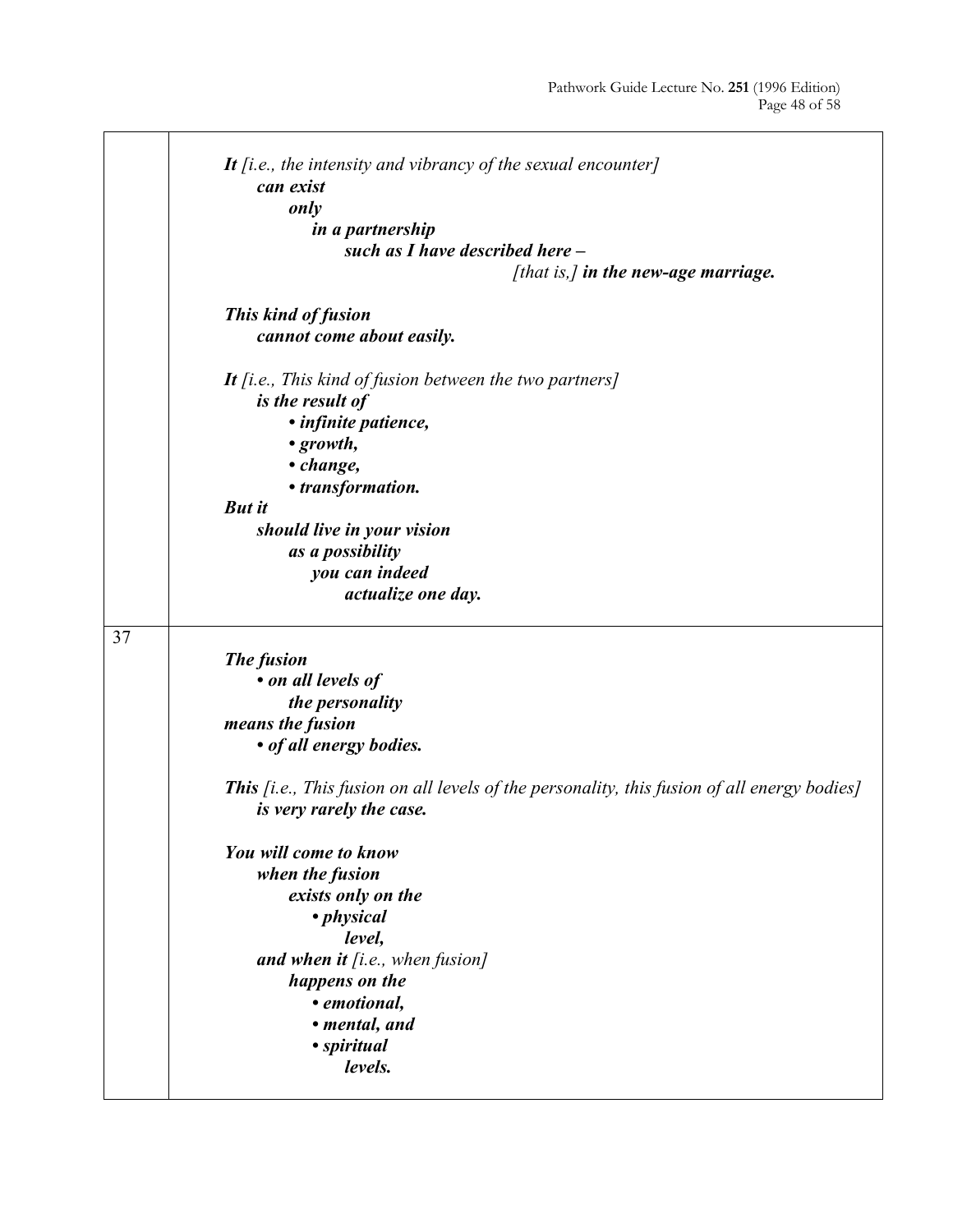![](_page_48_Figure_1.jpeg)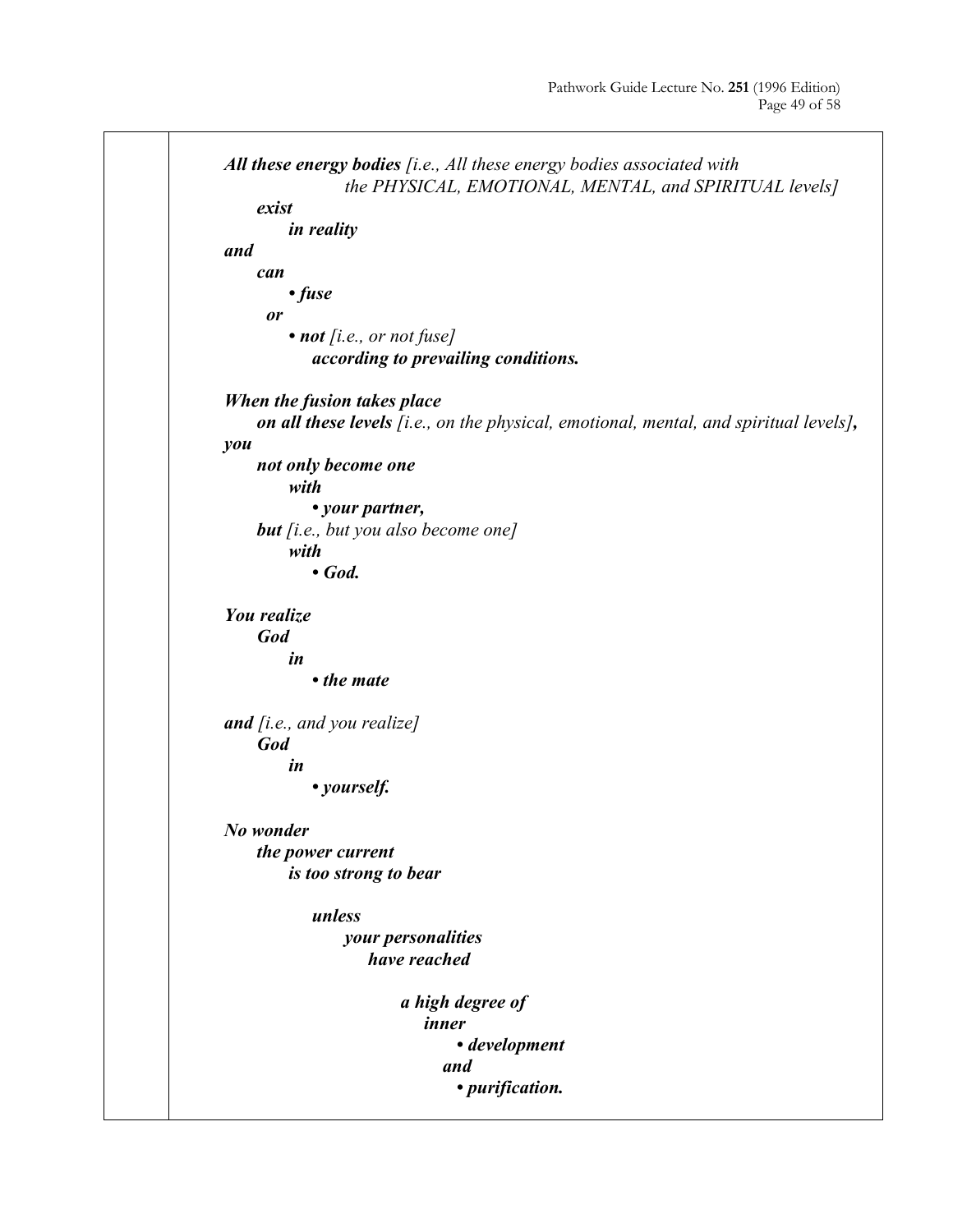![](_page_49_Figure_1.jpeg)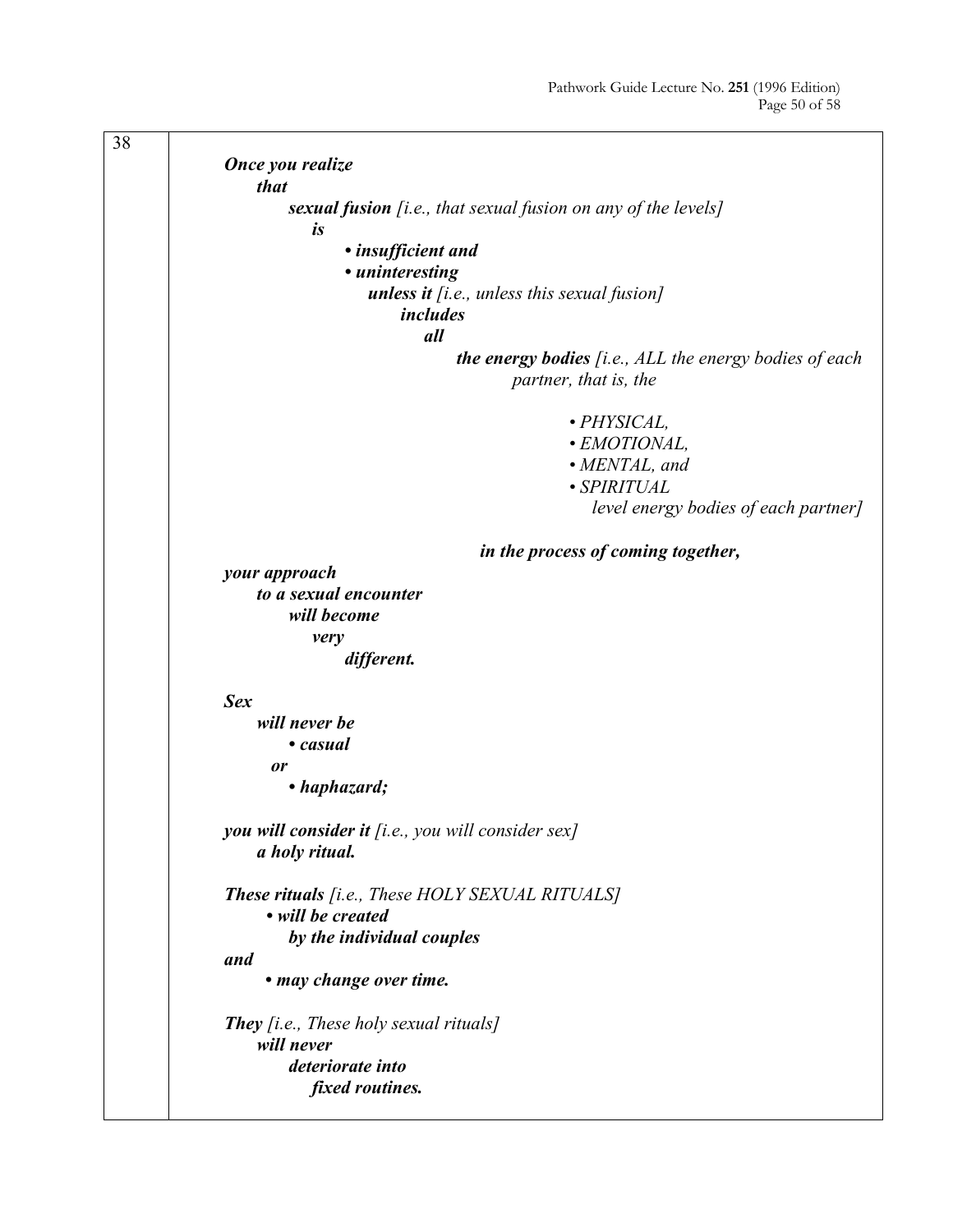*The sexual encounter is a true fusion of the • masculine and • feminine principles as universal forces. Each sexual fusion will be a creative act, bringing forth new • spiritual forms, new • heights of development in the two selves that can be passed on to others. The complementary merging of these two divine aspects – the • feminine and • masculine forces – will create not only total • fulfillment, • ecstasy, and • bliss, but • enduring new values and • a true experience of • divine reality, of • the Christ in the self and in the other.*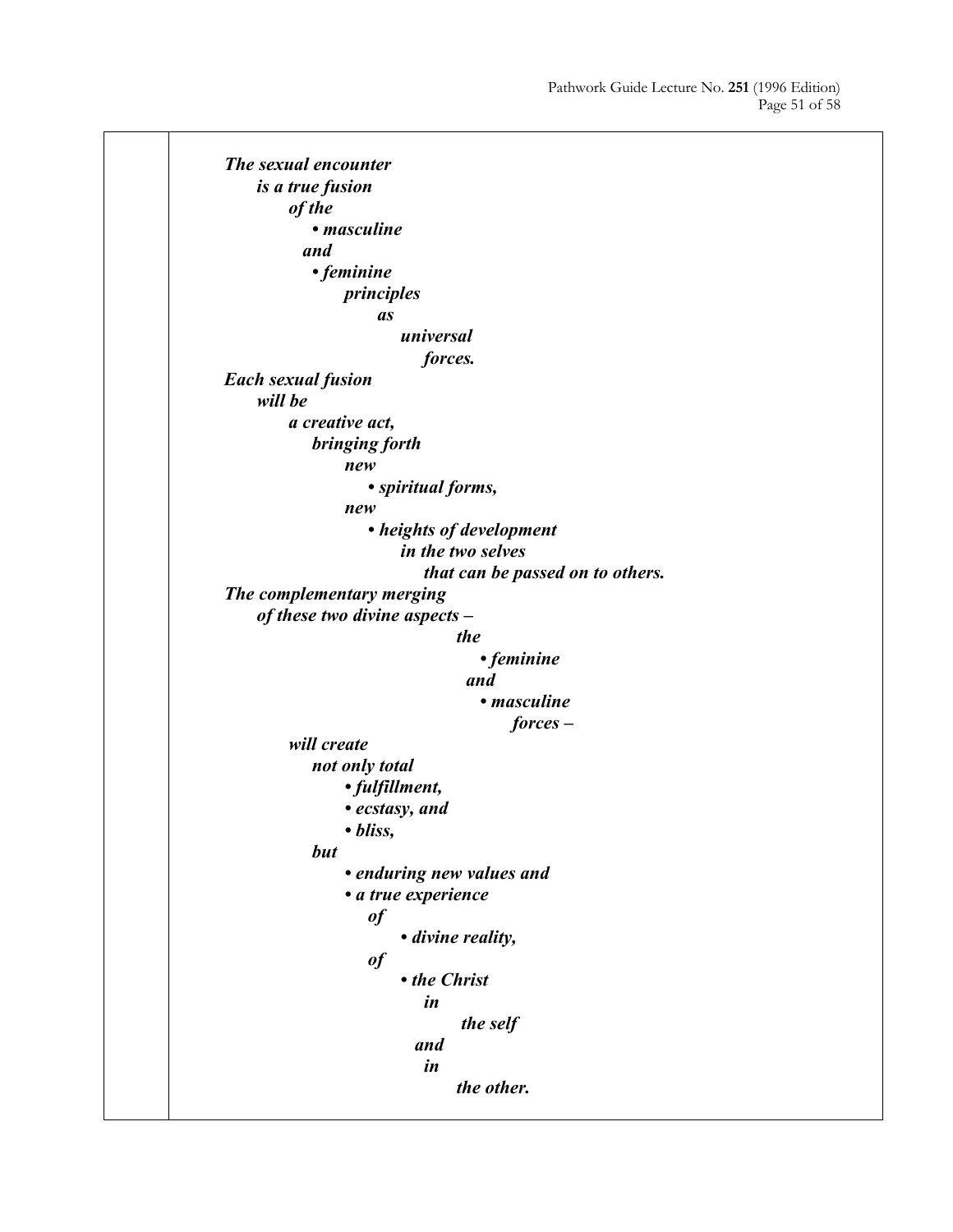39 *My beloved friends, this lecture should by no means discourage you, no matter how far away you may seem to be from the destiny I outline here. You are moving in this direction merely • by being able to comprehend this lecture, • by being capable of choosing to use it in the most positive way no matter where you are. Knowing this truth [i.e., Knowing this TRUTH about sexuality and the new-age marriage] will free you as any truth must free you, even if you cannot attain its realization in this life. Rejoice that it [i.e., Rejoice that this state of SEXUALITY and the NEW-AGE MARRIAGE] • exists, that it [i.e., that this state of SEXUALITY and the NEW-AGE MARRIAGE] • waits for you. Know this truth as an enrichment given to you.*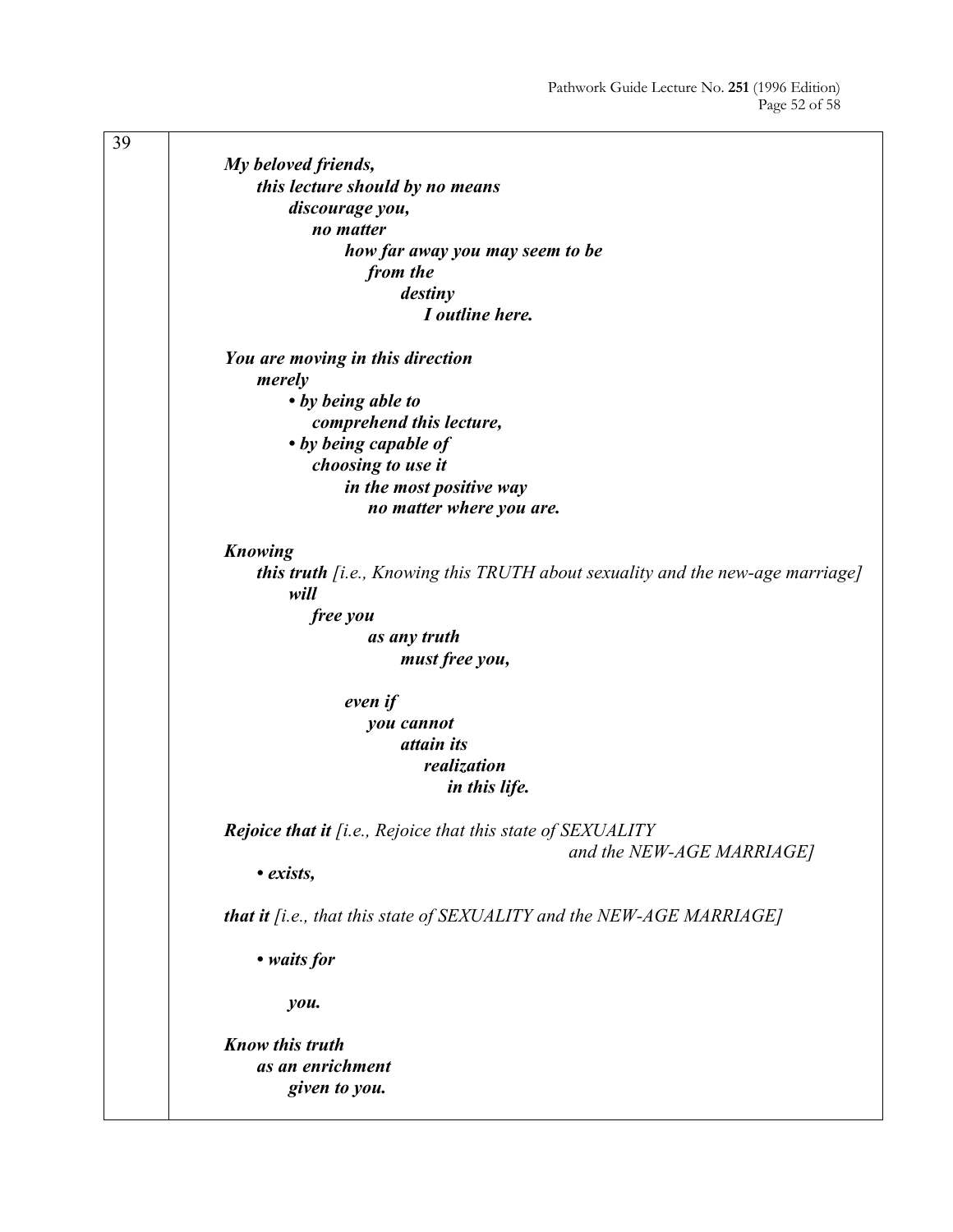40 *There exists a tremendous tension between the • male and • female energy currents. This tension can manifest in • a positive or • a negative way. If it [i.e., If this tremendous tension between the male and female energy currents] manifests negatively, sexuality is fraught with • denials such as • homosexuality, • repression, • asexuality, • impotence, • frigidity, or with • negative expression as in • sadism, • masochism, • fetishism.*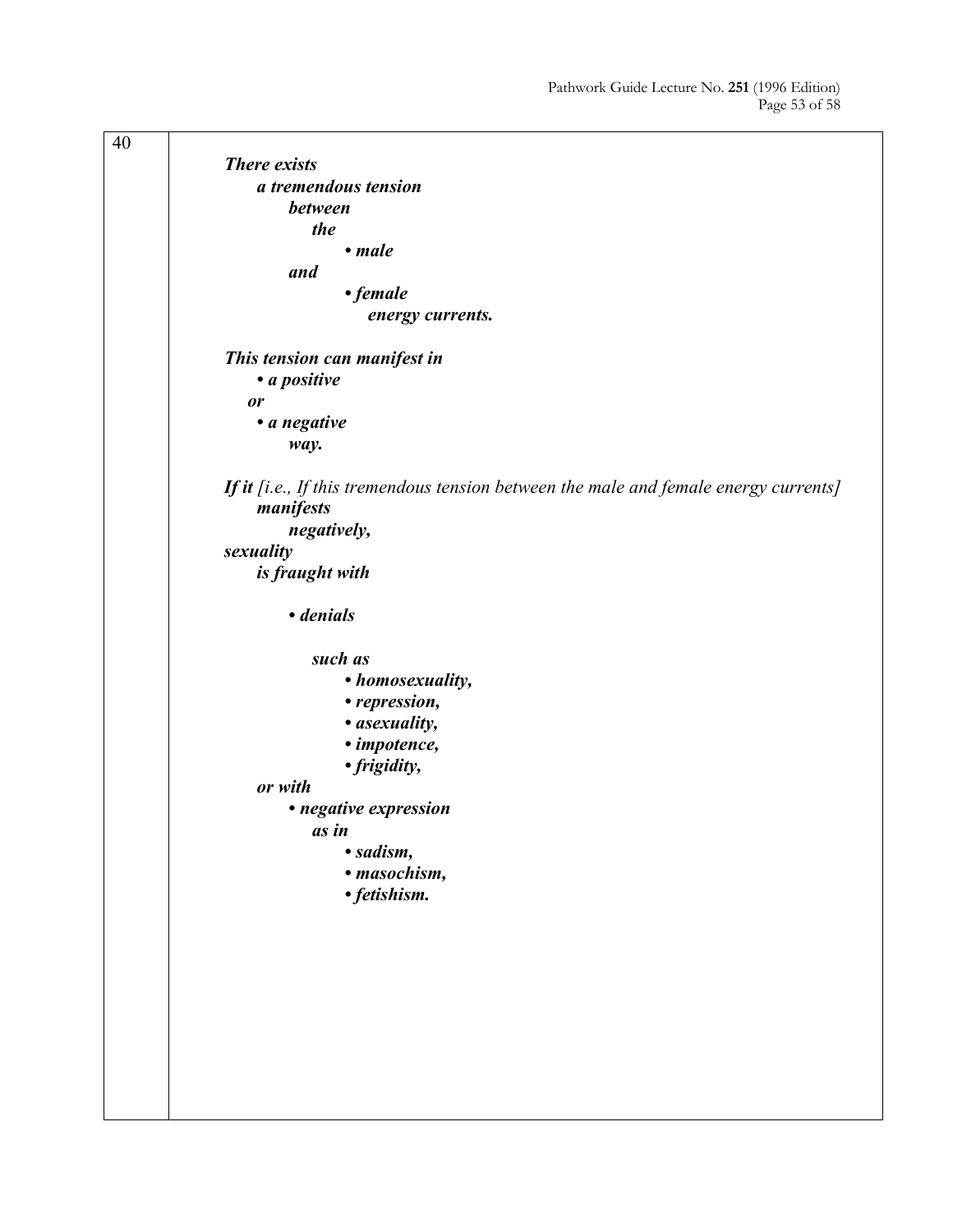```
To a degree, 
     it may be necessary 
         to give some expression to 
             negatively connected sexuality [i.e., negatively connected sexuality as 
                         sexuality expressed in sadism, masochism, or fetishism], 
                 for if it [i.e., for if such negatively connected sexuality] 
                     is 
                         completely denied, 
                 • the total personality 
                     is 
                         being thwarted 
               and 
                 • the tension [i.e., the tension between 
                                         the male and female energy currents]
                     is so powerfully accumulated 
                         that 
                             nonsexual violence 
                                 is acted out. 
If these expressions [i.e., If these negative sexual expressions]
     occur 
         • in fantasy 
       or 
         • in situations of 
             mutual consent 
                  where no one is 
                     • harmed 
                   or 
                     • forced, 
they [i.e., these negative sexual expressions as in sadism, masochism, or fetishism]
     can lead to 
         a more 
             • cohesive, 
             • connected 
                 sexuality, 
                     especially when this process [i.e., when this process of expressing 
                              sexuality negatively as in sadism, masochism, or fetishism]
                         is 
                             • not glorified 
                           but 
                             • understood in its true meaning.
```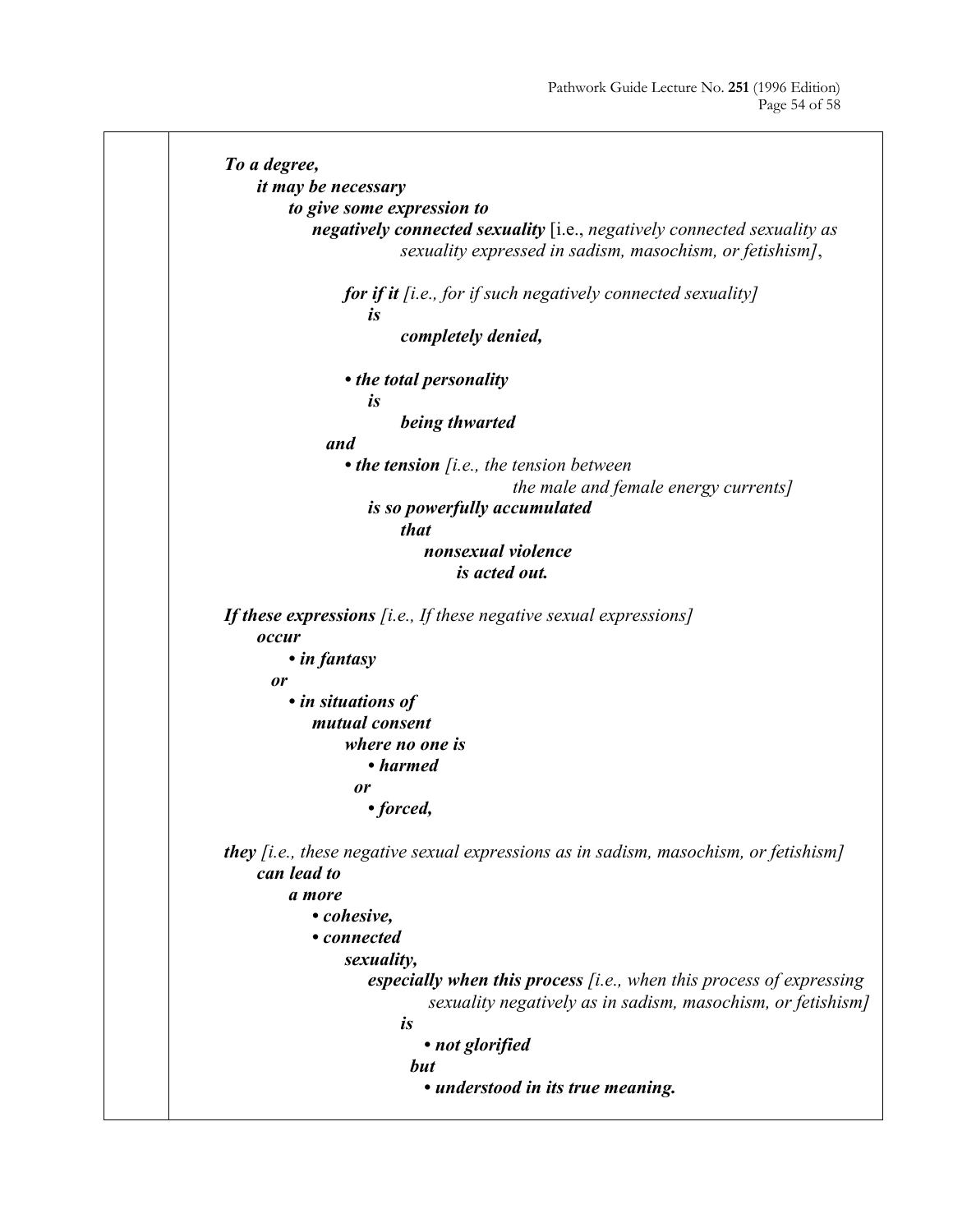| [Conversely,]                                                                       |
|-------------------------------------------------------------------------------------|
|                                                                                     |
| <b>When the tension</b> $[i.e., When this tremendous tension between$               |
| the male and female energy currents]                                                |
| manifests                                                                           |
| positively,                                                                         |
|                                                                                     |
| $it$ [i.e., this positive manifestation arising from the tremendous tension between |
| the male and female energy currents]                                                |
| <i>is truly</i>                                                                     |
| a psychic nuclear point.                                                            |
|                                                                                     |
| The new-age marriage                                                                |
| is                                                                                  |
| a psychic nuclear point.                                                            |
|                                                                                     |
|                                                                                     |
| • The energy                                                                        |
| released,                                                                           |
| • the creativity                                                                    |
| liberated,                                                                          |
| • the mutuality of ecstasy                                                          |
| are all                                                                             |
| deeply spiritual                                                                    |
| experiences                                                                         |
| that happen                                                                         |
| $\cdot$ in,                                                                         |
| • through, and                                                                      |
| $\bullet$ with                                                                      |
| God.                                                                                |
| Divine sexuality                                                                    |
| must be                                                                             |
|                                                                                     |
| recognized                                                                          |
| in the New Age.                                                                     |
|                                                                                     |
| It [i.e., Divine sexuality]                                                         |
| is not to be found in                                                               |
| · old taboos and                                                                    |
| • denials,                                                                          |
| nor in                                                                              |
| • moralizing judgments                                                              |
| about this creative force,                                                          |
| neither is it to be found in                                                        |
| • deviations that occur                                                             |
| as a result of                                                                      |
| incomplete development.                                                             |
|                                                                                     |
|                                                                                     |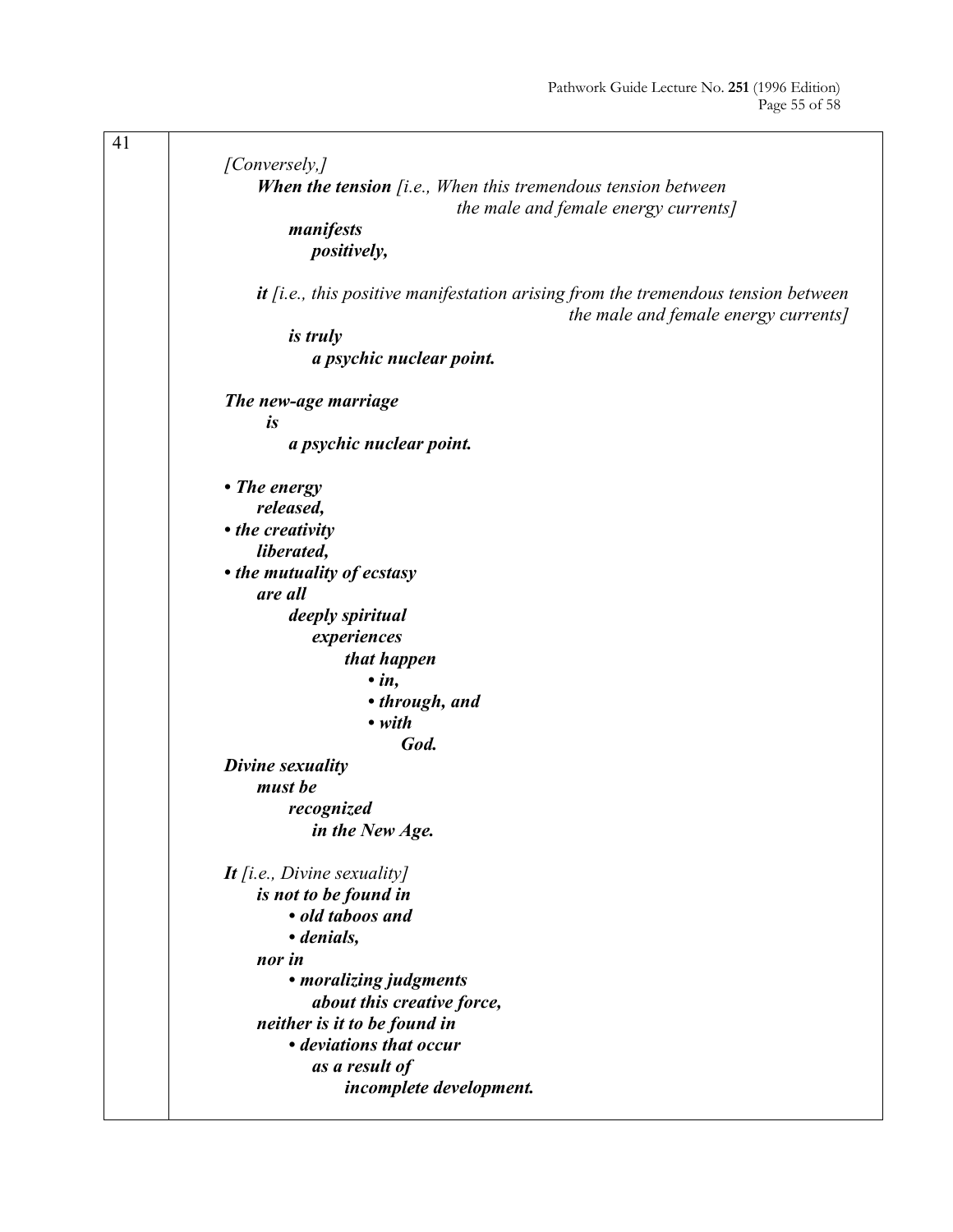```
 • The explosive force 
         of the male-female tension 
and 
     • its release 
         • permeates 
             the total personality 
       and 
         • transcends 
             the finite. 
It [i.e., The EXPLOSIVE FORCE of the male-female tension AND its RELEASE]
     truly 
         • spiritualizes 
             the body 
     and 
         • materializes 
             the spirit, 
                 which is 
                     the task [i.e., which is the task and the purpose] 
                          of evolution.
```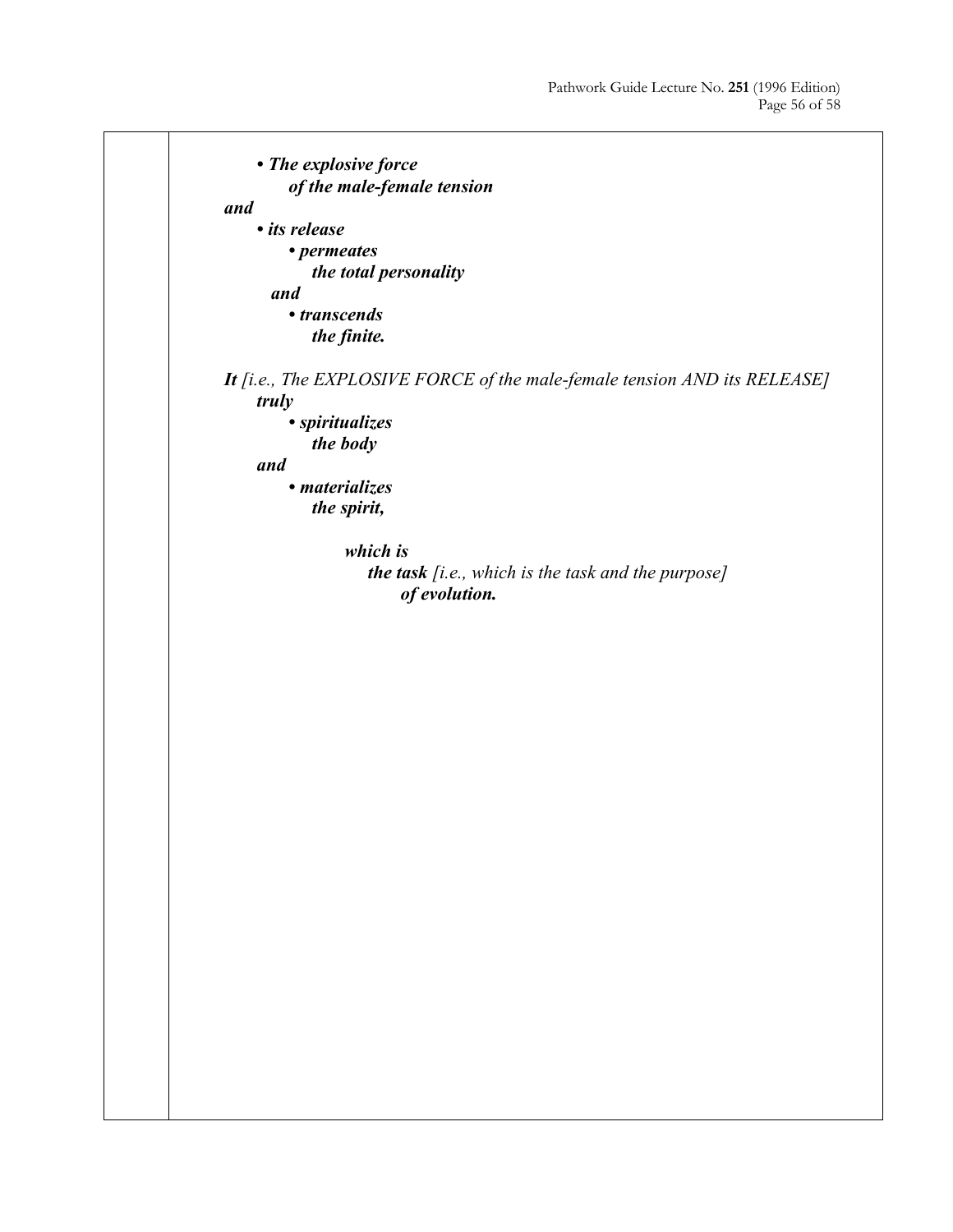| 42 |                                        |
|----|----------------------------------------|
|    | With this,                             |
|    | I bless you,                           |
|    | my beloved ones.                       |
|    |                                        |
|    |                                        |
|    | • The Christ                           |
|    | within                                 |
|    | your deepest soul                      |
|    |                                        |
|    | fuses with                             |
|    |                                        |
|    | • the Christ consciousness             |
|    | and                                    |
|    | • those energies                       |
|    | that                                   |
|    | • surround you                         |
|    | and                                    |
|    | · fill you                             |
|    | with                                   |
|    |                                        |
|    | his [i.e., fill you with Christ's]     |
|    |                                        |
|    | $\bullet$ love,                        |
|    |                                        |
|    | his [i.e., fill you with Christ's]     |
|    | • strength                             |
|    |                                        |
|    | and                                    |
|    | his [i.e., and fill you with Christ's] |
|    |                                        |
|    | • blessings.                           |
|    |                                        |
|    |                                        |

For information to find and participate in Pathwork activities world wide, please write:

The Pathwork<sup>®</sup> Foundation PO Box 6010 Charlottesville, VA 22906-6010, USA Call: 1-800-PATHWORK, or Visit: www.pathwork.org